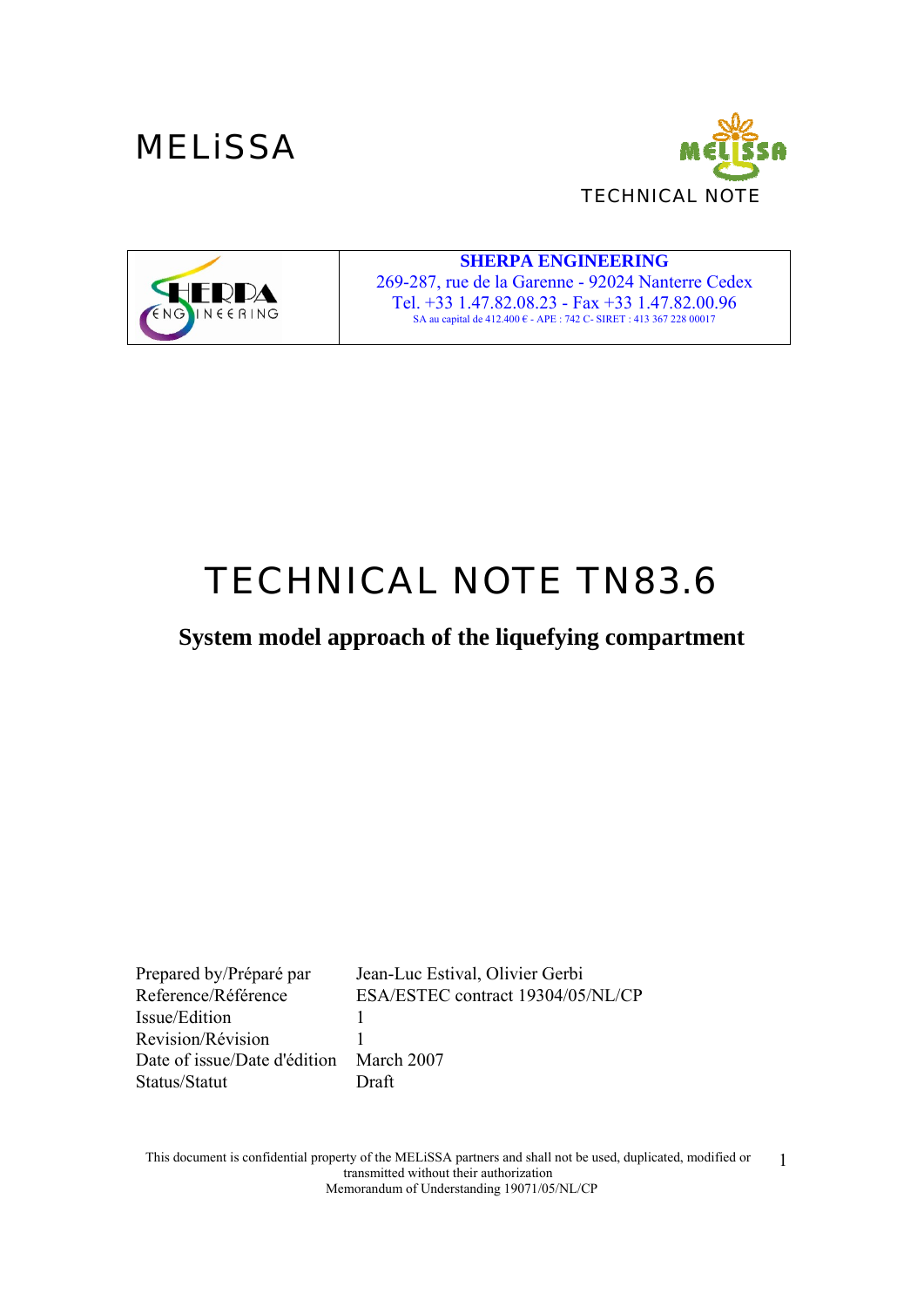

### APPROVAL

| Title | <b>System model approach of the liquefying   Issue</b> |         | 1 Revision |  |
|-------|--------------------------------------------------------|---------|------------|--|
| Titre | compartment                                            | Edition | Révision   |  |

| Author | Jean-Luc Estival | Date | 20/03/07 |
|--------|------------------|------|----------|
| Auteur |                  | Date |          |

| Approved by         | $\overline{\phantom{a}}$ | Date |
|---------------------|--------------------------|------|
| <i>Approuvé par</i> |                          | Date |

### CHANGE LOG

| Reason for change                                   | Issue/ <i>Edition</i> | Revision/ <i>Révision</i> | Status/Statut | Date/ <i>Date</i> |
|-----------------------------------------------------|-----------------------|---------------------------|---------------|-------------------|
| Creation                                            |                       |                           | Draft         | October 2006      |
| from<br>Comments<br><b>ESA</b><br>Pierre<br>Rebeyre |                       |                           | Draft         | March 2007        |
|                                                     |                       |                           |               |                   |

### Distribution List

| Name/Nom             | Company/Société | Quantity/ <i>Quantité</i> |
|----------------------|-----------------|---------------------------|
| Bérangère Farges     | LGCB            |                           |
| Claude-Gilles Dussap | LGCB            |                           |
| Dries Demey          | <b>EPAS</b>     |                           |
| Noël Michel          | <b>EPAS</b>     |                           |
|                      |                 |                           |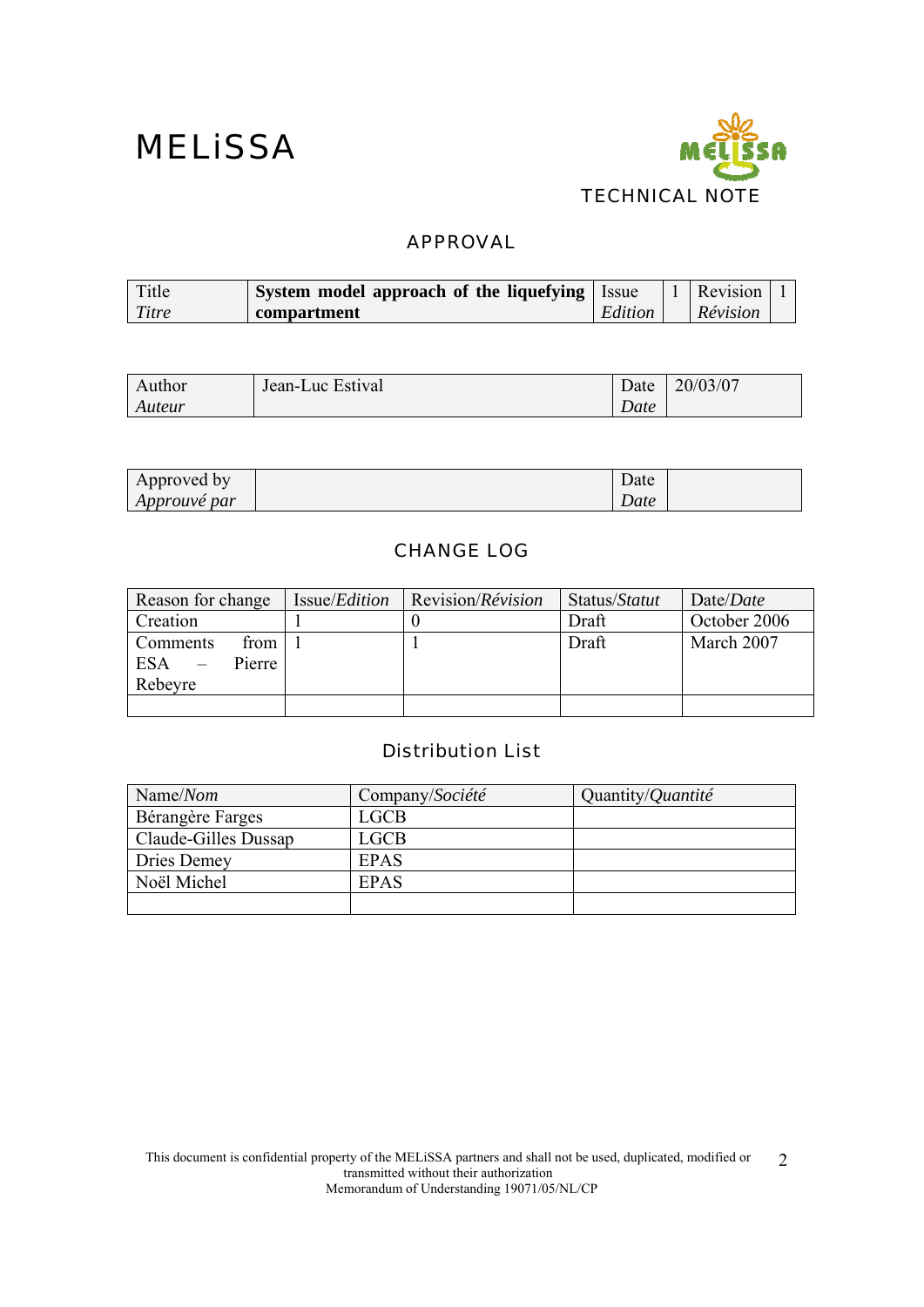## **MELISSA**



### **TABLE OF CONTENT**

| 5. System model for pressure control in the gas phase of the bioreactor 31                                    |     |
|---------------------------------------------------------------------------------------------------------------|-----|
|                                                                                                               |     |
|                                                                                                               | .31 |
|                                                                                                               |     |
|                                                                                                               |     |
|                                                                                                               |     |
|                                                                                                               |     |
|                                                                                                               |     |
| This document is confidential property of the MELiSSA partners and shall not be used, duplicated, modified or | 3   |

transmitted without their authorization<br>Memorandum of Understanding 19071/05/NL/CP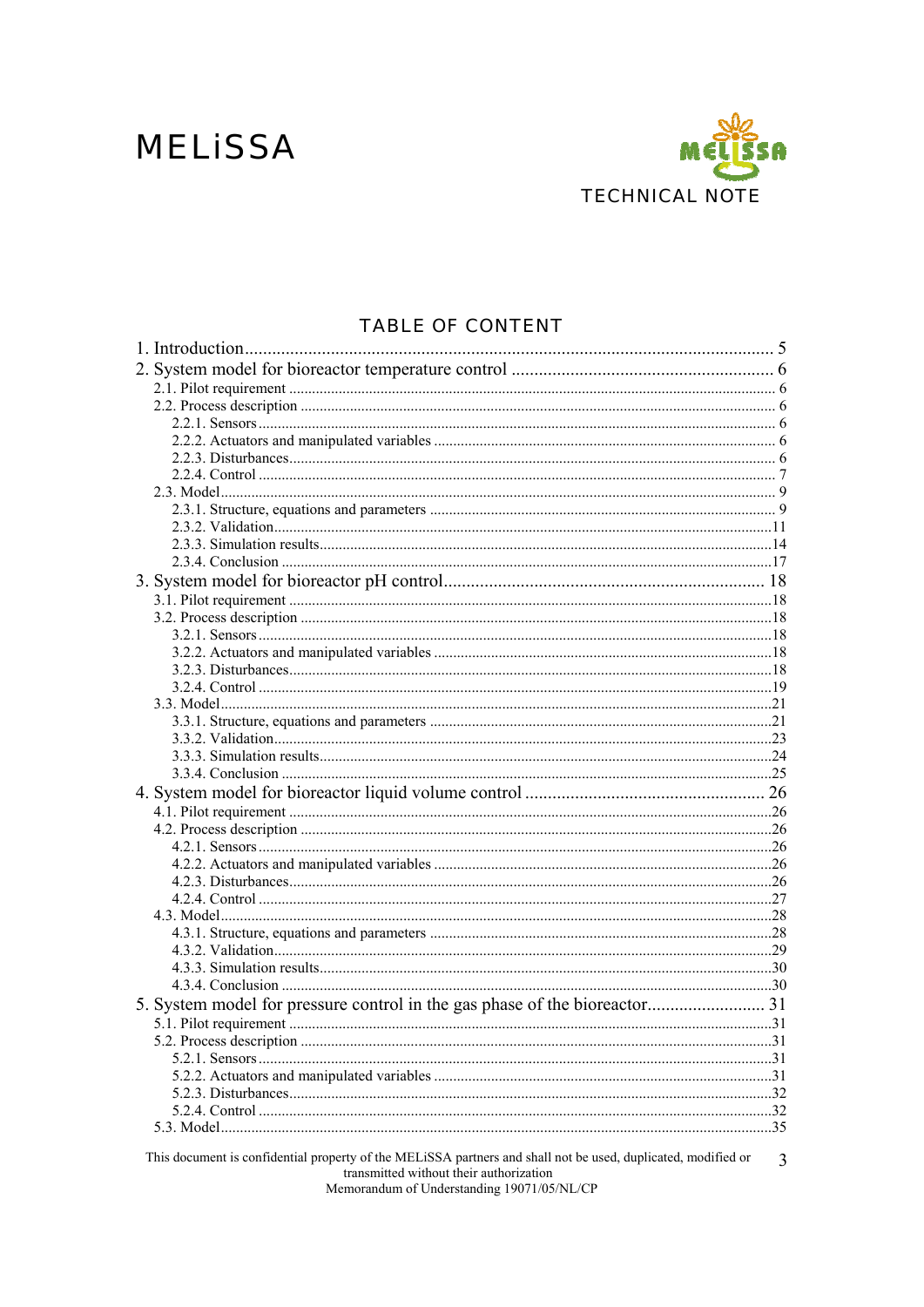## **MELISSA**

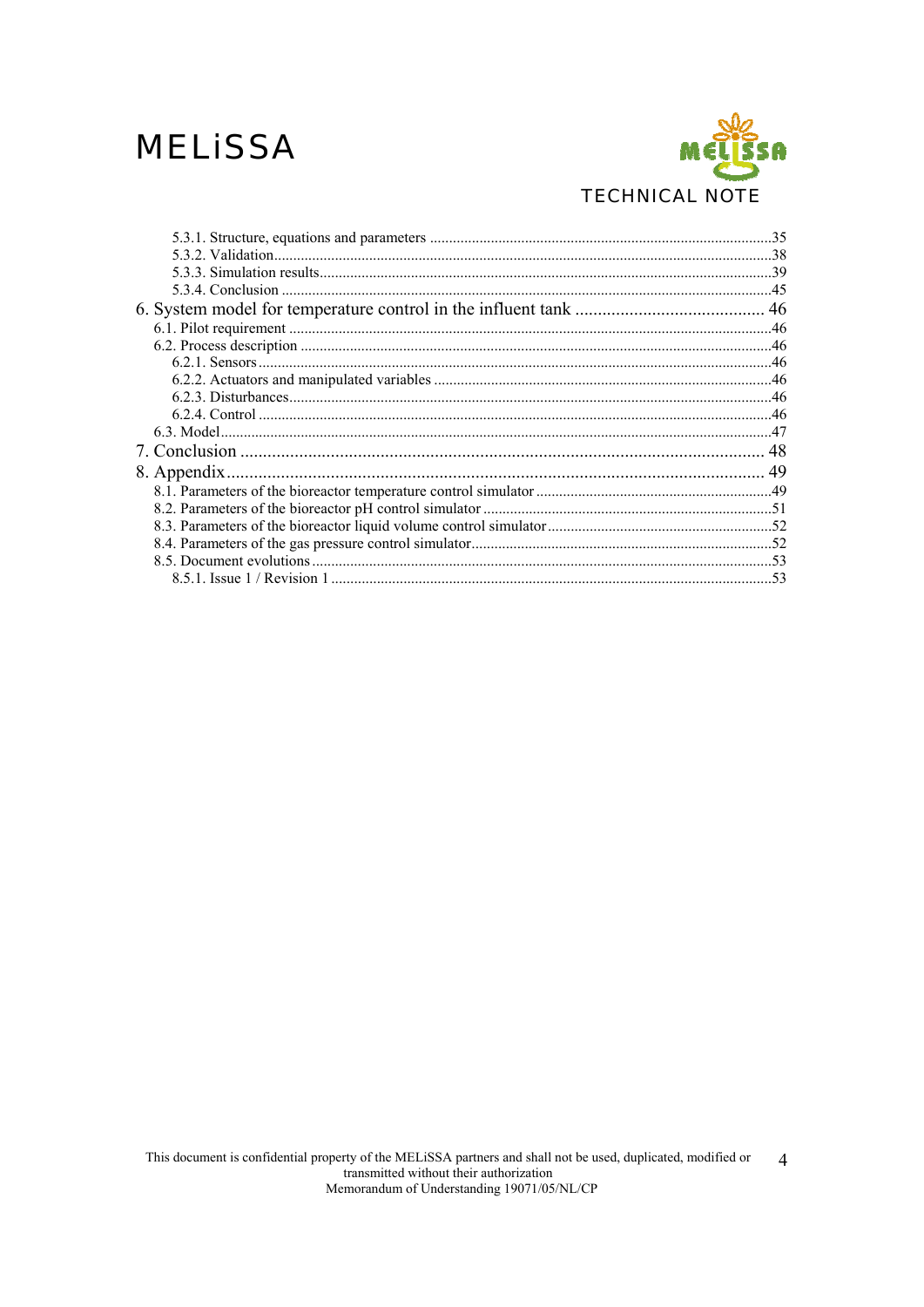

## **1. Introduction**

The aim of the study is to support EPAS in defining and tuning the level 0 control of the liquefying compartment of the MELiSSA loop.

The selected control functions to be studied are:

- temperature in the bioreactor
- temperature in the influent and filtrate tanks
- liquid volume in the bioreactor
- pH in the bioreactor
- pressure in the gas phase of the bioreactor
- flow rate in the gas analysers

The optimisation and validation of the control are based on tests which can be realised:

- in simulation, which requires development of simplified models including:
	- multi-physics models for the different parts of the pilot (thermal model for temperature, thermo-fluid model for pressure, chemical model for pH …)
	- instrumentation models (sensors and actuators)
	- environment models (disturbances)
	- level 0 control models, derived from the PLC program
- on the pilot, in real operation conditions (meaning with the inoculum), and once the automation and control functions are programmed in the PLC.

The aim of these tests is to check that the systems acts automatically like expected and the control specifications are respected.

Both kinds of tests (in simulation and on the pilot) are to be performed. This report is dedicated to the first kind of tests, and describes the models developed for control evaluation purpose, and the simulation results. The validation of the models is done by comparison between real measures and simulation outputs.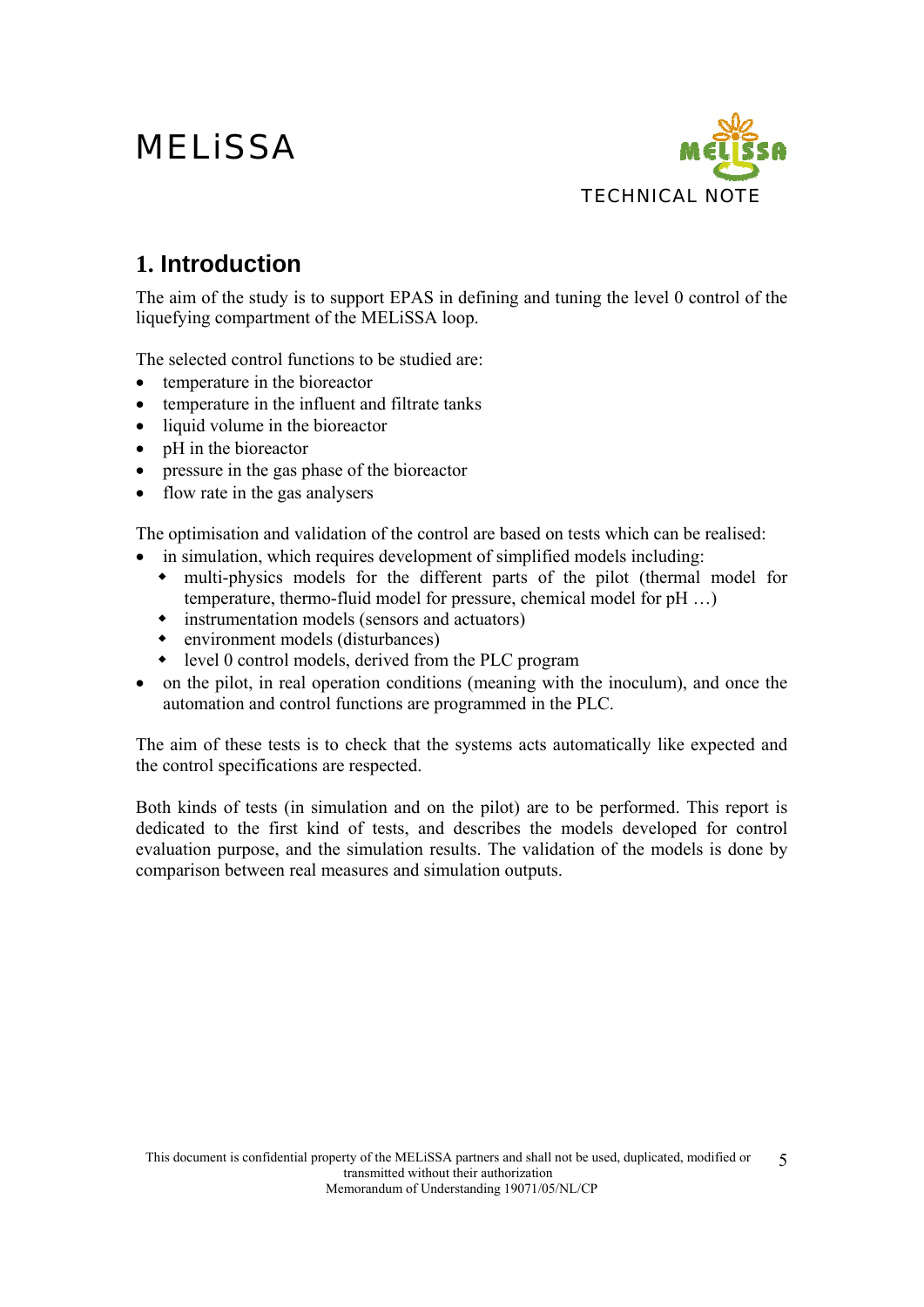

## **2. System model for bioreactor temperature control**

## **2.1. Pilot requirement**

It is necessary to maintain a stable temperature, as fluctuations in temperature can cause a disturbance in the bacteria population.

### **2.2. Process description**



#### **Figure 1: simplified process & instrumentation diagram for temperature control**

The temperature is regulated by heat transfer between the reactor content and heating fluid (hot water).

### **2.2.1.Sensors**

- Temperature in the bioreactor: TS-R-01.
- Temperature of the warm water bath: TS-R-02

### **2.2.2.Actuators and manipulated variables**

- Heating via hot fluid (water):
	- The temperature of the hot fluid ( $\approx 65$  °C in steady state condition) is controlled by an electric heater HX-R-01 (maximum power =  $2 \text{ kW}$ )
	- The hot fluid flow rate is constant (20 L/min for 1.5 metres head)
- No cooling device.

### **2.2.3.Disturbances**

- Temperature of the influent product ( $\approx$  4 °C) which is fed semi-continuously
- Temperature of the recirculation product from filtration
- Thermal losses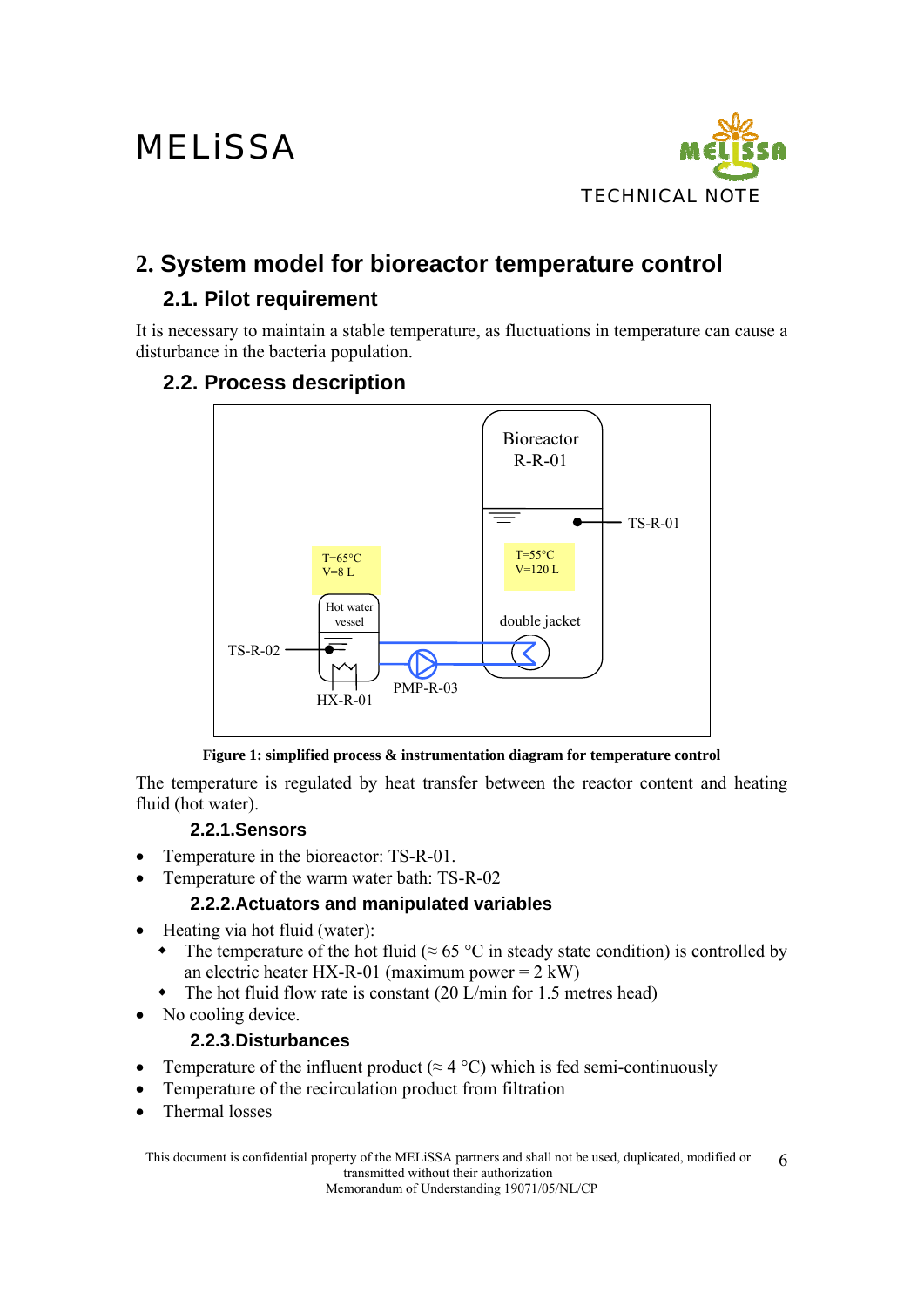

• Fluctuation of the ambient temperature

### **2.2.4.Control**

### 2.2.4.1. *Specification*

- Max constraint =  $60^{\circ}$ C
- Steady state set point =  $55 \pm 0.5$ °C
- Start-up set point = ramp from 20 to 55  $^{\circ}$ C (max ramp to be defined)

### 2.2.4.2. *Control strategy*

• A cascaded loop strategy is implemented in PLC Quantum (concept language):



**Figure 2: temperature control strategy** 

- The control period is 1 min for both regulators.
- PI (Proportional Integral) regulators are used.
- The output of the slave regulator is sent to a PWM (Pulse Width Modulator) which steers the heater HX-R-01.



**Figure 3: temperature on-off control**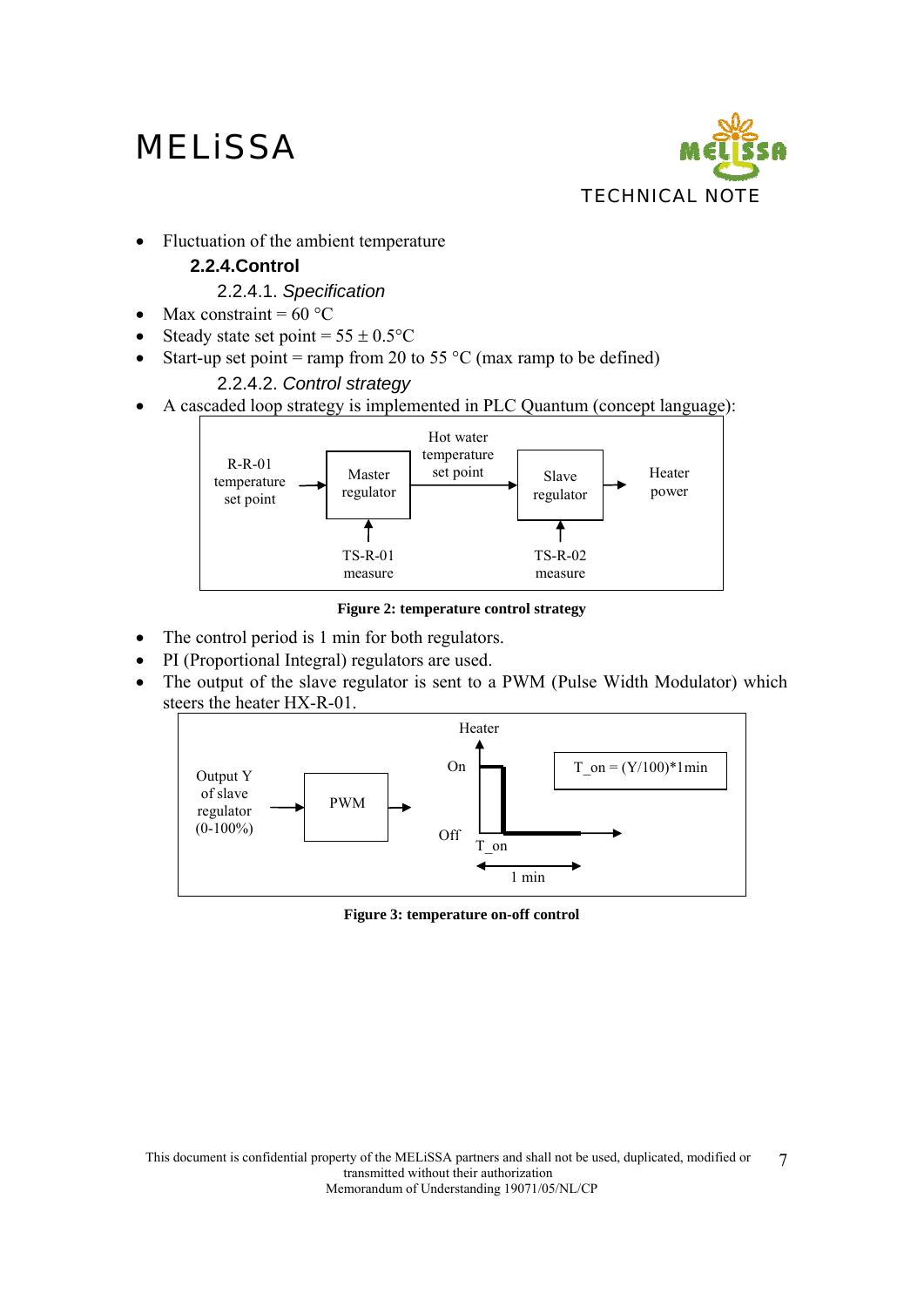



#### 2.2.4.3. *PLC code*

**Figure 4: PLC blocks for temperature control**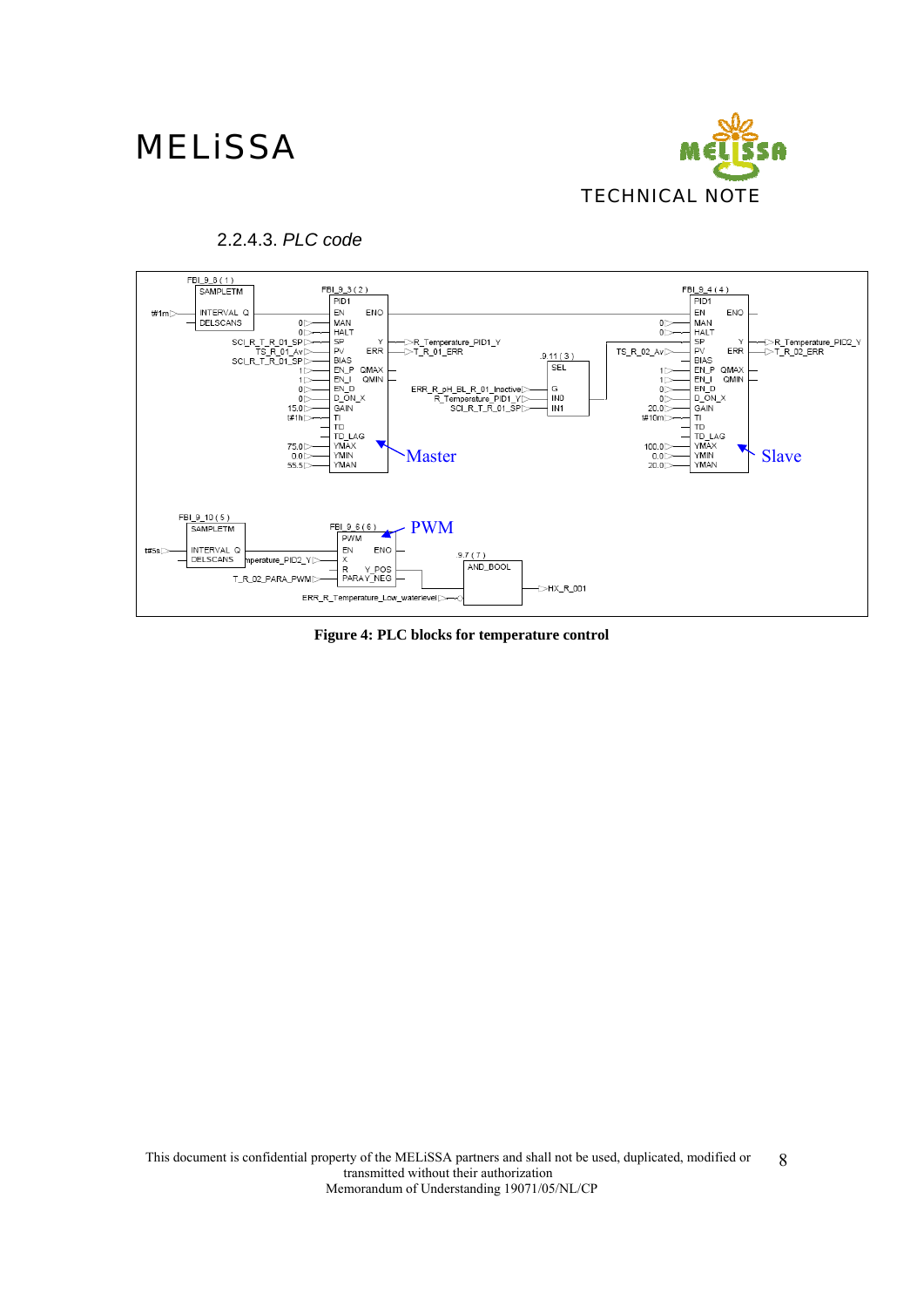

## **2.3. Model**

### **2.3.1.Structure, equations and parameters**

The thermal model of the bioreactor and its environment and control is developed with Simulink.



**Figure 5: Simulator diagram dedicated to temperature control** 

The simulator is made up of two parts:

- The first part replicates the control functions which are programmed in the PLC:
	- 2 cascades PID regulators
	- 1 PWM which steers the heater
- The second part models the thermal exchanges between the reactor and the heating fluid:
	- Three thermal capacities of fluid are considered (fluid in the hot water tank, fluid in the double jacket, fluid inside the reactor)
	- One heat capacity is considered (wall between the liquid in the double jacket and the liquid inside the reactor)
	- The considered heat flows are:
		- − Heat source to the hot water tank coming from the steering heater
		- − Heat transfer between the hot water tank and the fluid in the double jacket due to the circulation of water
		- − Forced convection between the double jacket and the wall
		- − Free convection between the wall and the fluid inside the reactor
		- − Heat flow during influent feeding
		- − Various thermal losses with the ambient environment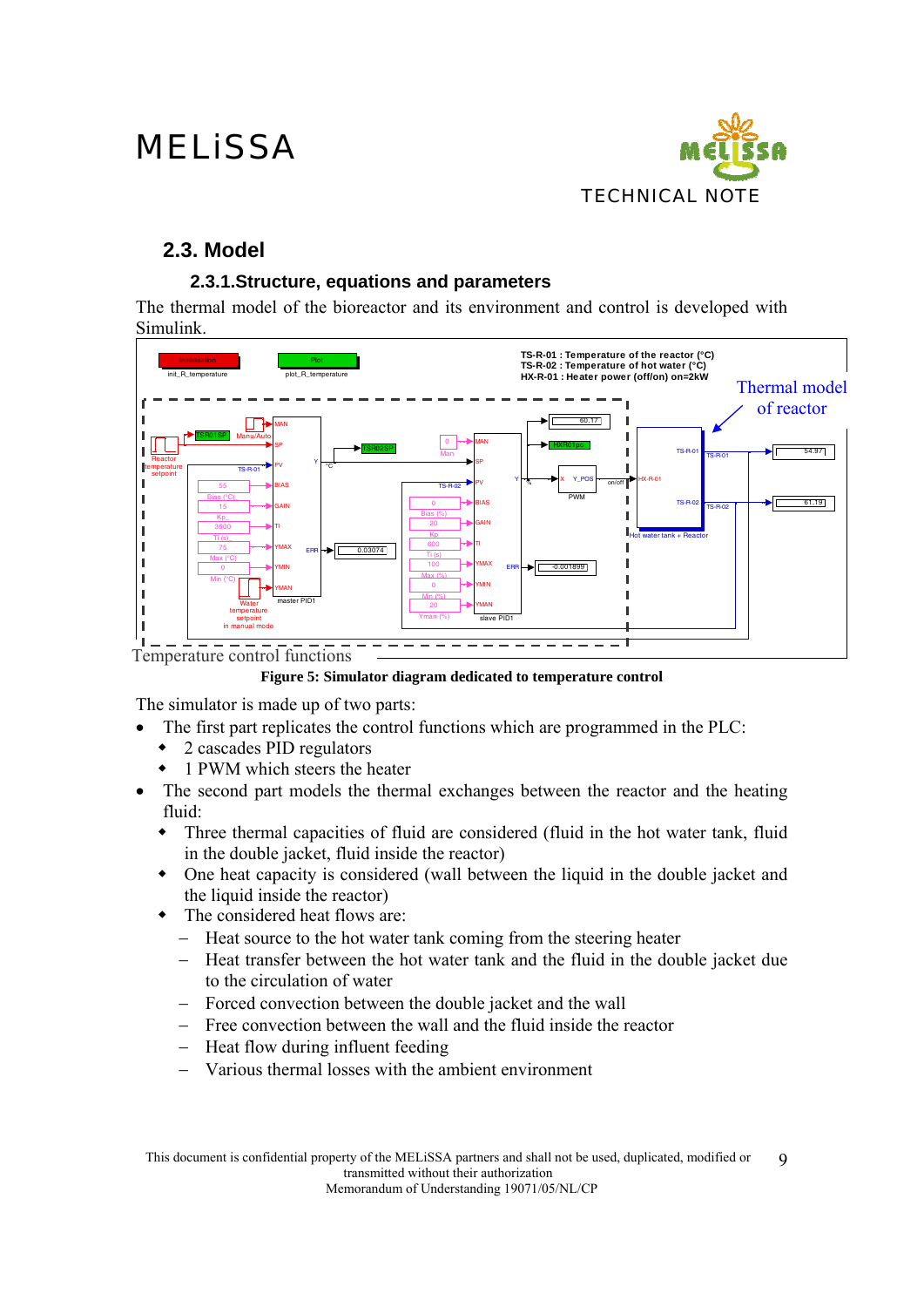



#### **Figure 6: thermo-fluid modelling**

The parameters are listed in appendix 8.1.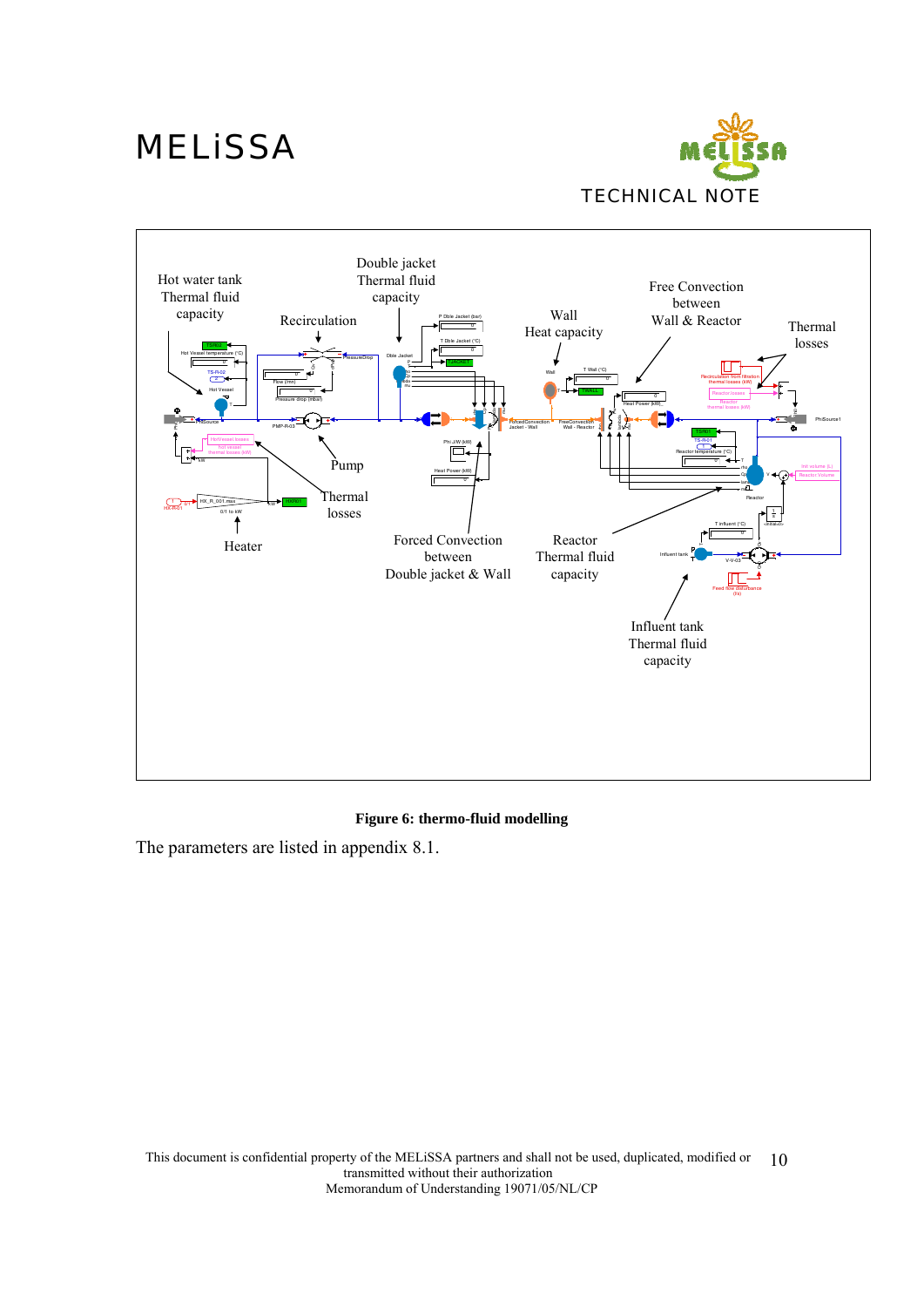

### **2.3.2.Validation**

#### 2.3.2.1. *Static validation*

In nominal conditions (i.e. with recirculation flow), both simulation results and process measurements give the same operating points (see figures below):

- Reactor temperature =  $55^{\circ}$ C
- Hot water temperature  $\approx 61.5$  °C
- Heater steering  $\approx 60 \% = 1.2$  kW

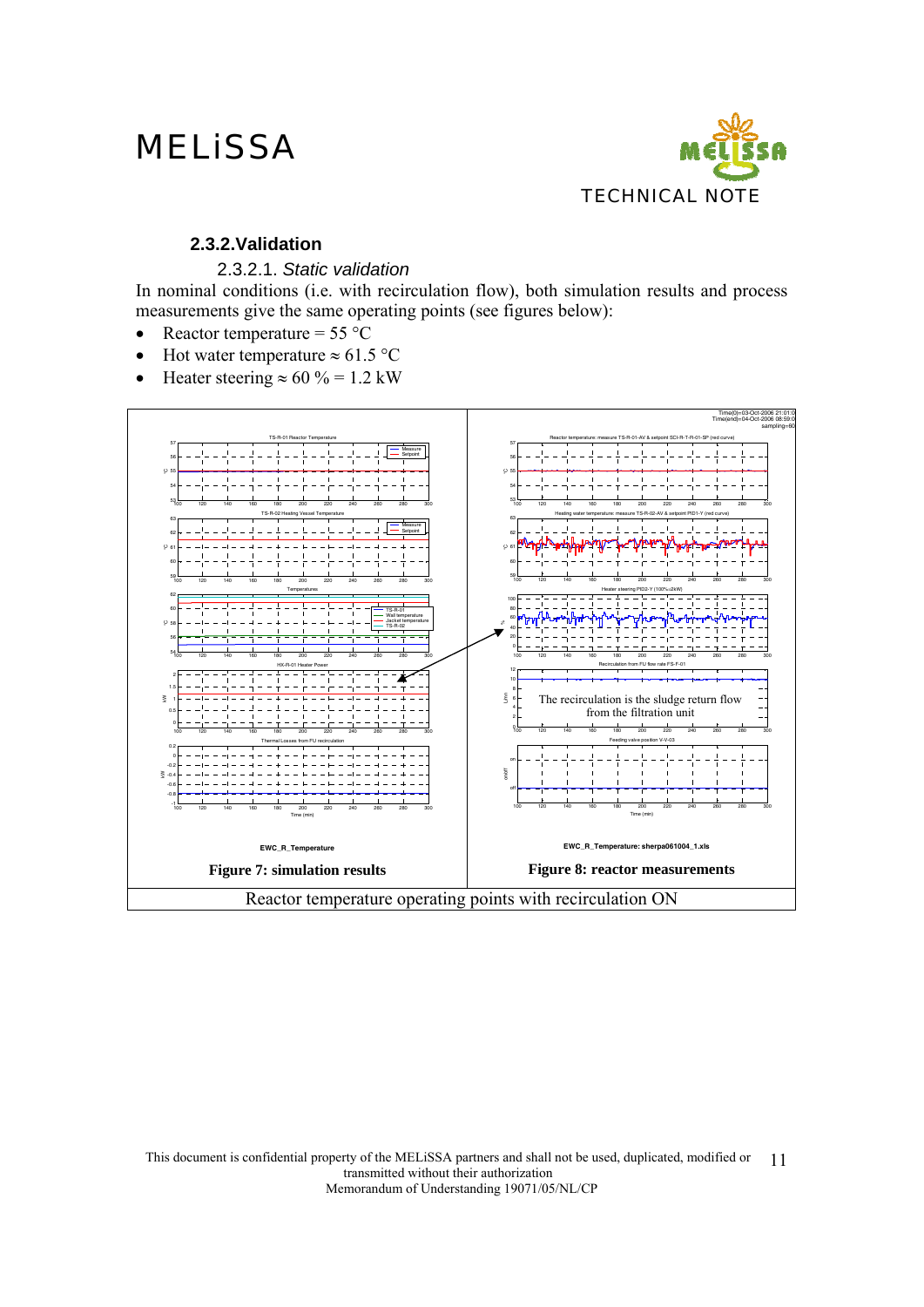

With no recirculation flow, both simulation results and process measurements give the same operating points (see figures below):

- Reactor temperature =  $55^{\circ}$ C
- Hot water temperature  $\approx 56.5$  °C
- Heater steering  $\approx 20 \% = 0.4$  kW

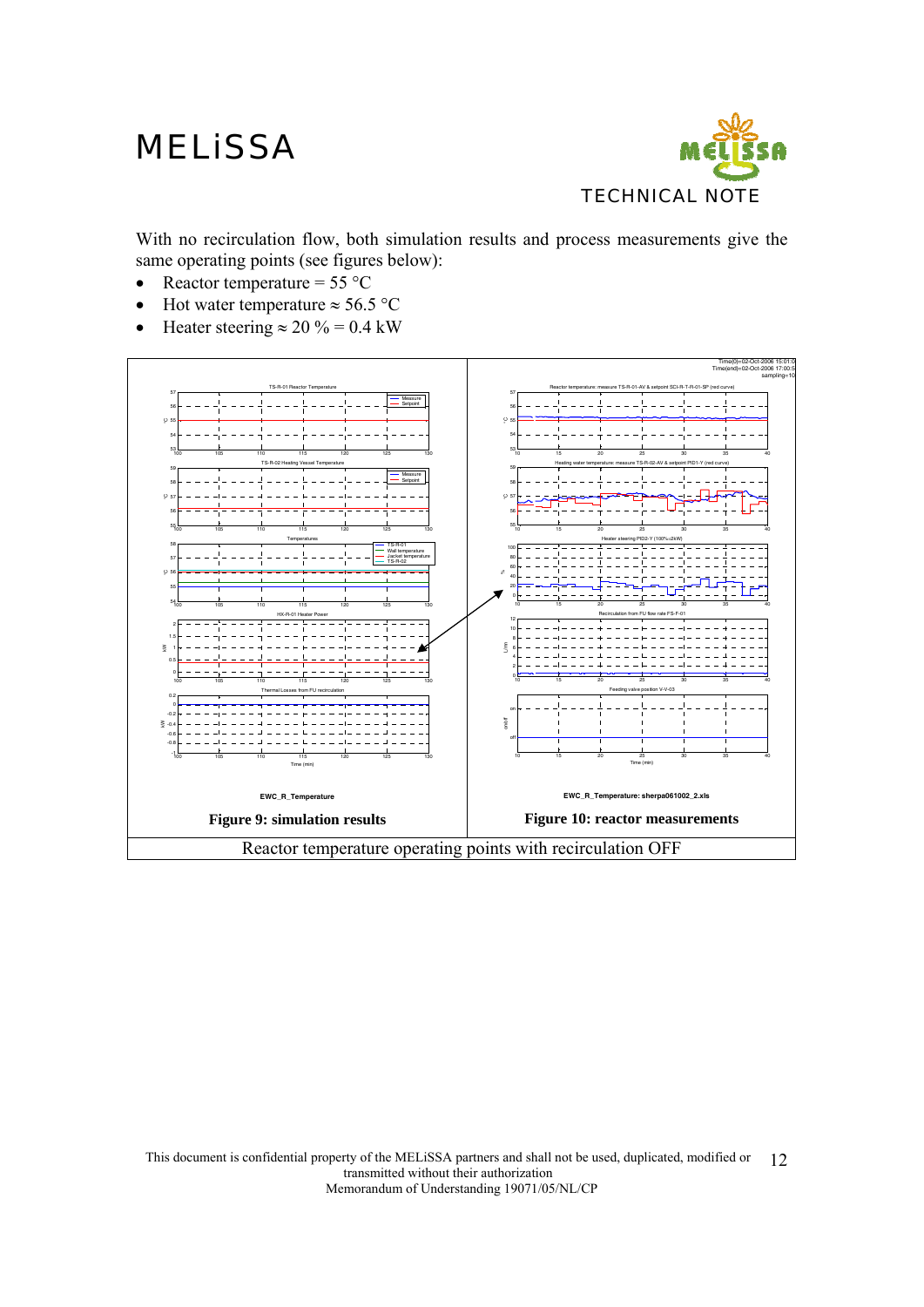

#### 2.3.2.2. *Dynamic validation*

For a set point change of  $\pm 1^{\circ}$ C, both simulation results and process measurements give similar responses (see figures below):



### 2.3.2.3. *Conclusion: predictive capacity of the model*

The responses given by the model are similar to the measured ones. Therefore, regarding temperature control performances, the model is valid to predict the behaviour of the process (the reactor) both to set point changes or disturbances.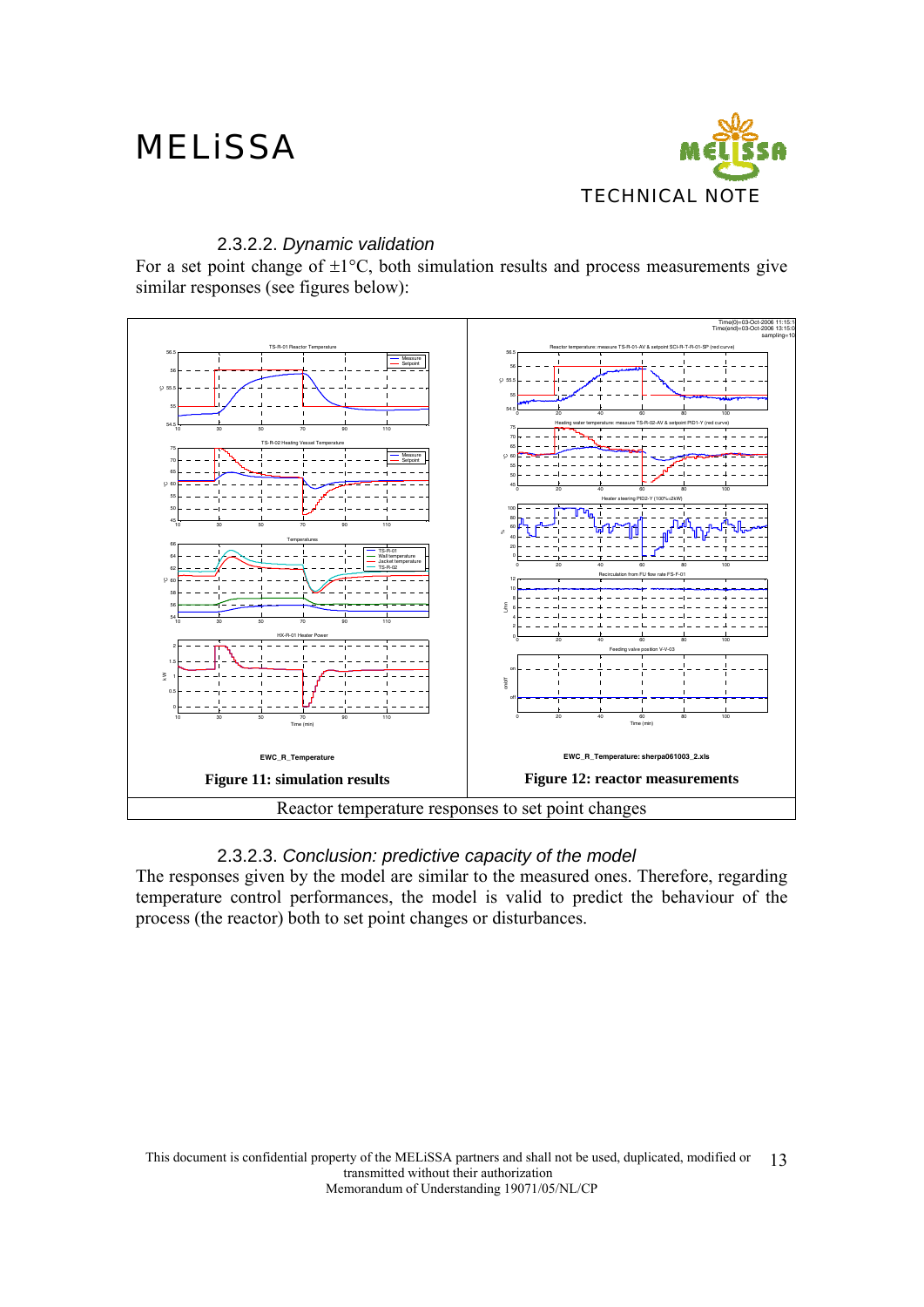

#### **2.3.3.Simulation results**





**Figure 13: simulation of temperature set-point changes**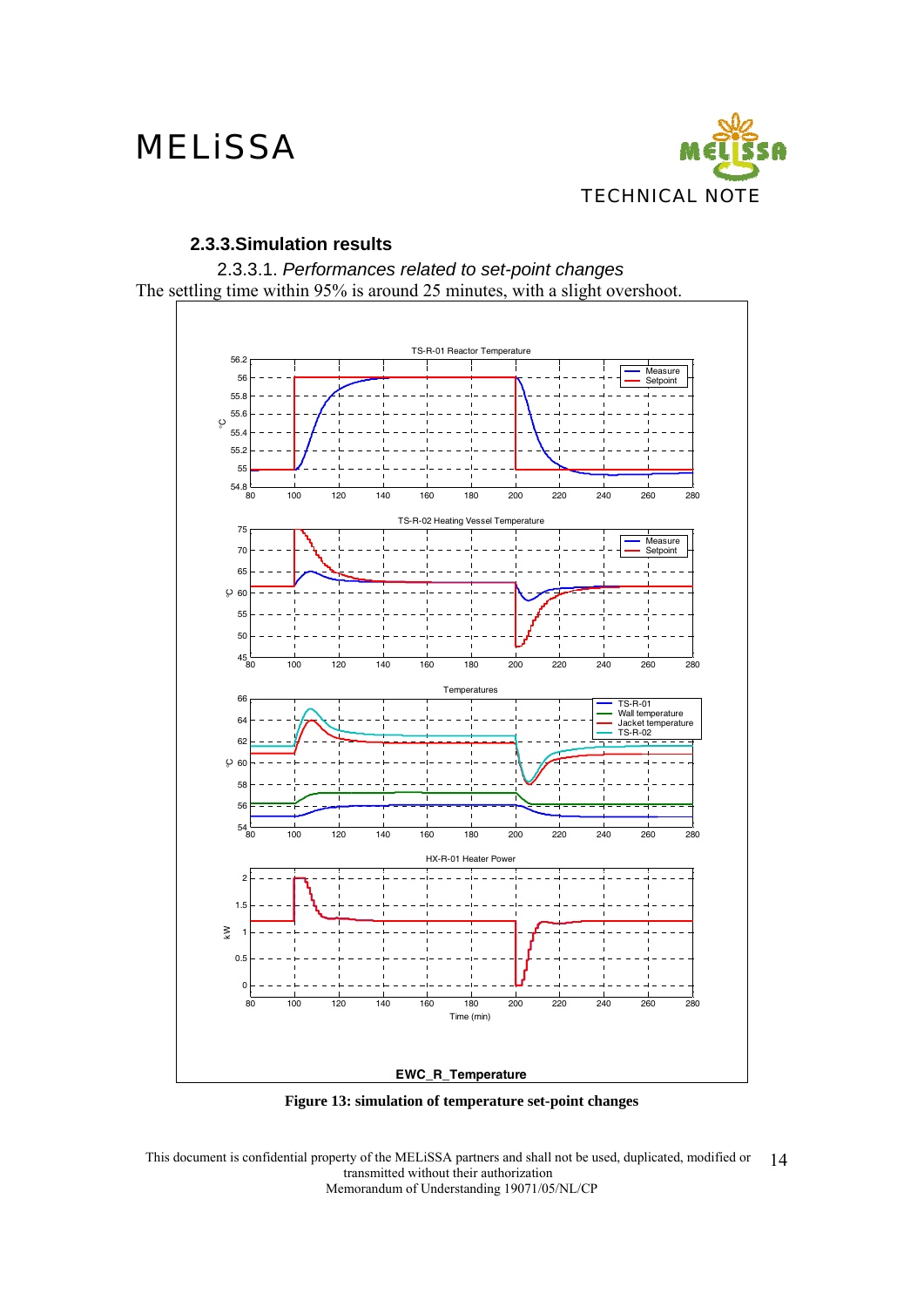



2.3.3.2. *Performances related to disturbances*  Feeding of 1 litre of product at 10°C makes the reactor temperature decrease by 0.4°C.

**Figure 14: simulation of product feeding (semi-continuous)**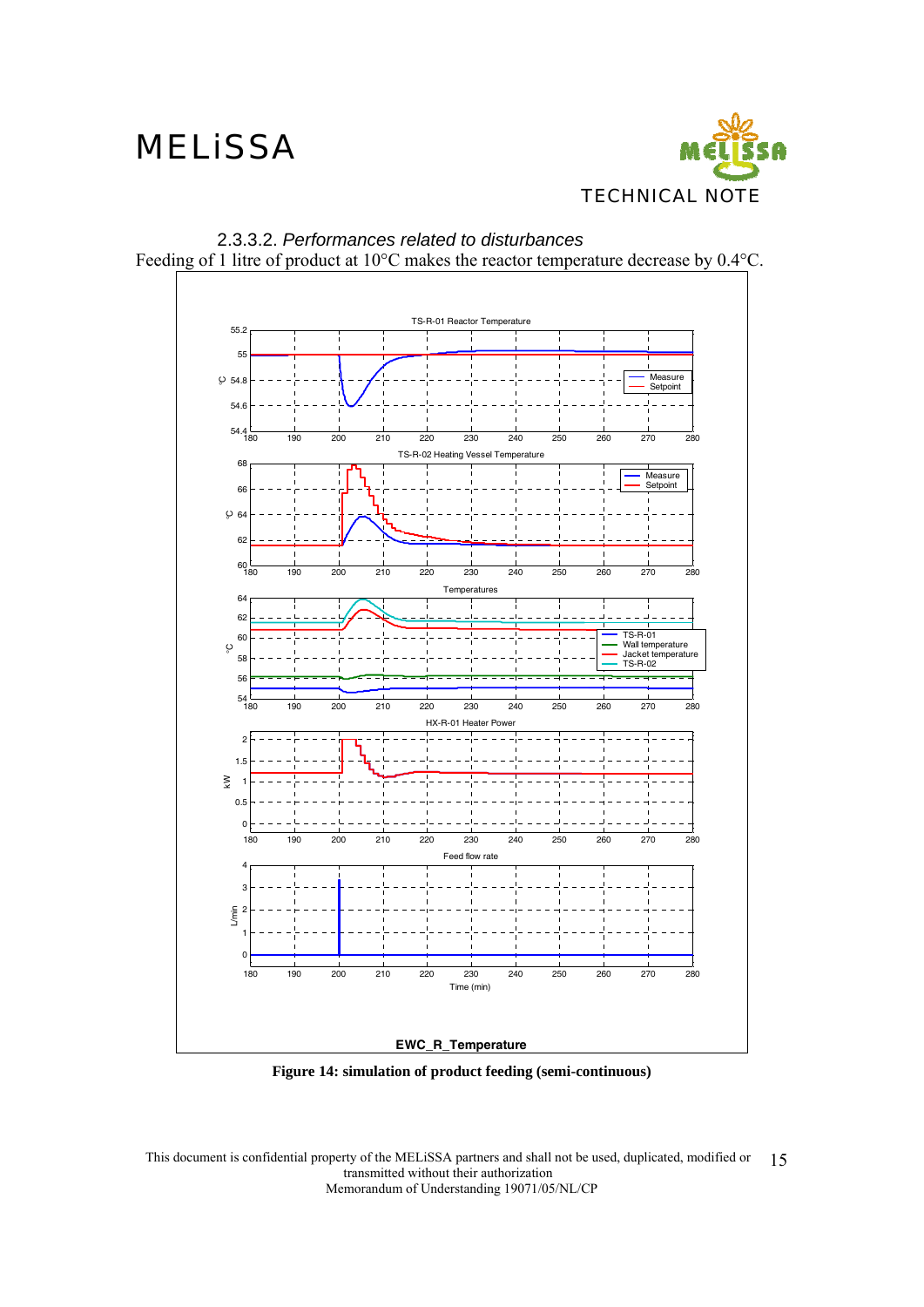

A stop or restart of the recirculation from the filtration unit makes a  $\pm 0.5^{\circ}$ C change in the reactor temperature.



**Figure 15: simulation of stop and restart of the recirculation in the filtration unit**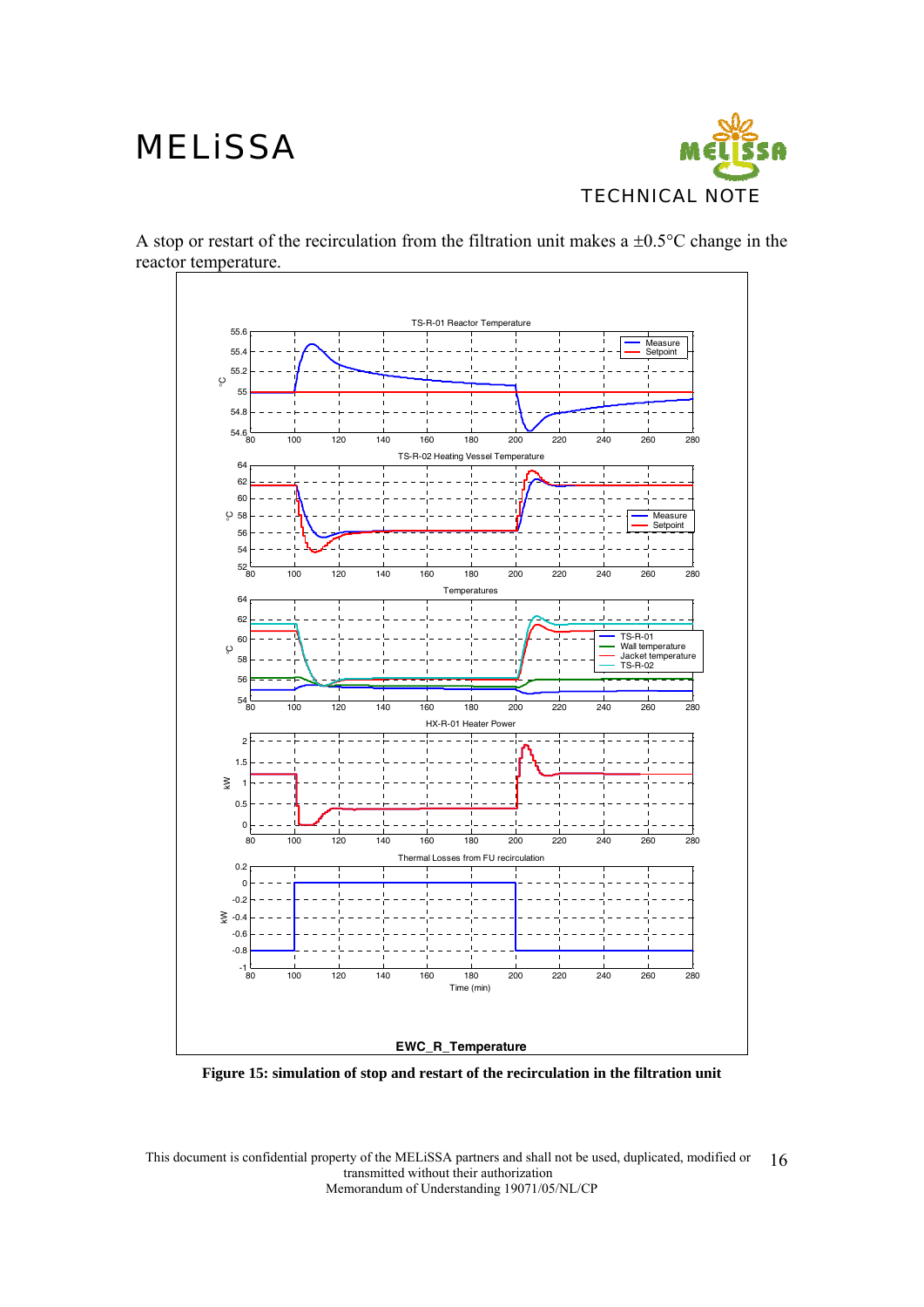

### **2.3.4.Conclusion**

The performed simulations show that the requirements are satisfied: the reactor temperature stays within 55±0.5°C, for the main simulated disturbances.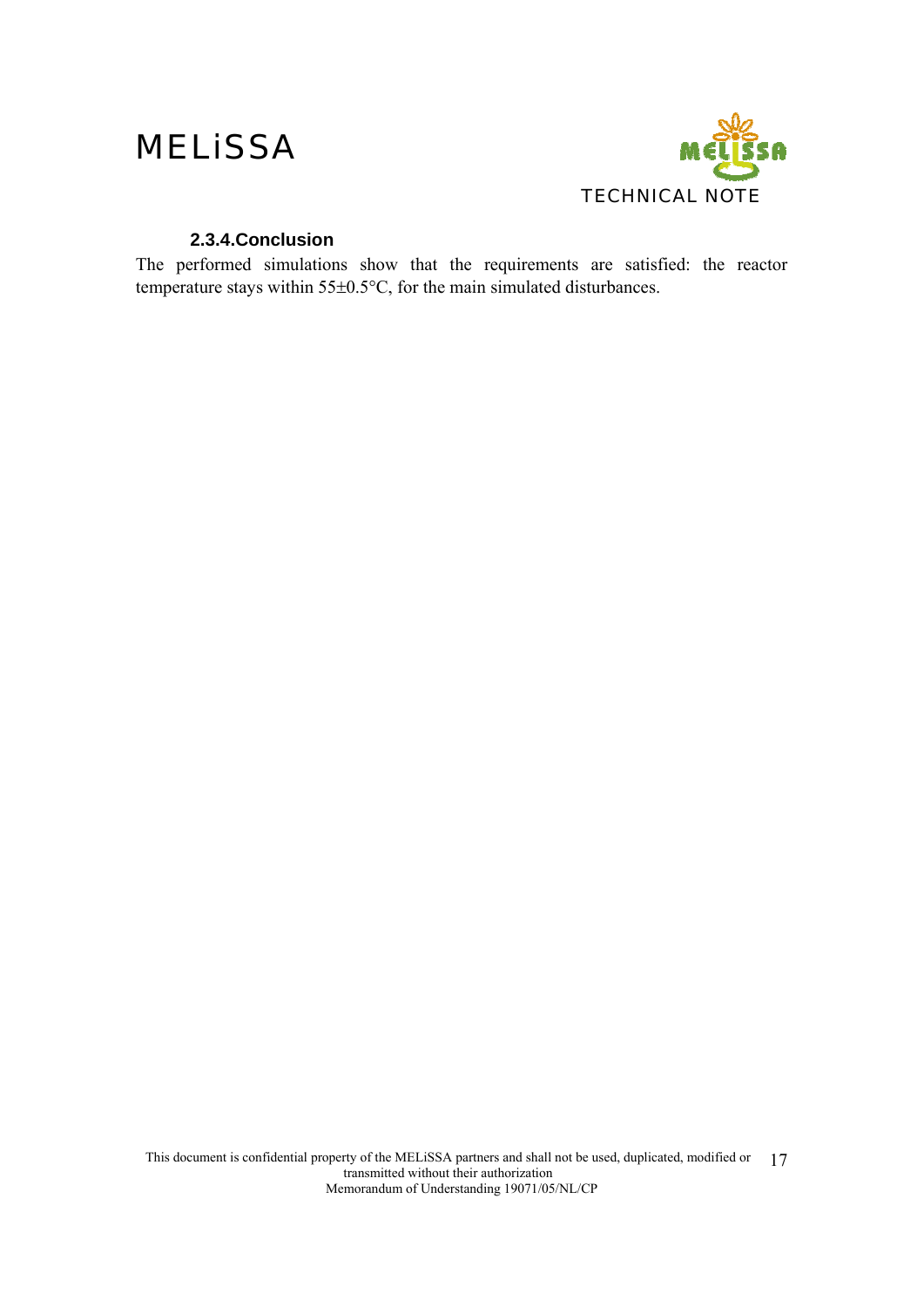

## **3. System model for bioreactor pH control**

## **3.1. Pilot requirement**

The pH must be kept between two limits:

- Too basic  $\rightarrow$  methanogenesis
- Too acid  $\rightarrow$  inhibition of the reaction

### **3.2. Process description**



**Figure 16: simplified process & instrumentation diagram for pH control** 

The pH is regulated by means of added strong acid (5N HCl) or strong base (5N NaOH) contained in two bottles.

### **3.2.1.Sensors**

The pH is measured continuously by means of two probes: pH-R01 and pH-R02 (redundancy).

### **3.2.2.Actuators and manipulated variables**

Acid or base can be added with the peristaltic pumps PMP-R-01 and PMP-R-02. Their flow rate is 1.6 ml/min.

### **3.2.3.Disturbances**

- Influent flow rate (either acid or basic)
- The product in the reactor becomes naturally acid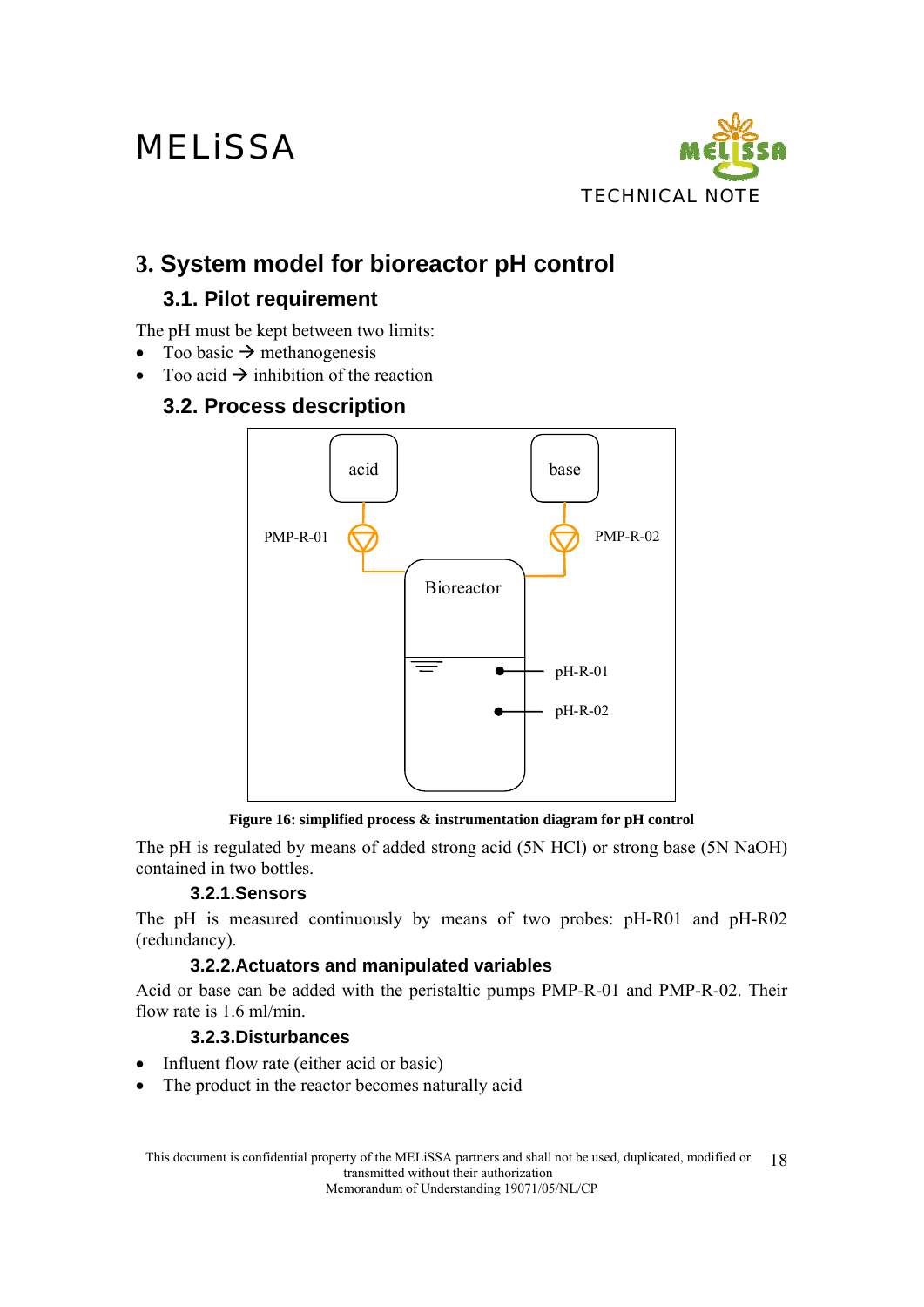

### **3.2.4.Control**

3.2.4.1. *Specification* 

- Constraints:
	- $\bullet$  5 < pH < 7.5
	- - $\Delta$  < dpH/dt <  $\Delta$
- Set point:  $5.1 < pH < 5.4$  (in steady state or transient conditions)

### 3.2.4.2. *Control strategy*

• A split-range strategy based on a PI (Proportional Integral) regulator is implemented in the PLC.



**Figure 17: split-range between acid and base** 

- The control period is 10 min.
- An on-off control is used, by means of PWM (Pulse Width Modulators), whose maximum active times are 5 min. This prevents from continuously adding reagent. The control period is 10 min, and the active time of the PWM is limited to 5 min: so to avoid integral windup of the PI controller, the limits of the PI actions have to be ±50%.



#### **Figure 18: pH on-off control**

• A dead-zone strategy is implemented. No reagent is added if the absolute value of the error between the pH and its set-point is less than the dead-zone value (typically 0.03).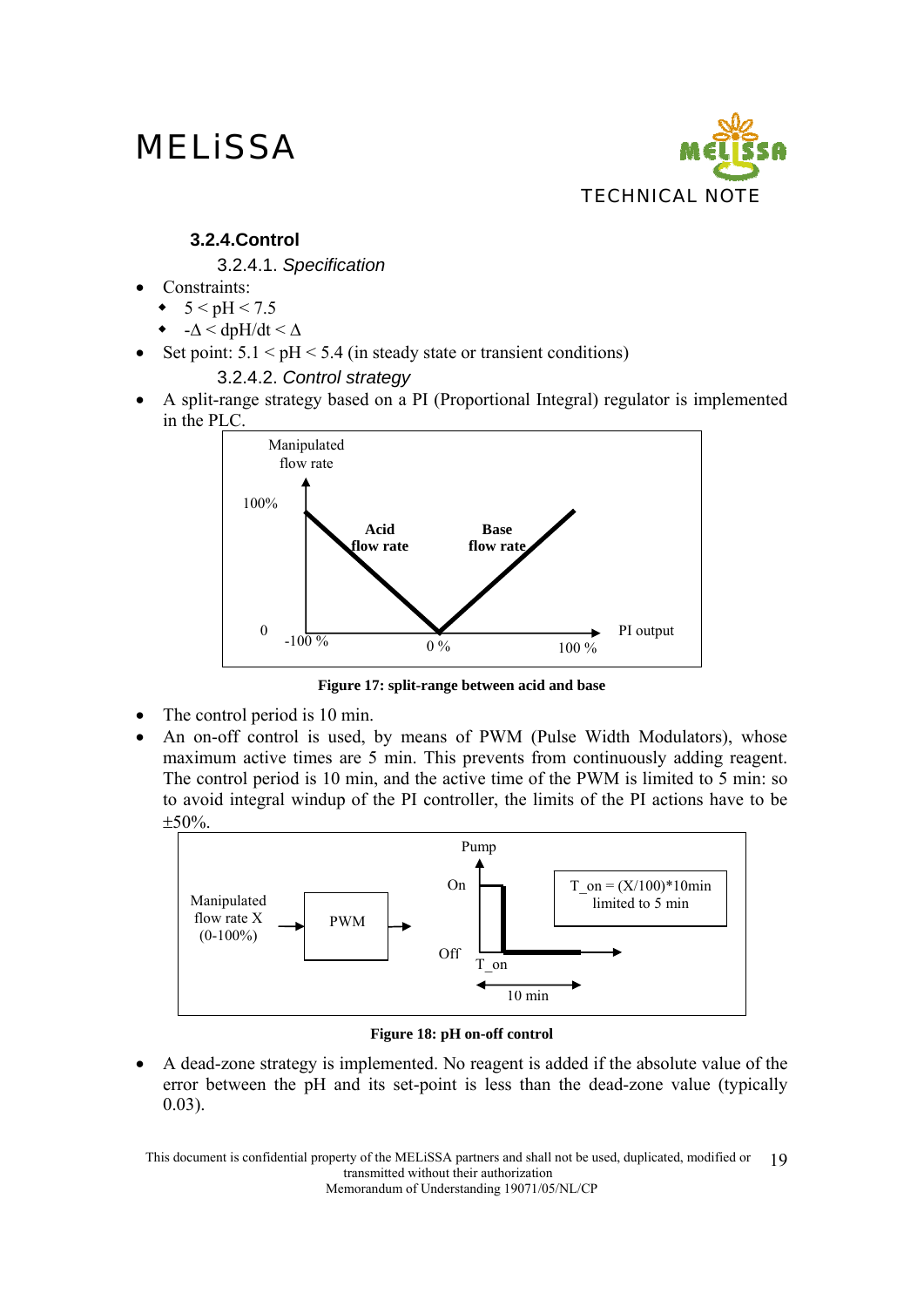



**Figure 19: PLC blocks for pH control (1/2)** 



**Figure 20: PLC blocks for pH control (2/2)**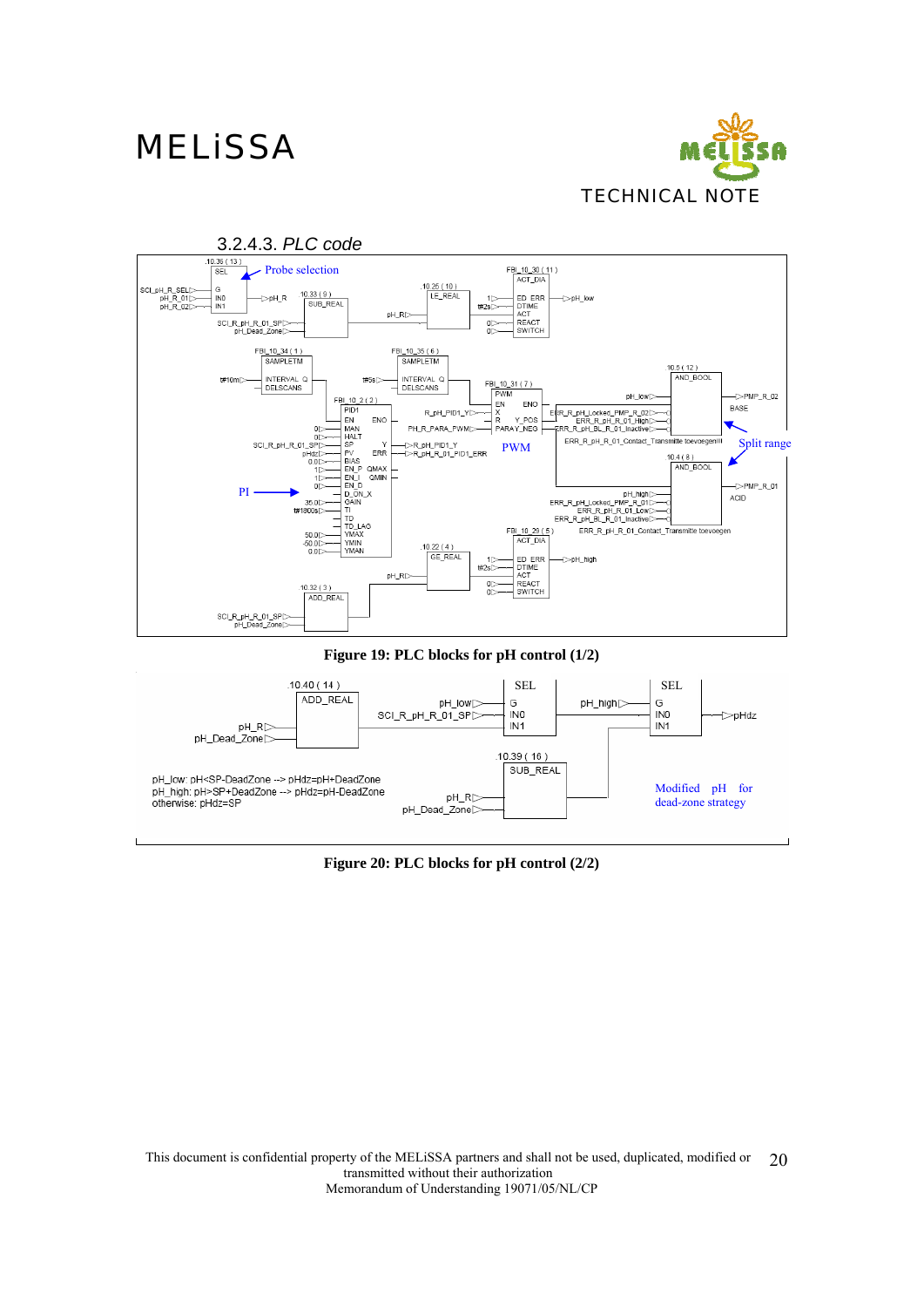

### **3.3. Model**

### **3.3.1.Structure, equations and parameters**

The pH model of the bioreactor and its environment and control is developed with Simulink.



**Figure 21: Simulator diagram dedicated to pH control** 

The simulator is made up of two parts:

- The first part replicates the control functions which are programmed in the PLC:
- ◆ 1 PID regulator
- 1 PWM which steers the acid pump or the base pump
- miscellaneous blocks to handle dead-zone
- The second part models the evolution of the reactor pH with added base, acid or incoming influent product:
	- $\bullet$  The concentration c(t) of  $[H^+]$  ions in reactor is expressed from an elementary mass balance consideration:

$$
\frac{dc(t)}{dt} = \frac{1}{V} \cdot [q_A(t).c_A + q_B(t).c_B + q_m(t).c_m - q_{out}(t).c(t)]
$$
 where:

- $c_A$ : excess hydrogen ion concentration of the acid reagent (5 mol/L)
- $c<sub>B</sub>$ : excess hydrogen ion concentration of the base reagent (-5 mol/L)
- $q_A$ : flow rate of the acid reagent (L/s)
- $q_B$ : flow rate of the base reagent (L/s)
- $c<sub>m</sub>$  : excess hydrogen ion concentration of the influent product (mol/L)
- $q_{in}$ : flow rate of the influent product (L/s)
- $q_{out}$ : flow rate of the filtrate product (L/s)

This document is confidential property of the MELiSSA partners and shall not be used, duplicated, modified or transmitted without their authorization 21

Memorandum of Understanding 19071/05/NL/CP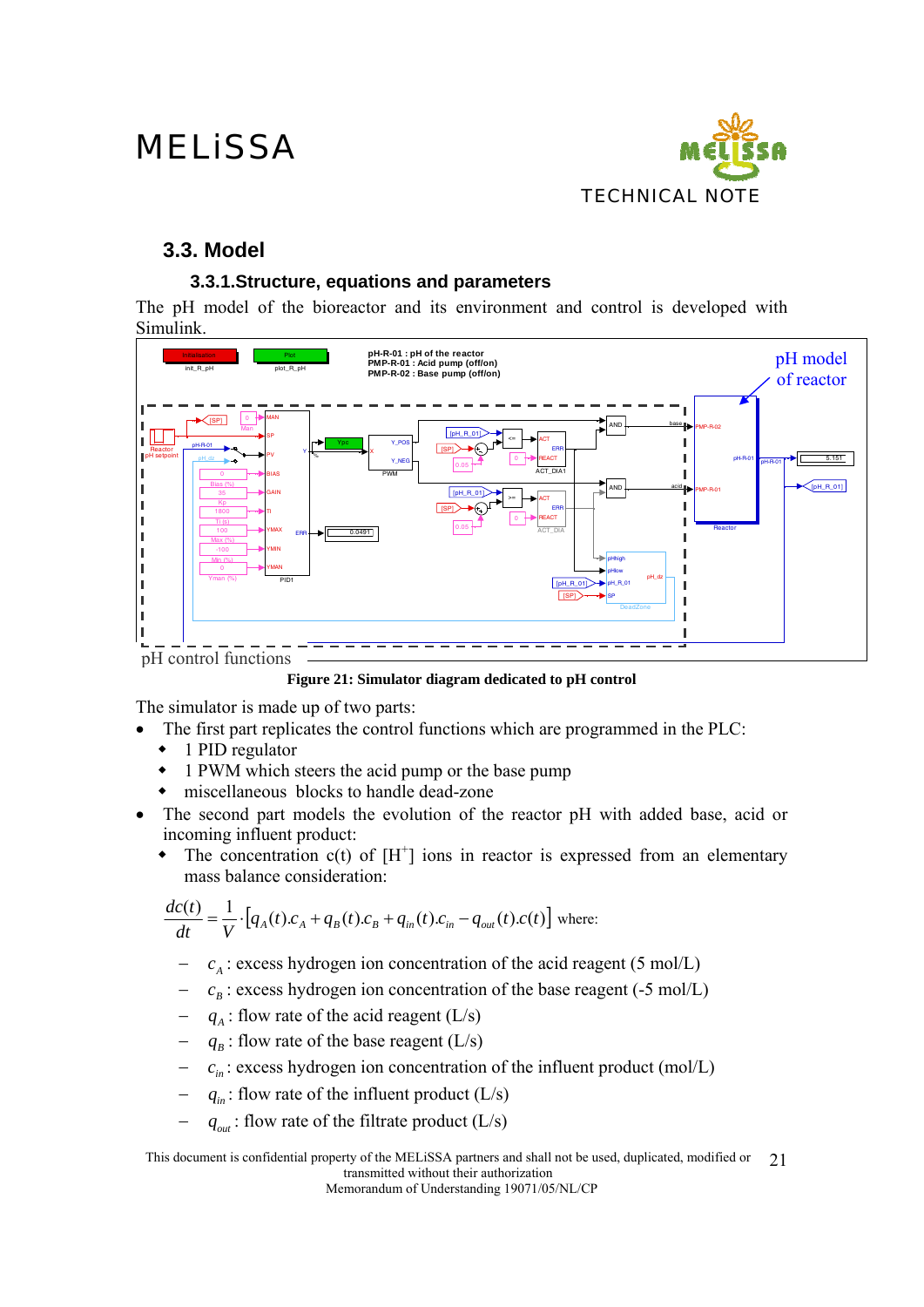

- − *V* : volume of the reactor, considered constant (~ 100 L)
- A local experimental titration curve is used to convert the concentration  $c(t)$  to pH:



**Figure 22: local experimental titration curve** 

The parameters are listed in appendix 8.2.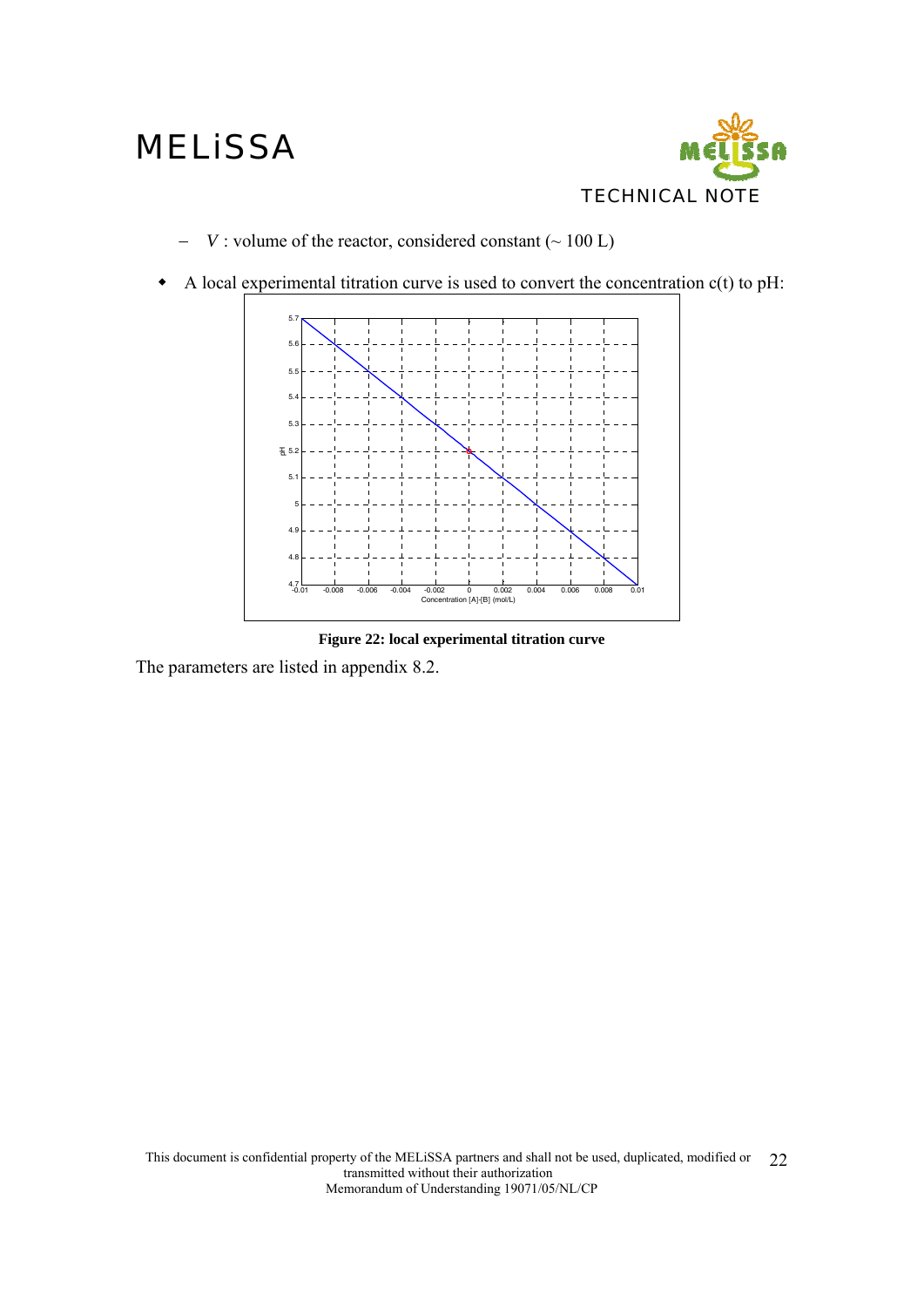

#### **3.3.2.Validation**

For a set point change of -0.1, both simulation results and process measurements give similar responses (see figures below):

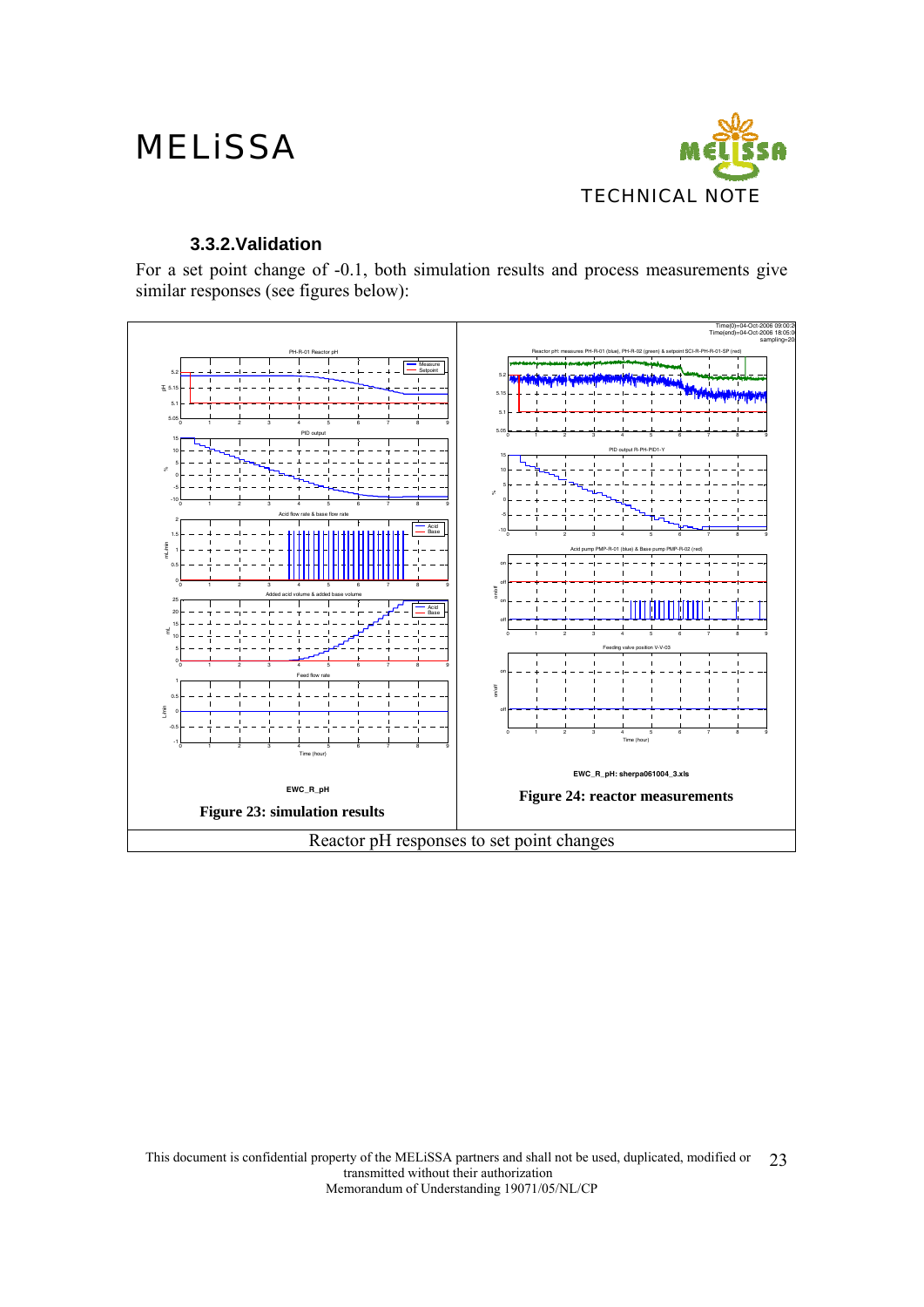

#### **3.3.3.Simulation results**

Changes of set-point are simulated from an initial pH equal to 5.2. A discontinuous addition of reagent during 4 hours is required to get an incremental variation of  $\pm 0.07$  for the pH (total added reagent  $\approx$  25 ml).

Note that every four hours, there is a disturbance due to the feeding product which is more acid in this simulation (pH=5.0).



**Figure 25: simulation of pH set-point changes and incoming product disturbances**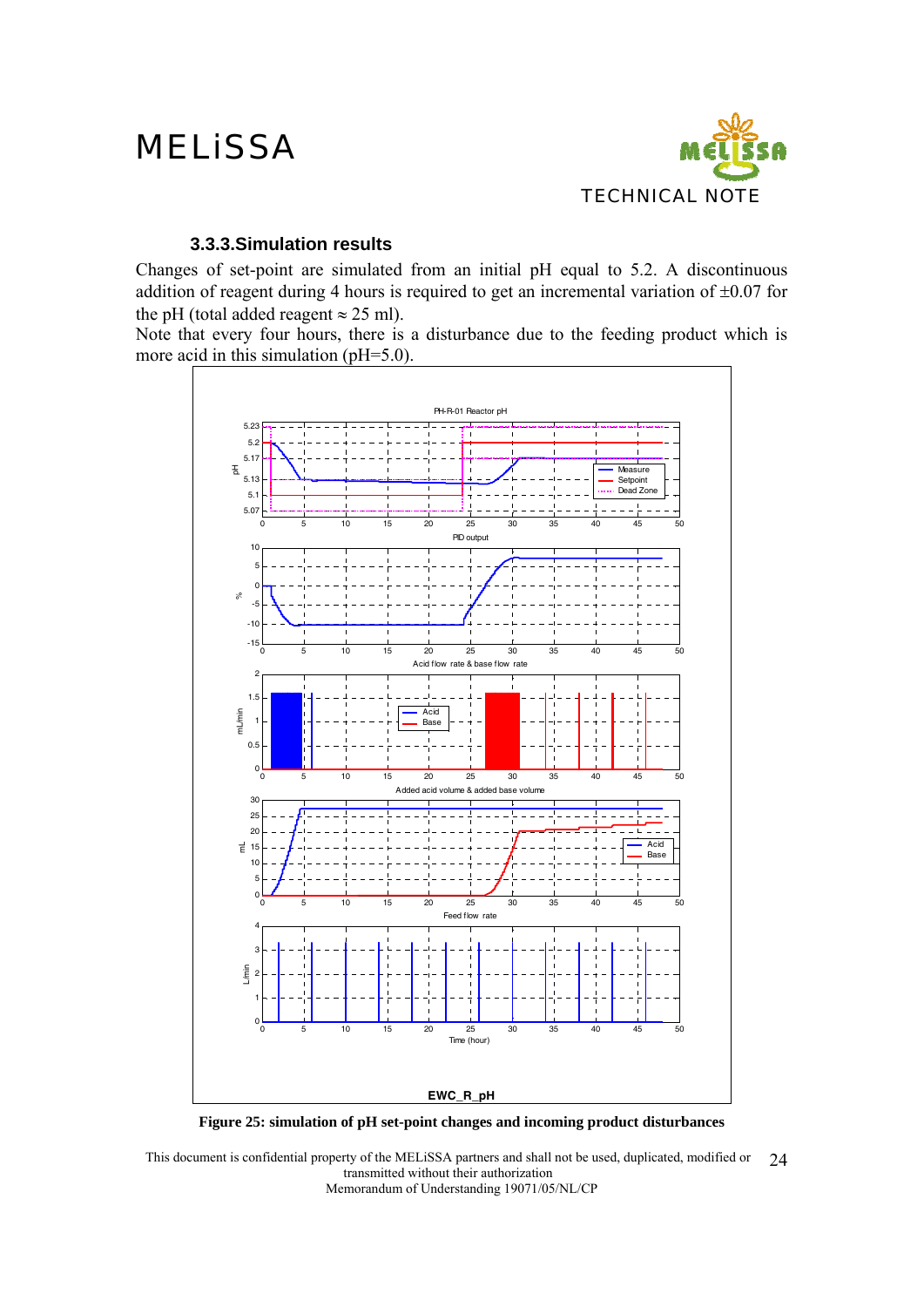

### **3.3.4.Conclusion**

The performed simulations show that the requirements are satisfied:

- the reactor pH stays close to its set-point, for the main simulated disturbance due to influent feeding;
- the rate of added reagents is small enough to have the pH move slowly to the desired value after a set-point variation or when a disturbance occurs.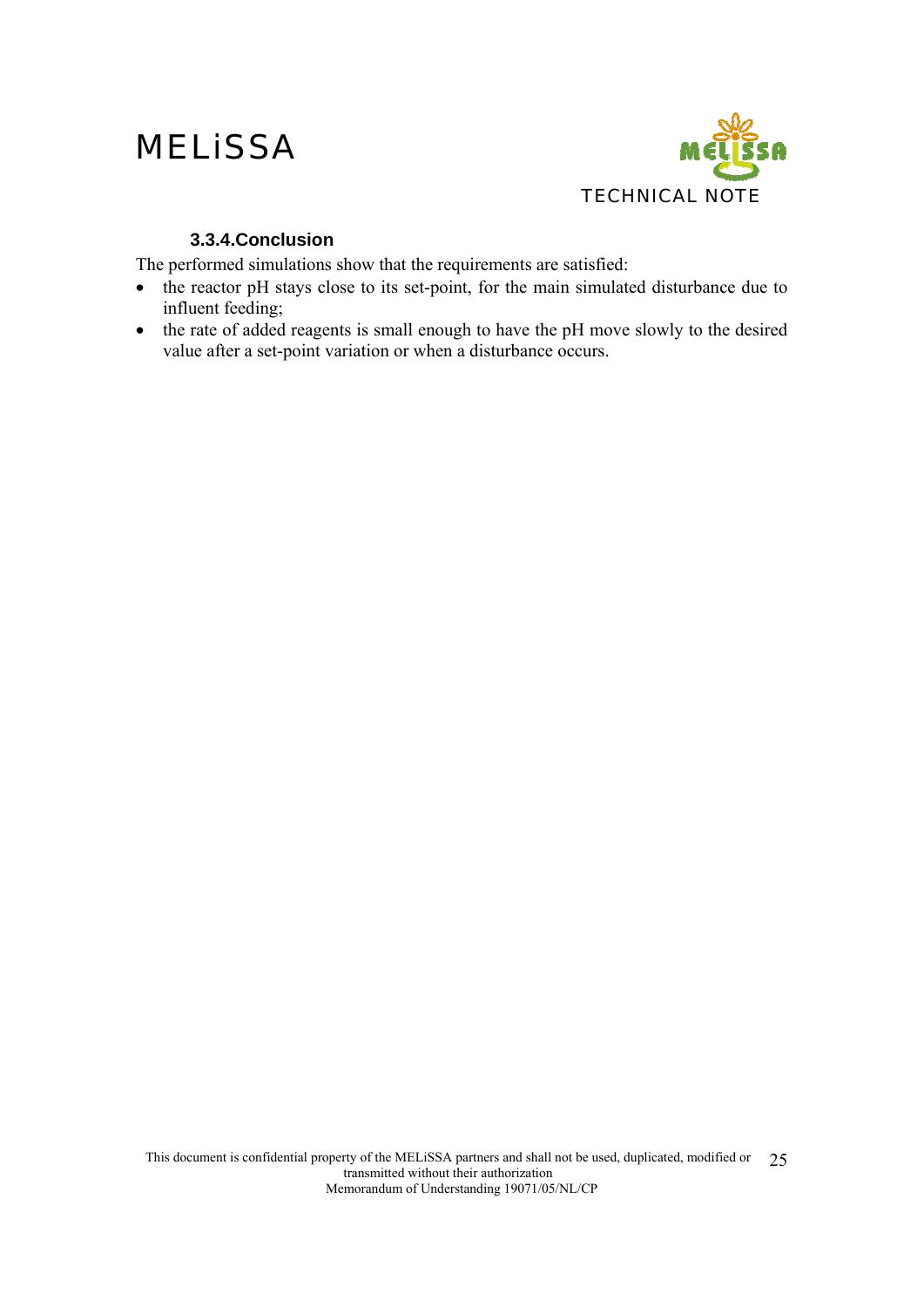

## **4. System model for bioreactor liquid volume control**

## **4.1. Pilot requirement**

The liquid volume must be kept between certain limits for safety reason (in order not to flood the gas and gas analysis loops, and not to run the filtration loop dry). The optimal volume is near the maximum constraint (110 L).

### **4.2. Process description**



**Figure 26: simplified process & instrumentation diagram for liquid volume control** 

The volume is regulated by feeding at regular scheduled times (every 1 hour for instance).

### **4.2.1.Sensors**

The volume of liquid in the bioreactor (R-R-01-volume) is calculated from the pressure measurements:

- Gas pressure PS-R-01
- Liquid pressure LS-R-02

### **4.2.2.Actuators and manipulated variables**

The volume is controlled by acting on the volumetric flow rate  $F$  in from the influent tank to the bioreactor:

- the flow rate through pump PMP-V-01 is  $3.3$  L/min;
- the 3 way valve V-V-03 is switched on (i.e. flow from influent to reactor) at regular intervals of time.

### **4.2.3.Disturbances**

The following disturbances decrease the liquid volume:

- Output flow F out from the bioreactor to the filtration unit (continuous)
- Draining (discontinuous, happens rarely)

This document is confidential property of the MELiSSA partners and shall not be used, duplicated, modified or transmitted without their authorization 26

Memorandum of Understanding 19071/05/NL/CP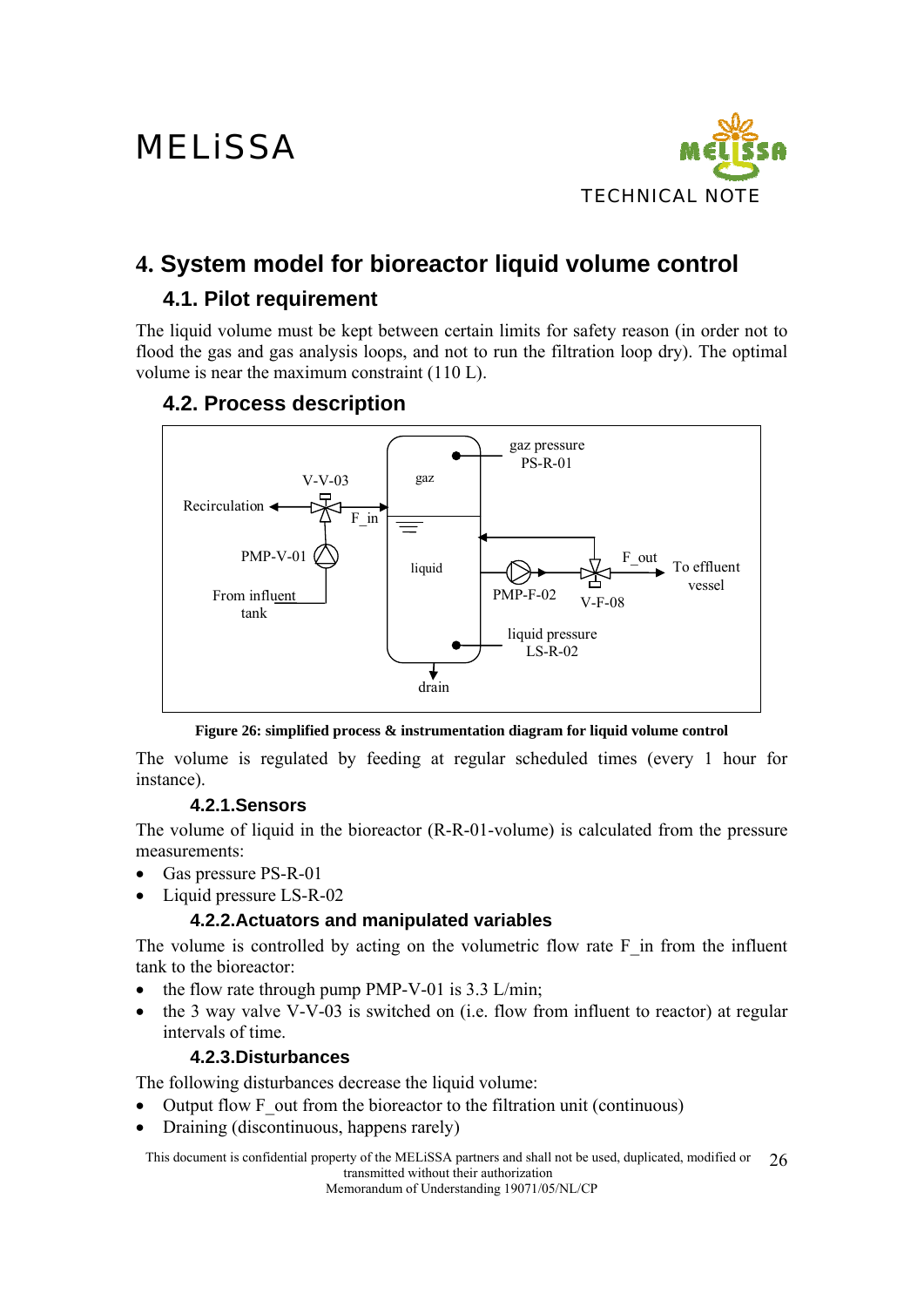

### **4.2.4.Control**

#### 4.2.4.1. *Specification*

- Nominal set point  $= 100$  L
- Max constraint  $= 110$  L
- Min constraint  $=$  defined by program

### 4.2.4.2. *Control strategy*

The volume is regulated discontinuously: at regular scheduled time (typically every 1 hour), the feeding valve V-V-03 is switched on until the calculated volume R-R-01 volume is greater than its set point SCI-V-Feed-volume-SP.



**Figure 27: liquid volume control strategy** 





#### **Figure 28: PLC blocks for calculation of liquid volume**



**Figure 29: PLC blocks for liquid volume control (1/2)**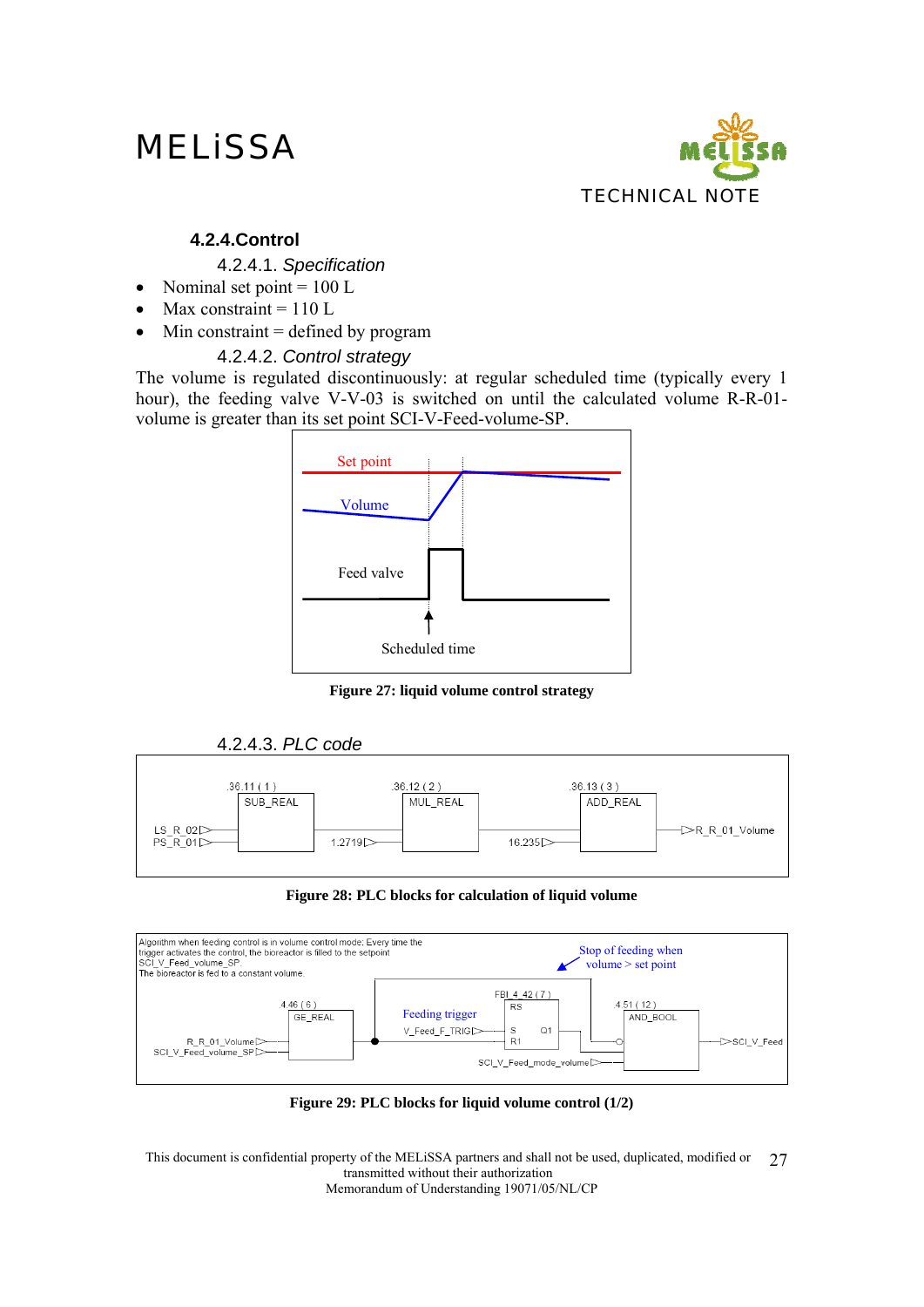



**Figure 30: PLC blocks for liquid volume control (2/2)** 

## **4.3. Model**

### **4.3.1.Structure, equations and parameters**

The liquid volume model of the bioreactor and its environment and control is developed with Simulink.



#### **Figure 31: Simulator diagram dedicated to liquid volume control**

The simulator is made up of two parts:

- The first part replicates the control functions which are programmed in the PLC:
	- feed trigger at regular intervals
	- stop of feeding when the volume measure reaches the set point

This document is confidential property of the MELiSSA partners and shall not be used, duplicated, modified or transmitted without their authorization 28

Memorandum of Understanding 19071/05/NL/CP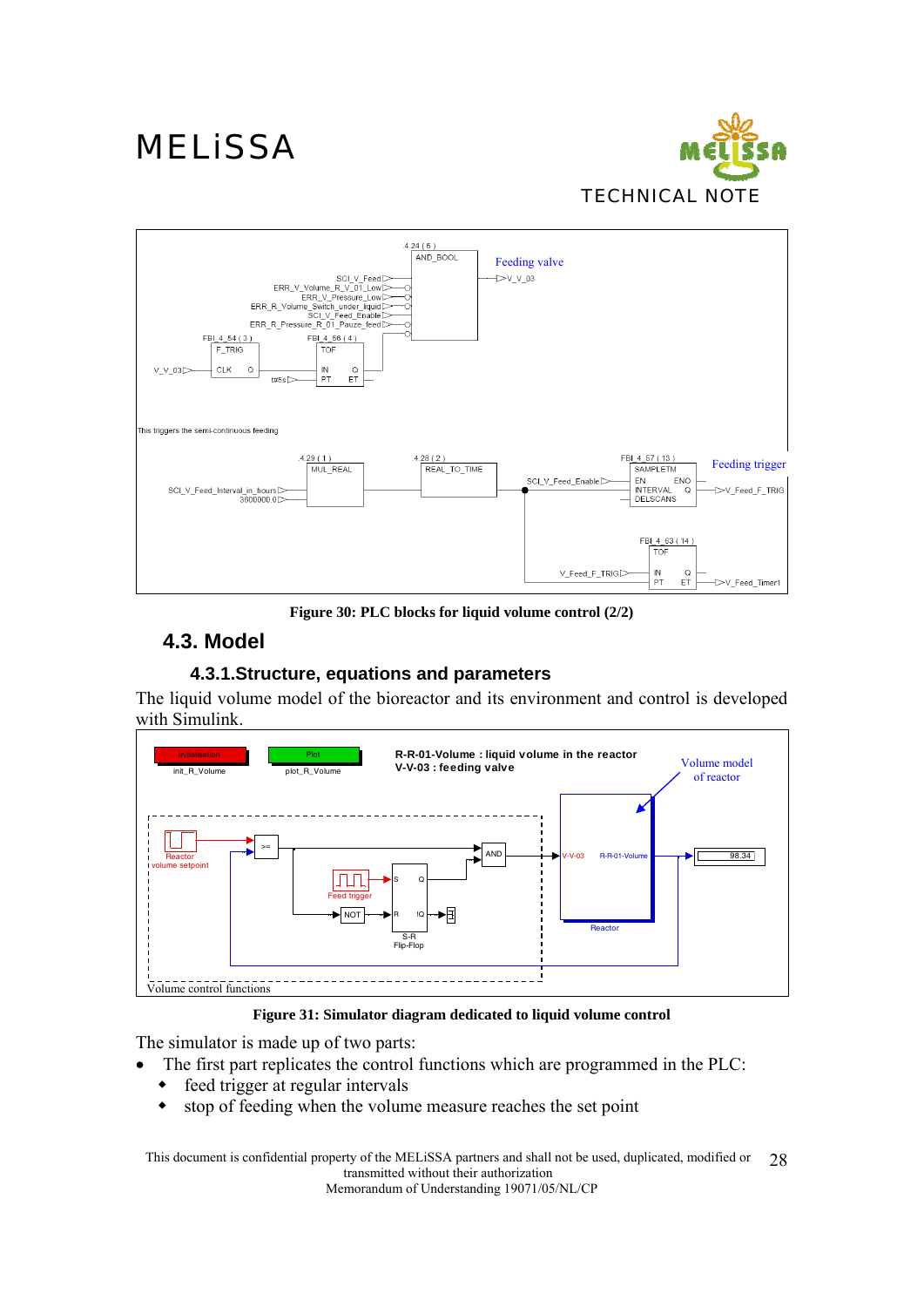

The second part models the evolution of the liquid volume with the input flow and output flows (drain and filtrate production to the effluent vessel):

$$
\frac{dV(t)}{dt} = [q_{in}(t) - q_{drain}(t) - q_{filterate}(t)]
$$
 where:

- *V* : liquid volume (L)
- $q_{in}$ : input flow when valve V-V-03 is switched on (L/s)
- $q_{drain}$ : drained flow (L/s)
- $q_{\text{filter}}$ : filtrate flow (L/s)

The parameters are listed in appendix 8.3.

### **4.3.2.Validation**

For a drain disturbance  $(-5 L)$ , both simulation results and bioreactor measurements give similar responses (see figures below):

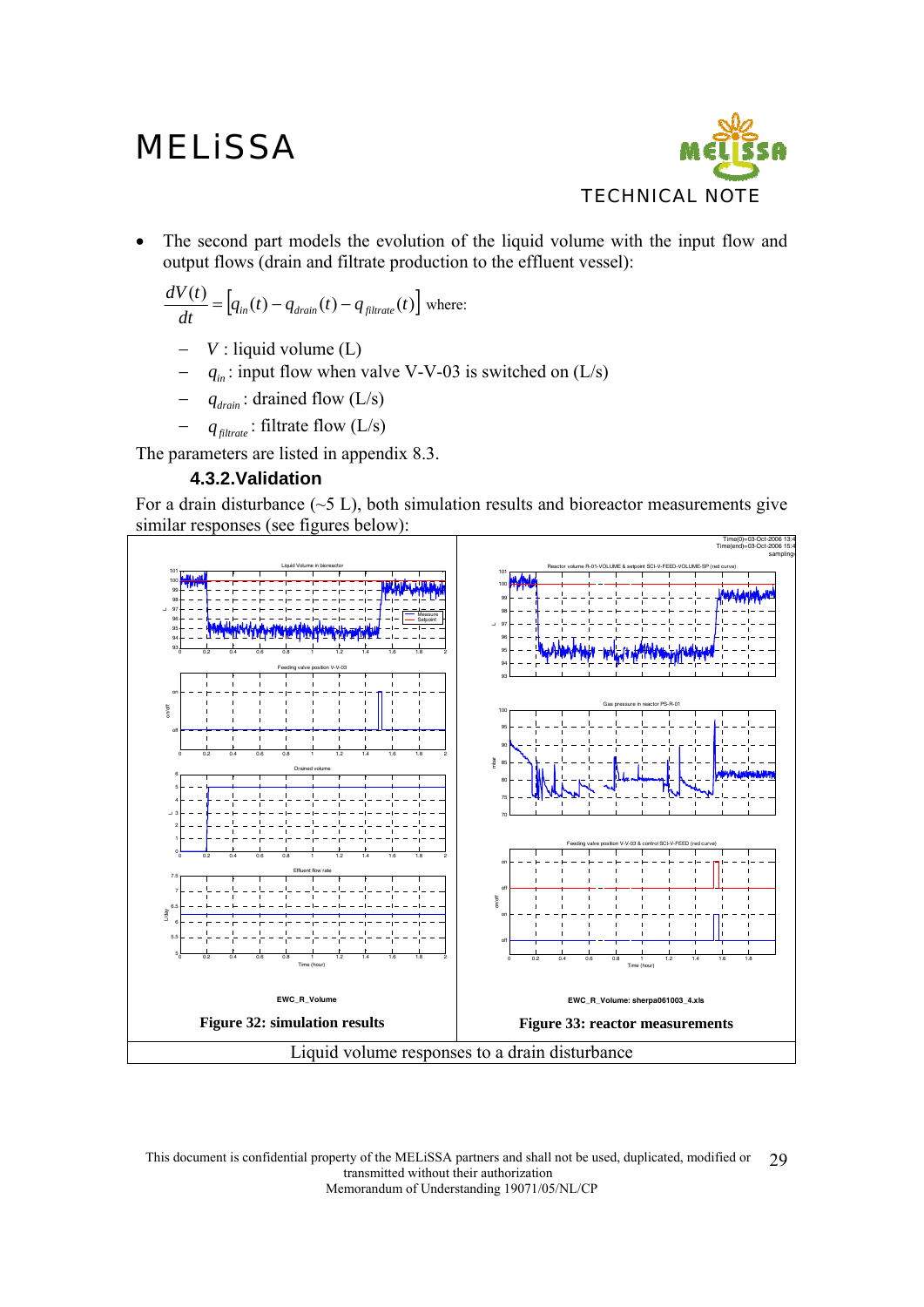

### **4.3.3.Simulation results**

A constant output flow rate of 10 L/day is simulated. The interval of time between feeding is 2 hours. No noise is added to the measure.



**Figure 34: simulation of liquid volume control with continuous yield** 

The decrease of liquid volume between two feedings is less than 1 L (which is obvious, regarding the 10 L/day yield flow rate, and the intervals of 2 hours between feedings).

### **4.3.4.Conclusion**

The performed simulation shows that the requirements are satisfied with the volume control strategy based on feeding at regular scheduled times.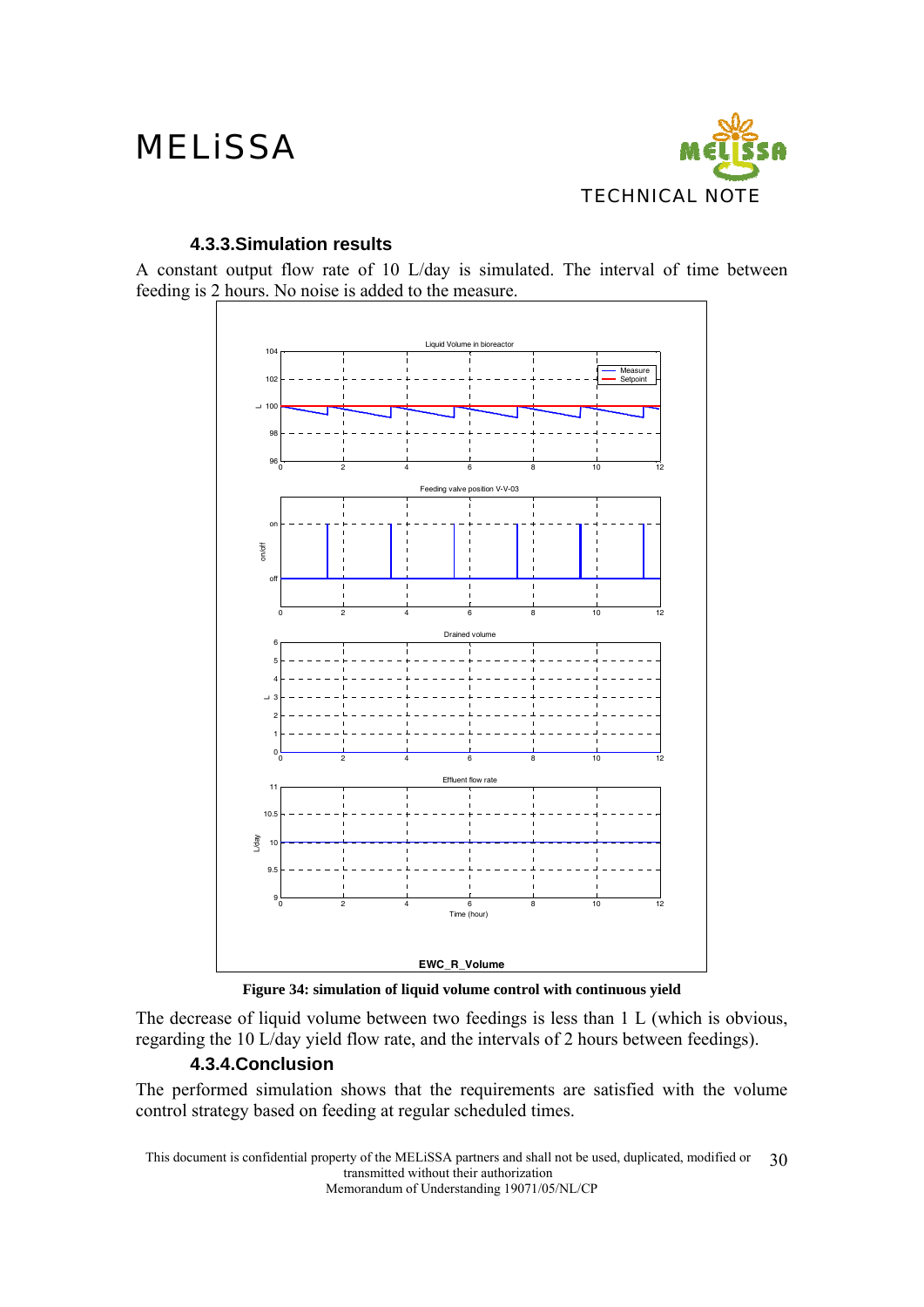

## **5. System model for pressure control in the gas phase of the bioreactor**

## **5.1. Pilot requirement**

A slight overpressure is required to avoid air input in the reactor. The stability of the pressure is needed for the stability of the process.

## **5.2. Process description**



**Figure 35: simplified process & instrumentation diagram for gas pressure control** 

The gas pressure is regulated by active and passive loops in parallel:

- Passive control:
	- $\bullet$  flush of nitrogen N<sub>2</sub> into the reactor if the pressure is too low
	- release of gas outside the reactor if the pressure is too high
- Active control: an internal gas recirculation loop is used between the reactor and a pressurized gas buffer vessel

### **5.2.1.Sensors**

The following relative gas pressures are measured:

- pressure in the gas phase of the bioreactor: PS-R-01
- pressure in the gas buffer tank: PS-G-01
- pressure in the gas outside tank: PS-G-04

### **5.2.2.Actuators and manipulated variables**

- Flush of N2 into the reactor with valve V-G-29
- Release of gas outside the reactor with valves V-G-07 and V-G-08
- Gas flow rate:
	- from the reactor to the gas buffer vessel by mean a compressor PMP-G-01
	- or from the gas buffer vessel to the reactor via regulating valve V-G-09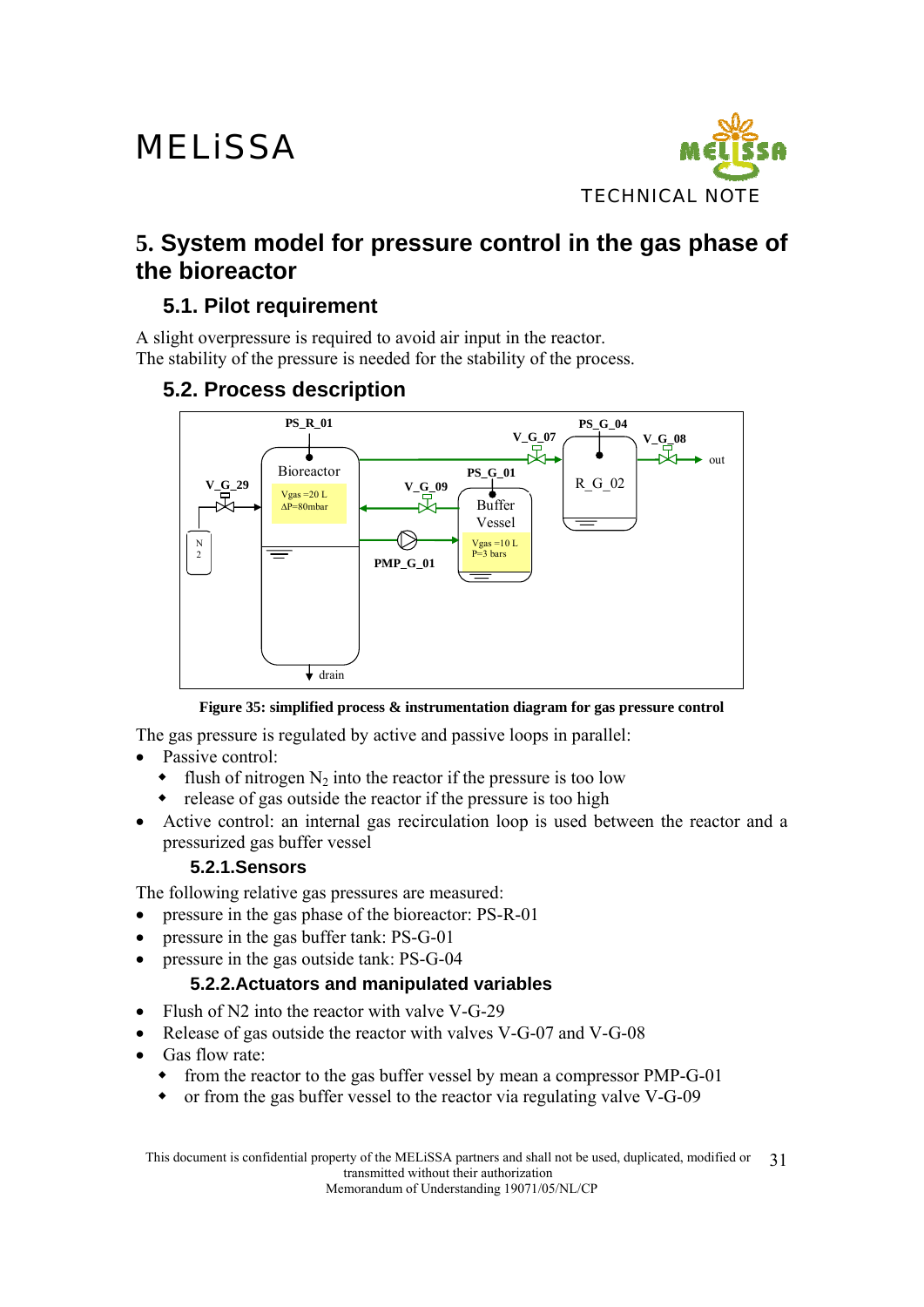

### **5.2.3.Disturbances**

- Draining which decreases the pressure
- Gas generated by the reaction
- Difference between influent and effluent flow rates (effluent is taken continuously while influent is fed at regular intervals of time)

### **5.2.4.Control**

### 5.2.4.1. *Specification*

- Relative pressure set point:  $\sim 80$  mbar
- Constraints for relative pressure: min=0, max=500 mbar

### 5.2.4.2. *Control strategy*

Two parallel strategies are considered:

- The passive loop is always running. The relative pressure is regulated by flushing N2 or releasing gas, when the measure reaches specified thresholds. More precisely:
	- A PID regulator is used to ensure the pressure to be higher than a set point (for instance equal to 75 mbar). When the pressure is lower than the set point, N2 is flushed into the reactor by opening V-G-29. When the pressure is higher than the set point, the valve is closed.



**Figure 36: passive control acting on N2 flush** 

- A state graph is used to ensure the pressure to be lower than a threshold (for instance equal to 90 mbar):
	- − Initial state: valve V-G-08 is close; valve V-G-07 is open; pressures PS-R-01 and PS-G-04 are equal.
	- − If pressure PS-G-04 exceeds threshold, V-G-07 is closed, then V-G-08 is being opened during several seconds (for releasing gas); then valve V-G-08 is closed; then valve V-G-07 is opened (to return to the initial state).
- The active loop is running when the compressor PMP-G-01 is switched on:
	- − As long as the pressure PS-G-01 in the buffer vessel is lower than 3 bars, a PID regulator regulates the pressure in the reactor to a given value (for instance 80 mbar) through the valve V-G-09;
	- − When the pressure in the buffer vessel exceeds 3 bars, the valve V-G-09 is manipulated (by another PID) to get the pressure in the buffer vessel back to 2.9 bars (hysteresis). In that case excessive pressure in the reactor will be reduced by releasing gas (see passive control).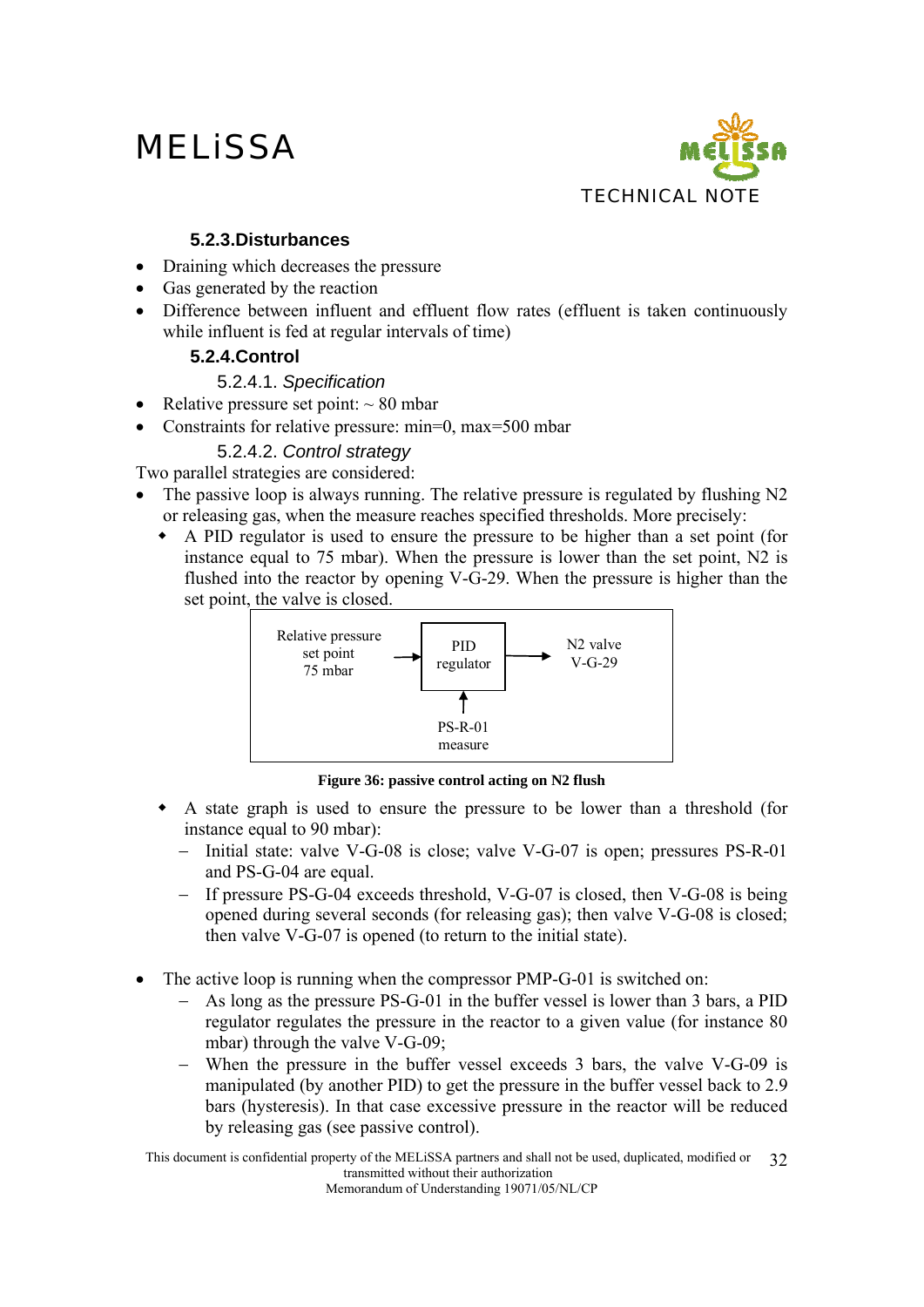



**Figure 37: active loop control** 

- Remarks:
	- Drawback of passive control: consumption of nitrogen
	- Drawback of active control: condensation of water in the buffer and the compressor, which raises problems at start-up, noises and vibrations



**Figure 38: PLC blocks for passive gas loop: action on N2 flush valve**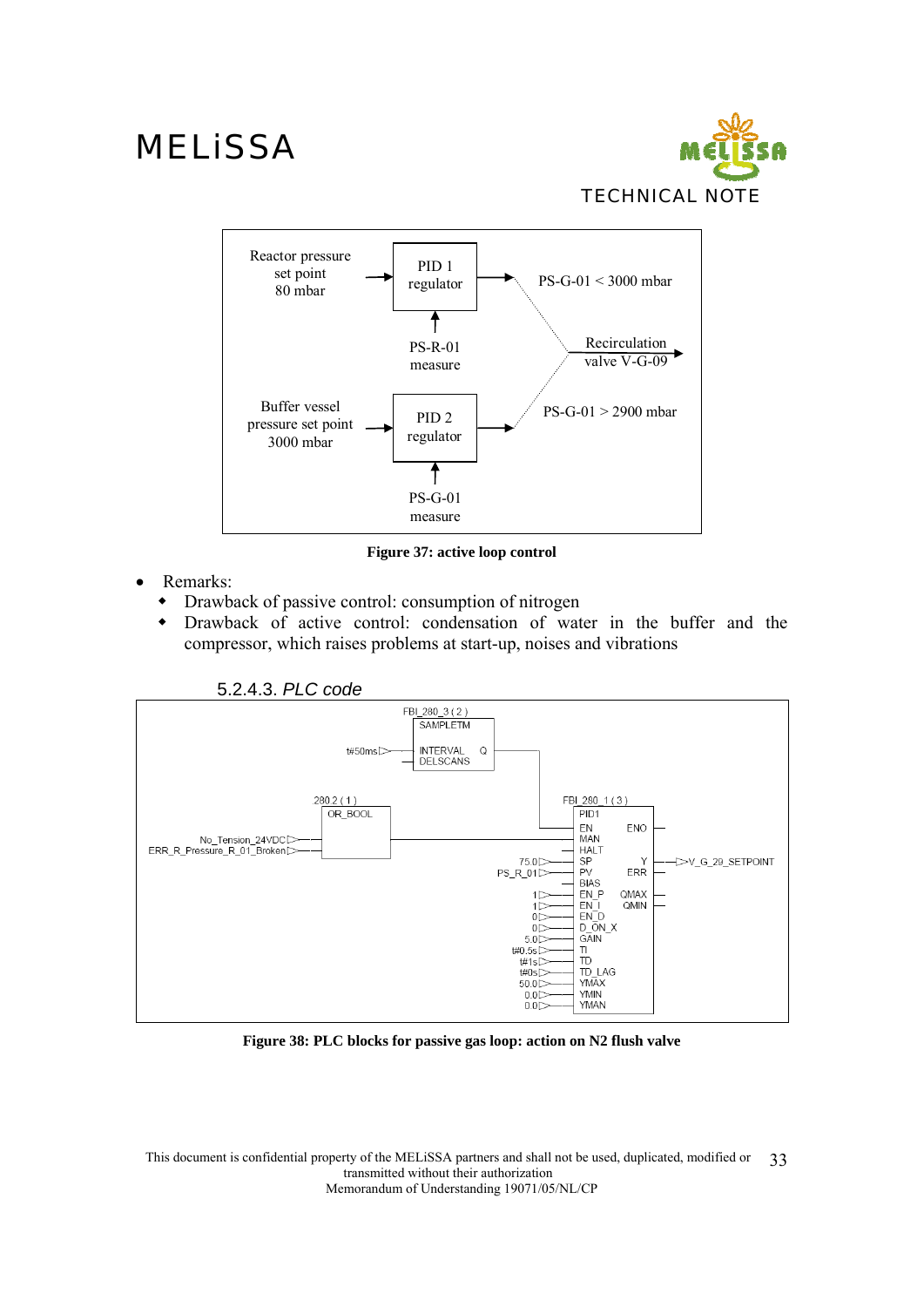

|                       | Procedure for release of gas production.                                                 |
|-----------------------|------------------------------------------------------------------------------------------|
|                       |                                                                                          |
|                       |                                                                                          |
| start_output_gasLoop  |                                                                                          |
|                       |                                                                                          |
| start_passive_gasloop | Output GasLoop is activated by the variable 'SCI_Start_output_gasLoop' set to 1.         |
|                       |                                                                                          |
|                       | Close Valve V_G_08                                                                       |
| close_valve_G_08      |                                                                                          |
|                       |                                                                                          |
|                       | If pressure, measured by PS_G_04 equals 110mbar, go to the next step                     |
| G_Pressure_Control    | - or 90 mbar                                                                             |
|                       | Close Valve V_G_07, wait 5 seconds                                                       |
| close_valve_G_07      |                                                                                          |
|                       | Check if Valve V_G_07 is really closed, if Yes then go to the next step                  |
|                       |                                                                                          |
| $\sqrt{G}$ 07 FB      |                                                                                          |
| Write1                | Start Writing of the Volume in Buffer R_G_02 when both valves V_G_07 & V_G_08 are closed |
|                       |                                                                                          |
|                       | Go to the next step                                                                      |
|                       |                                                                                          |
| 1                     |                                                                                          |
| Open_V_G_08           | Open Valve V_G_08 en set a Puls to Variable 'Writer', wait 10 seconds                    |
|                       |                                                                                          |
|                       | Check if Valve V_G_08 is really opened, if Yes go to the next step                       |
| $V$ G 08 FB           |                                                                                          |
|                       | close V_G_08 and wait for another 10s                                                    |
| Close_V_G_08          |                                                                                          |
|                       |                                                                                          |
|                       | Check if Valve V_G_08 is really closed                                                   |
| $\sqrt{G}$ 08 FB      |                                                                                          |
|                       | Start Writing of the Volume after it Valve V_G_08 has closed again                       |
| write2                |                                                                                          |
|                       | Go to the next step                                                                      |
|                       |                                                                                          |
| 1                     |                                                                                          |
| Write3                | Count the Volume gasEscape of this cyclus to the 'Volume_GasEscape_Total' variable       |
|                       |                                                                                          |
|                       |                                                                                          |
| 1                     |                                                                                          |
|                       | Write 'Volume_GasEscape_Total' to the 'Volume_GasEscape_Total_Temp' variable             |
| Write4                |                                                                                          |
|                       |                                                                                          |
|                       |                                                                                          |
| 1                     |                                                                                          |
|                       |                                                                                          |
| Open_V_G_07           |                                                                                          |
|                       |                                                                                          |

**Figure 39: PLC graph for passive gas loop: action on release valves V-G-07 and V-G-08**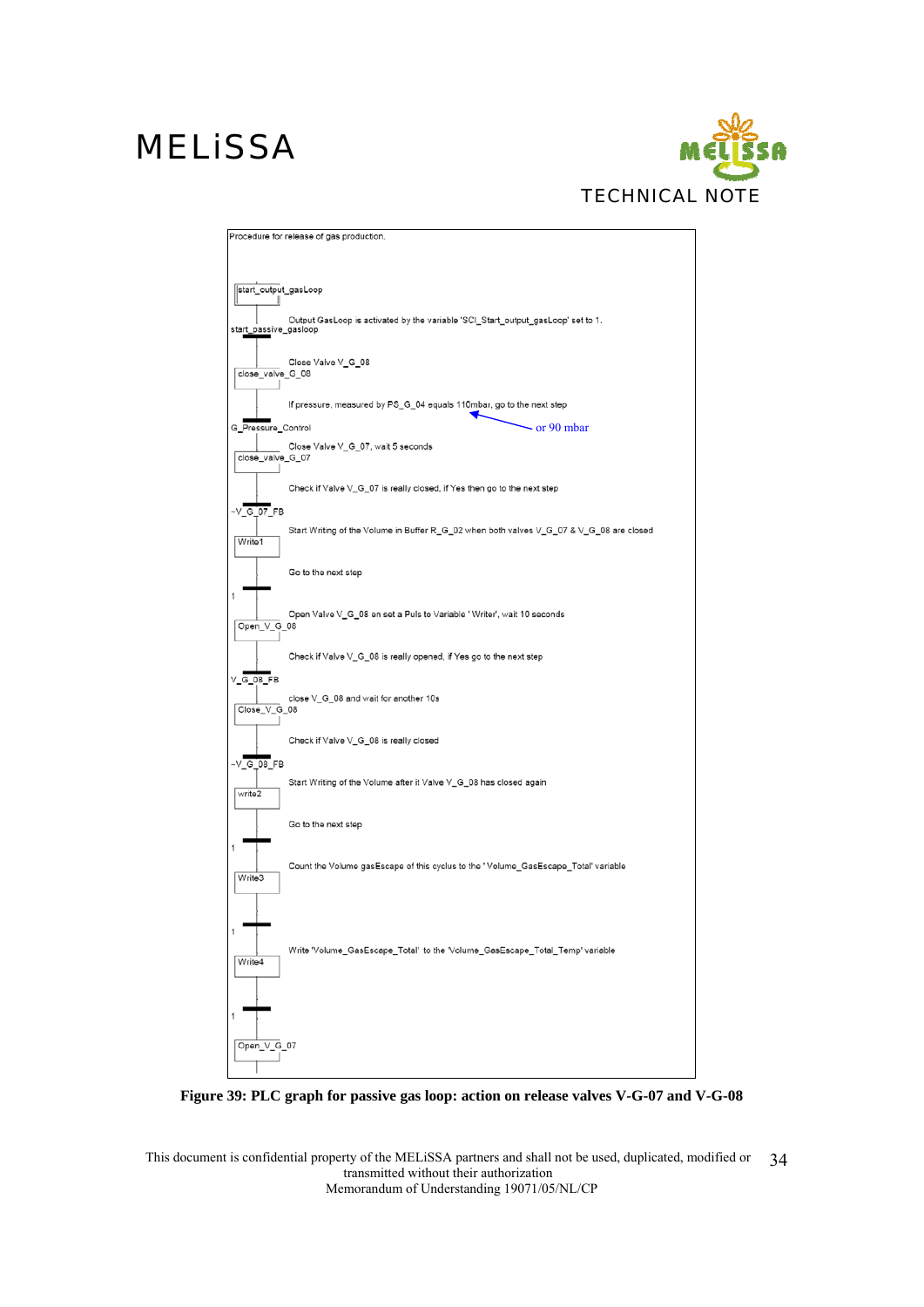



**Figure 40 PLC blocks for active gas loop** 

### **5.3. Model**

### **5.3.1.Structure, equations and parameters**

The model of the gas phase in the bioreactor and its environment and control is developed with Simulink.

The simulator is made up of two parts (see Figure 41):

- The first part replicates the control functions which are programmed in the PLC:
	- 1 PID regulator and 1 graph for the passive strategy
	- 2 parallel PID regulators for the active strategy (details on Figure 42)
- The second part models the gas exchanges between the reactor, the buffer vessel, the nitrogen bottle and the exhaust compartment (see Figure 43):
	- Five gas volumes are considered (the bioreactor, the buffer vessel, the nitrogen bottle, the exhaust compartment, and a volume for the gas generated by the reaction)
	- The valves are simulated by means of pressure drops (for simplification sake, on the exhaust side, only valve V G 08 is considered; valve V G 07 and vessel R G 02 are not simulated)
	- The compressor is simulated by mean of a flow source
	- The considered disturbances are:
		- Gas generated by the reaction which increases the pressure
		- Leak which decreases the pressure

This document is confidential property of the MELiSSA partners and shall not be used, duplicated, modified or transmitted without their authorization 35

Memorandum of Understanding 19071/05/NL/CP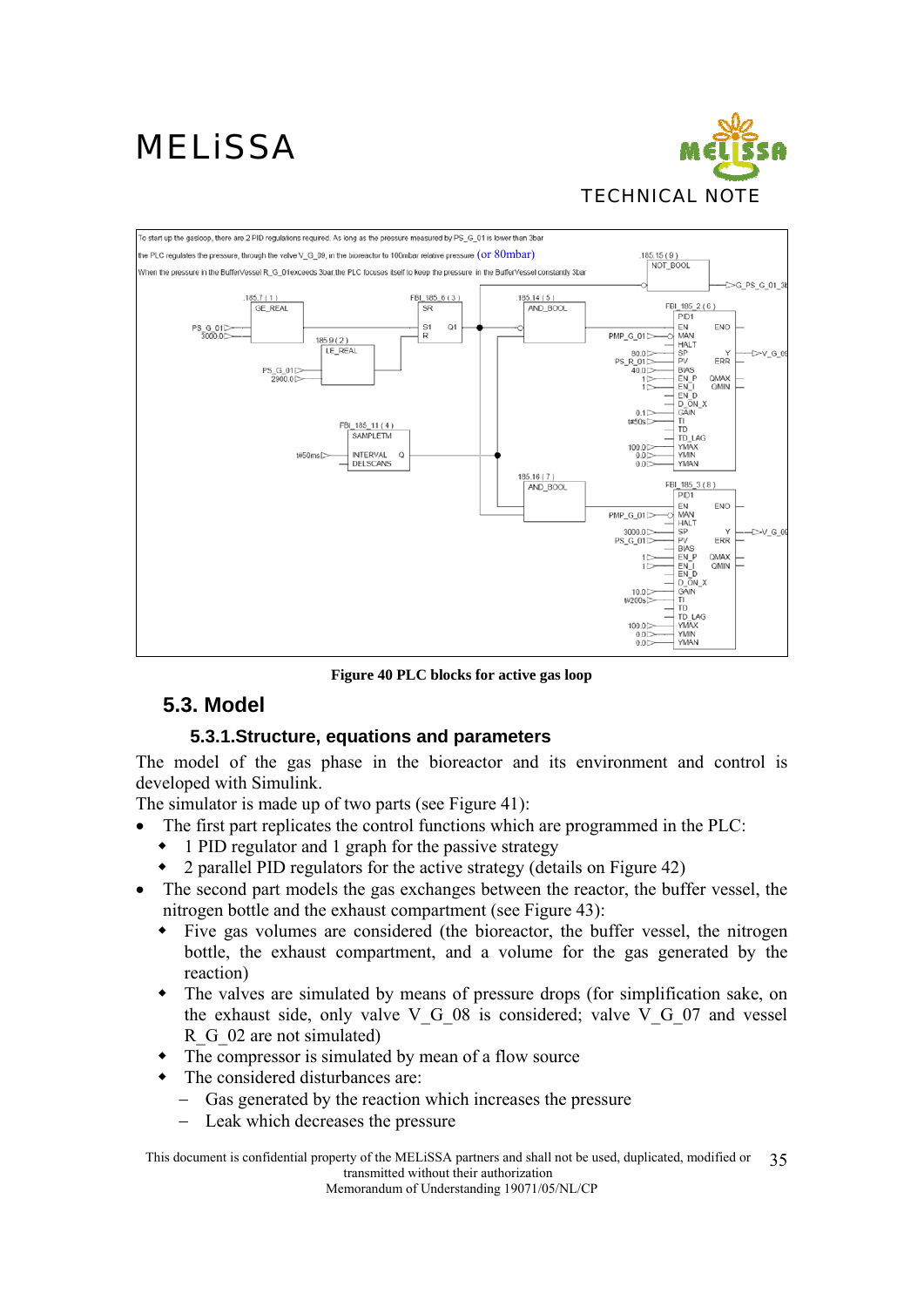



**Figure 41: Simulator diagram dedicated to gas pressure control** 



**Figure 42: simulated active control**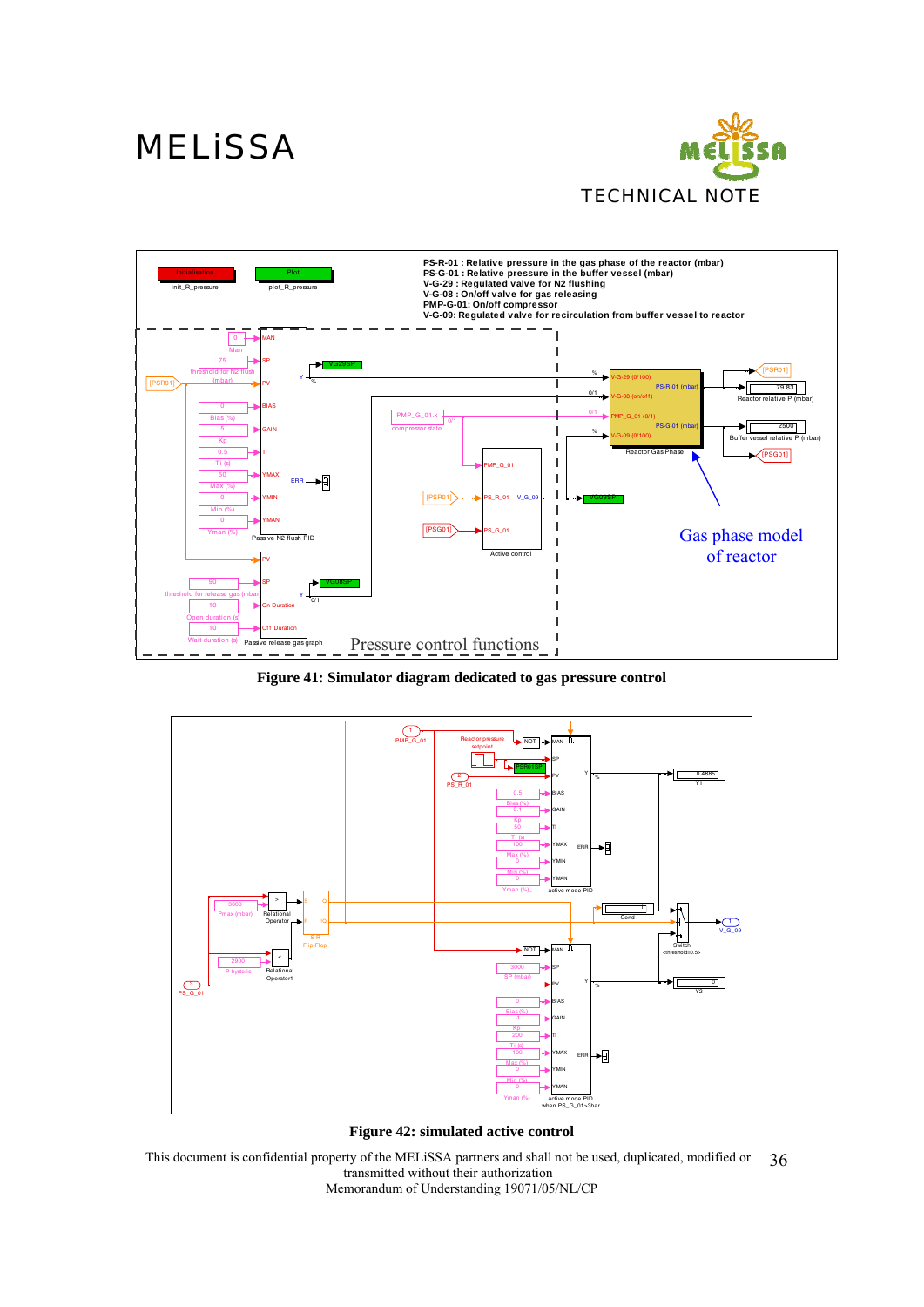



**Figure 43: gas phase modelling** 

The disturbances are merely simulated by constant values, tuned to give reasonable pressure variations:

- the simulated generated gas mass flow is 10mg/s
- the leakage is simulated by an open valve with an equivalent diameter of 0.2 mm

The parameters of the simulator are listed in appendix 8.4.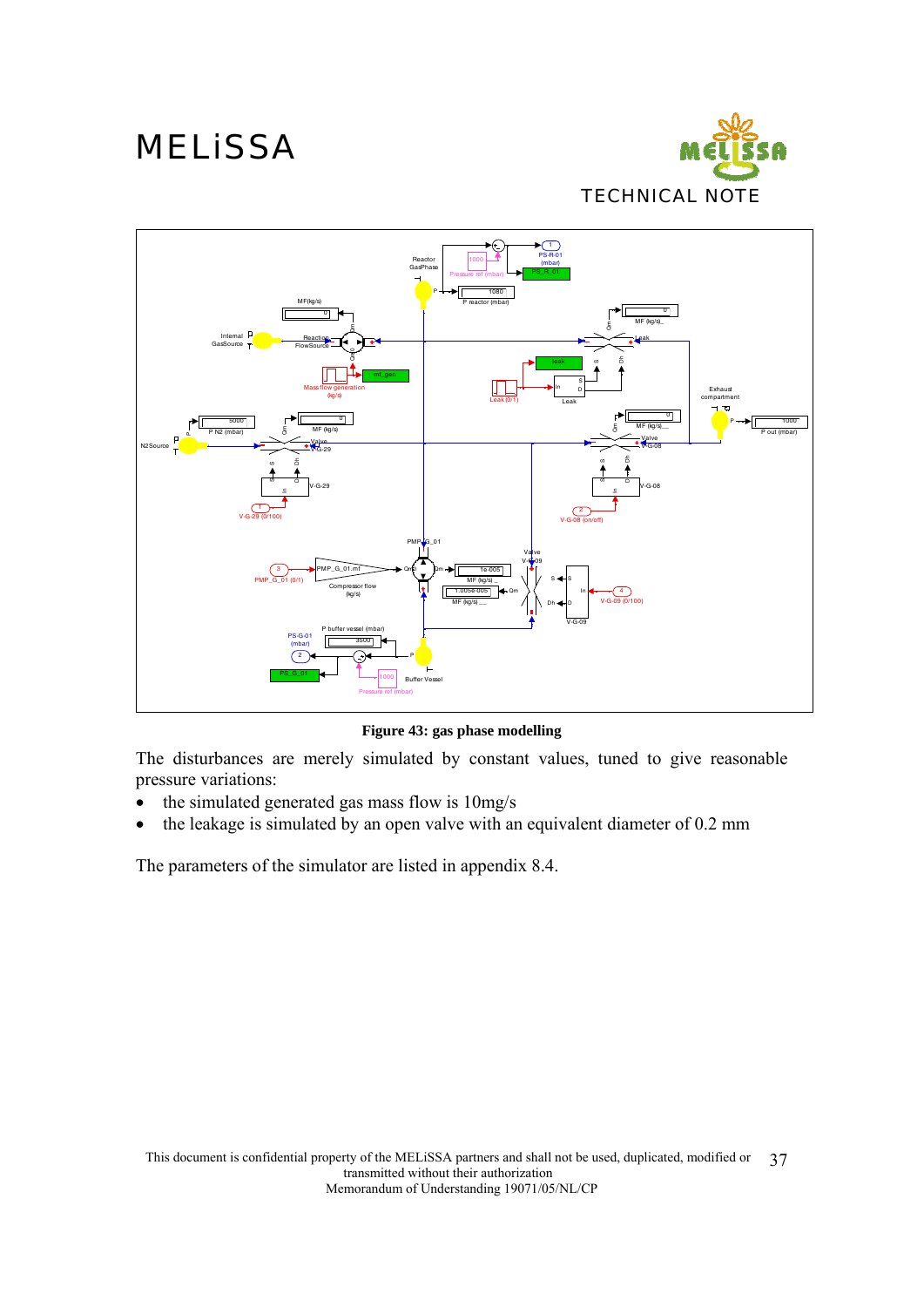

### **5.3.2.Validation**

For a set point change of 5 mbar, both simulation results and process measurements give similar responses.



Remark:

- Changes of  $\pm$ 5 mbar is obtained within 10 seconds;
- − The period of the Supervisory Data Acquisition is 10 seconds, which is too slow to get all the rapid transitions in the variables. The actual measurement period for the PLC is equal to the passive and active control period (50 ms), so the control gets the rapid transitions.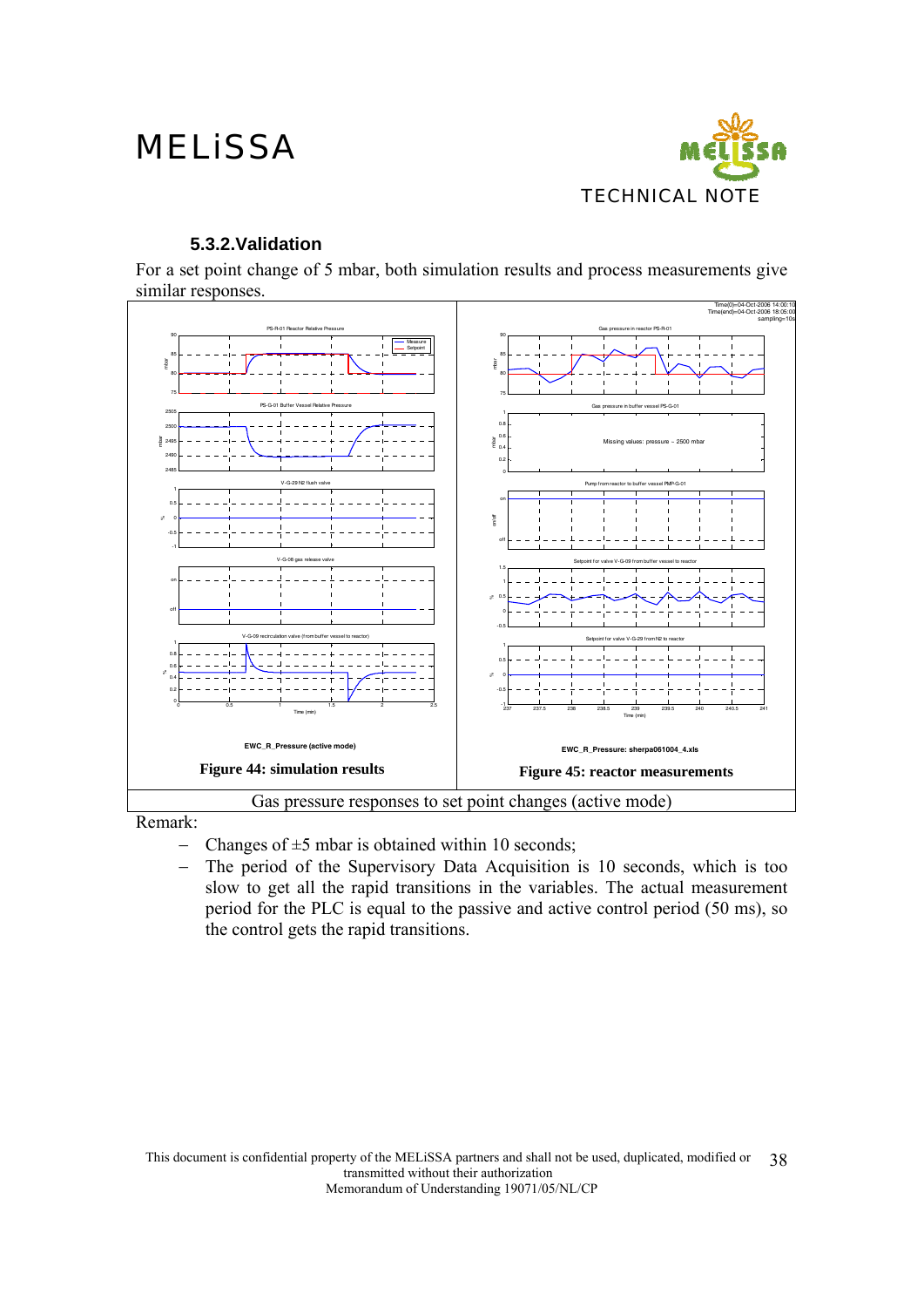

### **5.3.3.Simulation results**



5.3.3.1. *Performances with passive strategy* 



Nitrogen is flushed into the reactor whenever the pressure is lower than 75 mbar.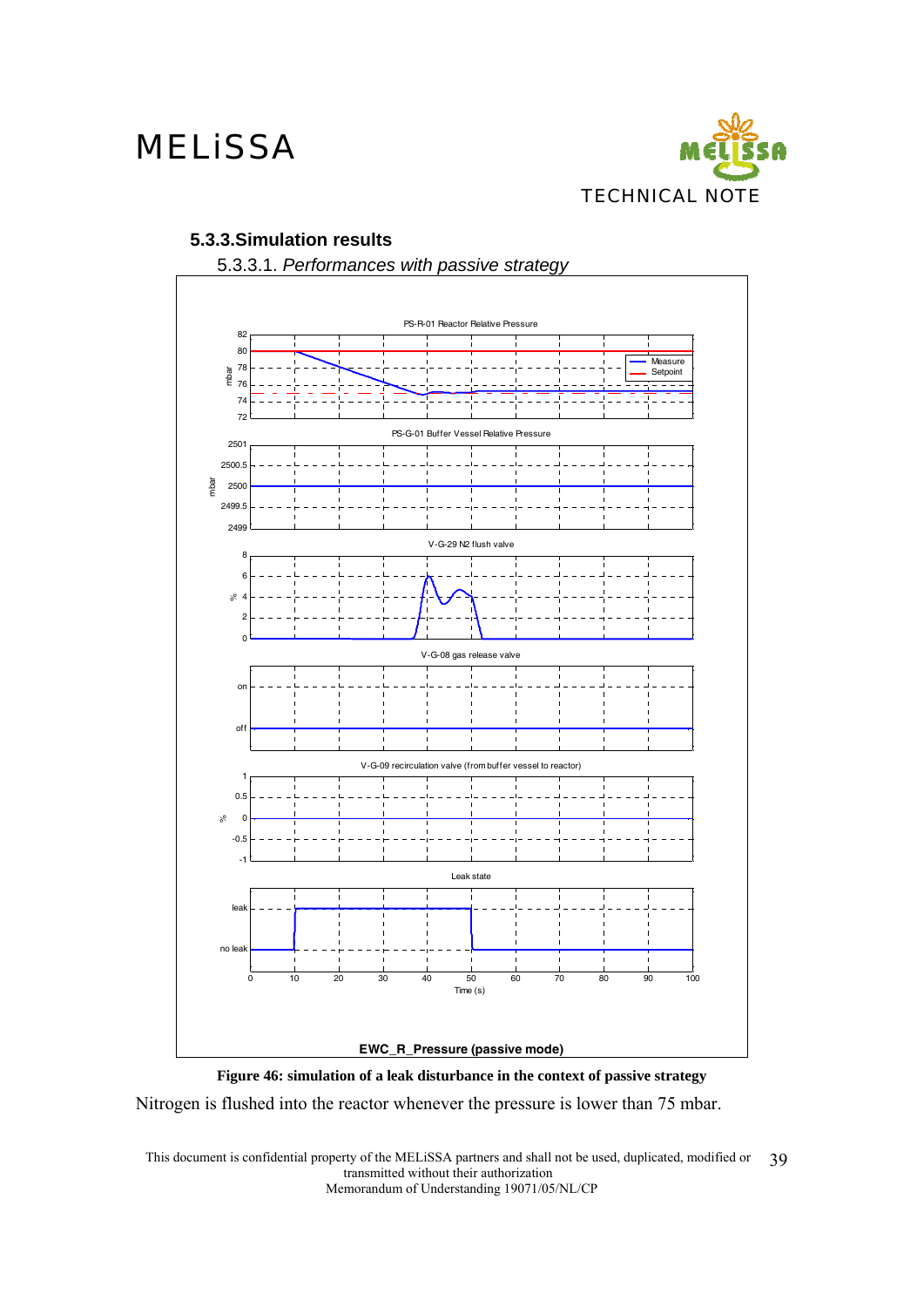





Gas is discontinuously released outside the reactor to get the pressure lower than 90 mbar.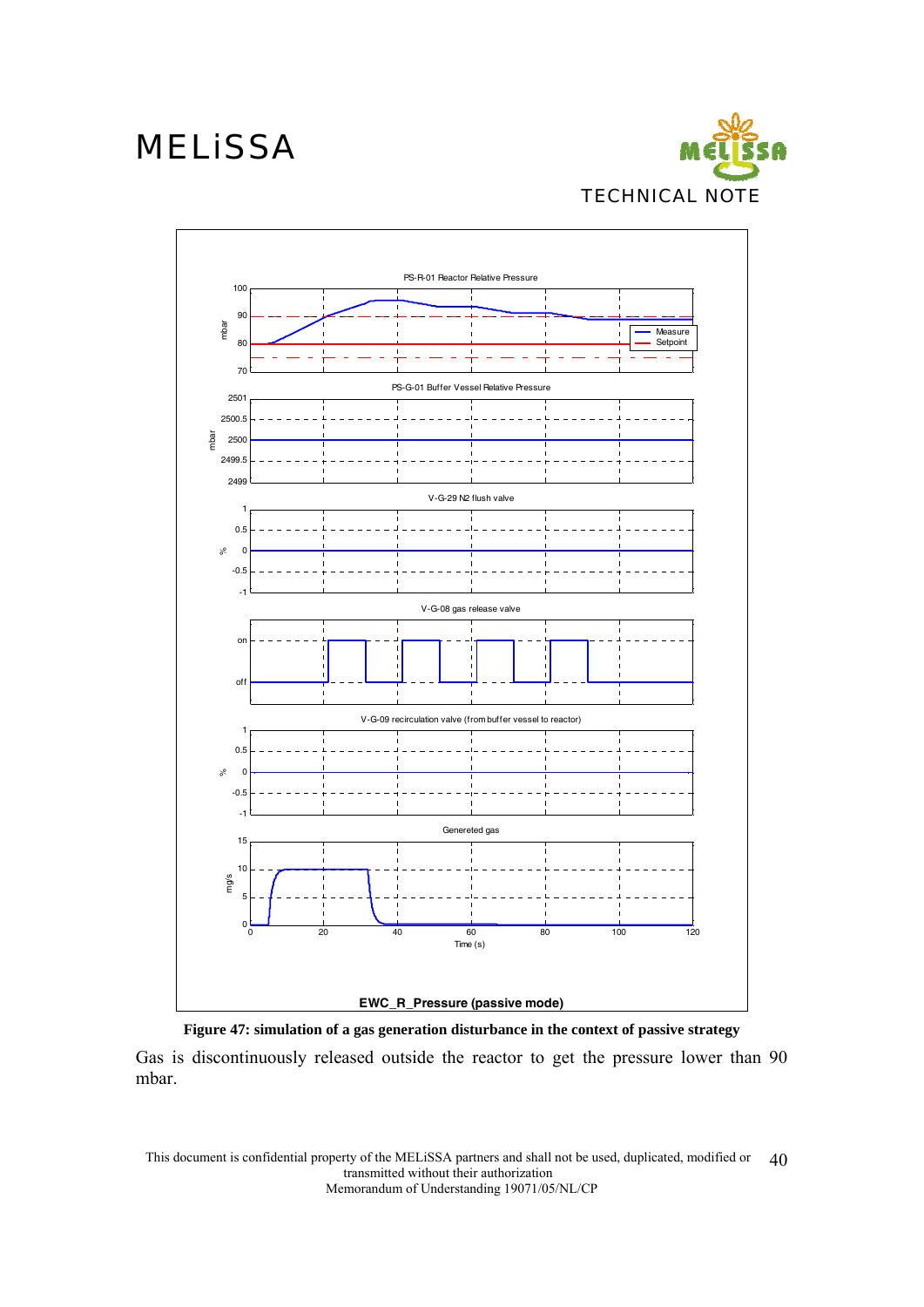



### 5.3.3.2. *Performances with active strategy*



The V-G-09 valve is manipulated to set the pressure to its set point. The settling time is around 10 seconds.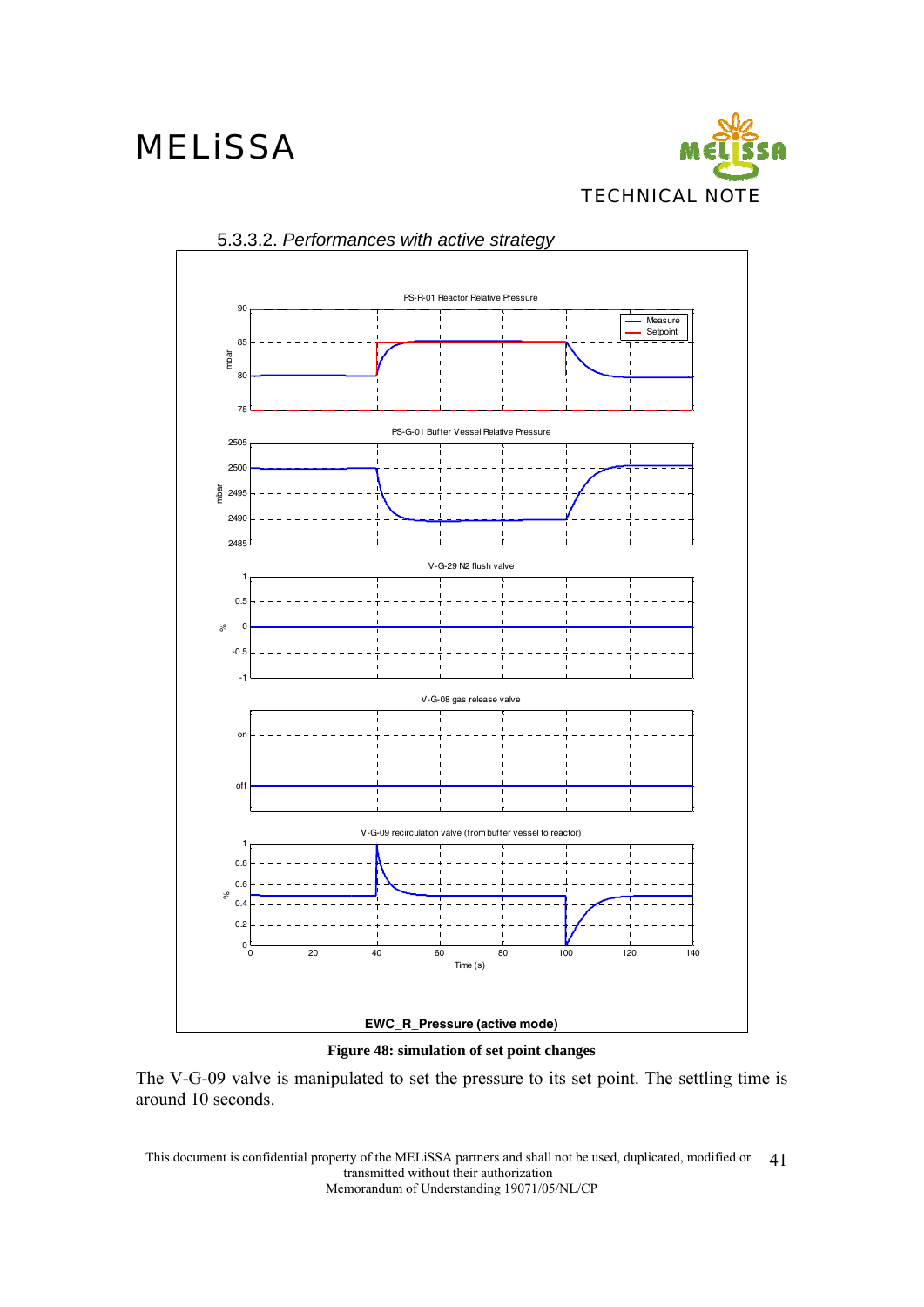



**Figure 49: simulation of a leak disturbance in the context of active strategy** 

With the active strategy (and a pressurized buffer vessel), no nitrogen flushing is needed (compare with Figure 46).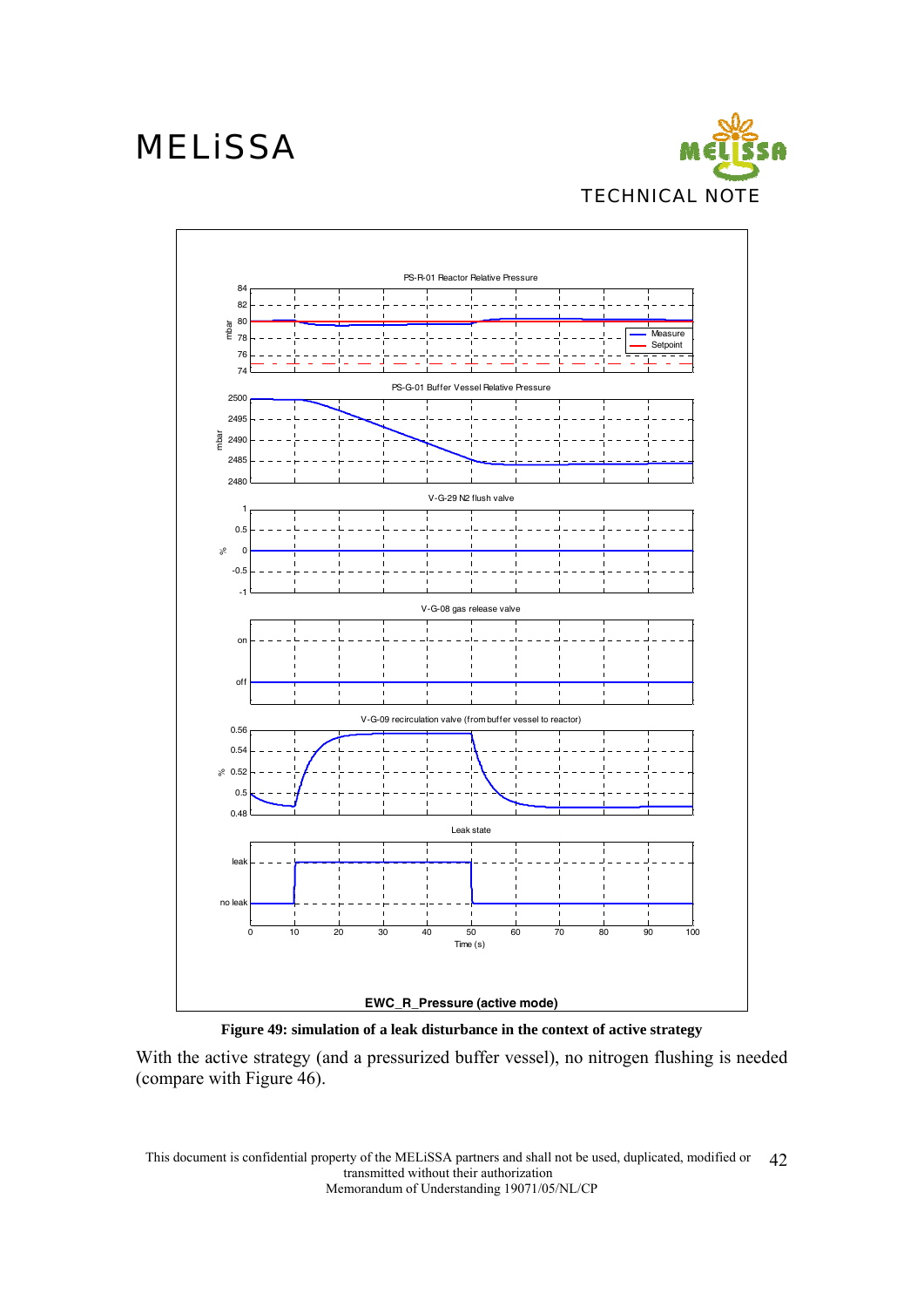



#### **Figure 50: simulation of a gas generation disturbance in the context of active strategy**

With the active strategy, no gas is released (compare with Figure 47), as long as the pressure in the buffer vessel does not exceed 3 bars.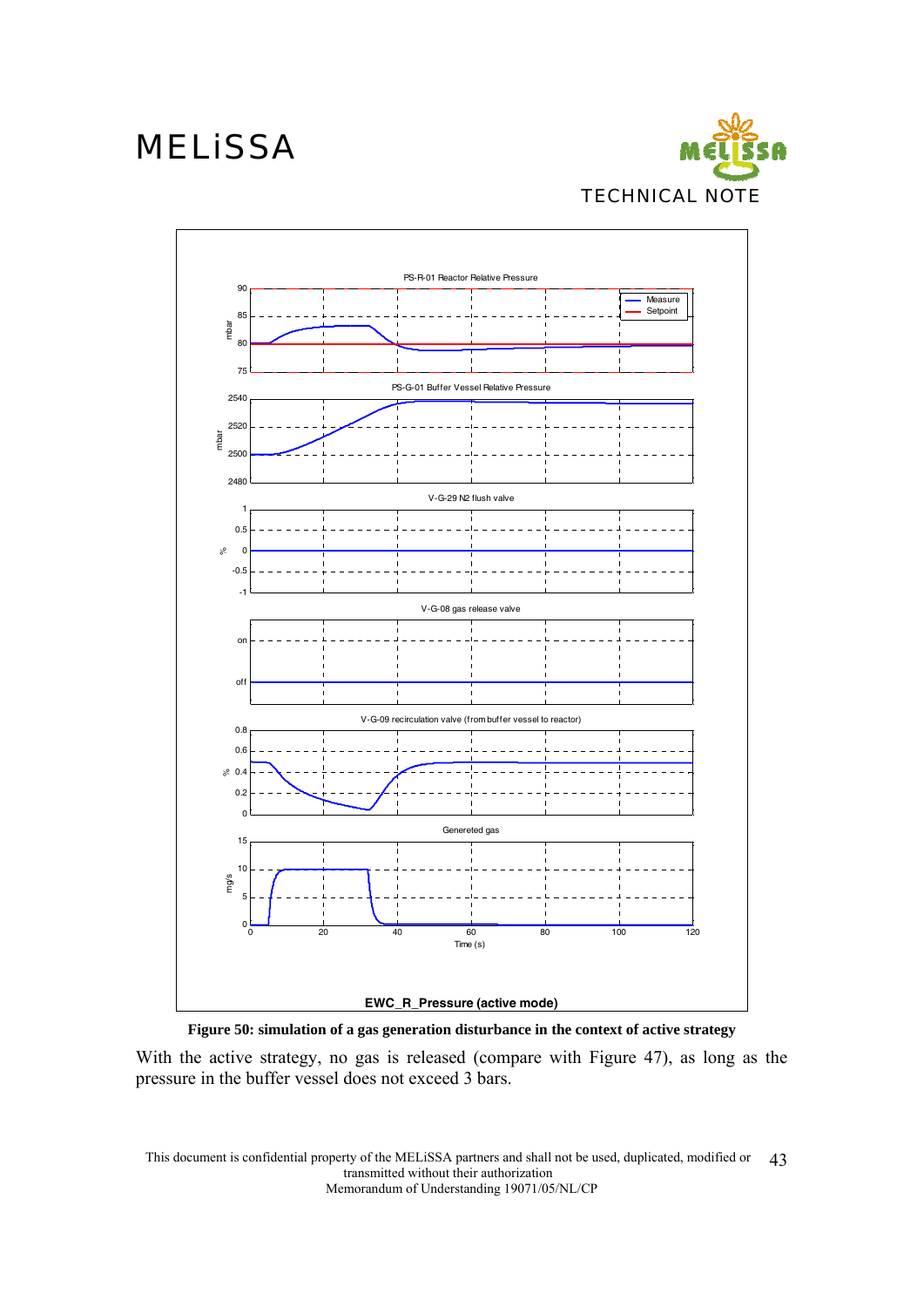



#### **Figure 51: simulation of a gas generation disturbance with buffer vessel pressure reaching 3 bars**

When the pressure in the buffer vessel exceeds 3 bars, this pressure is regulated to 3 bars, the overpressure in the reactor is then controlled by means of gas releasing.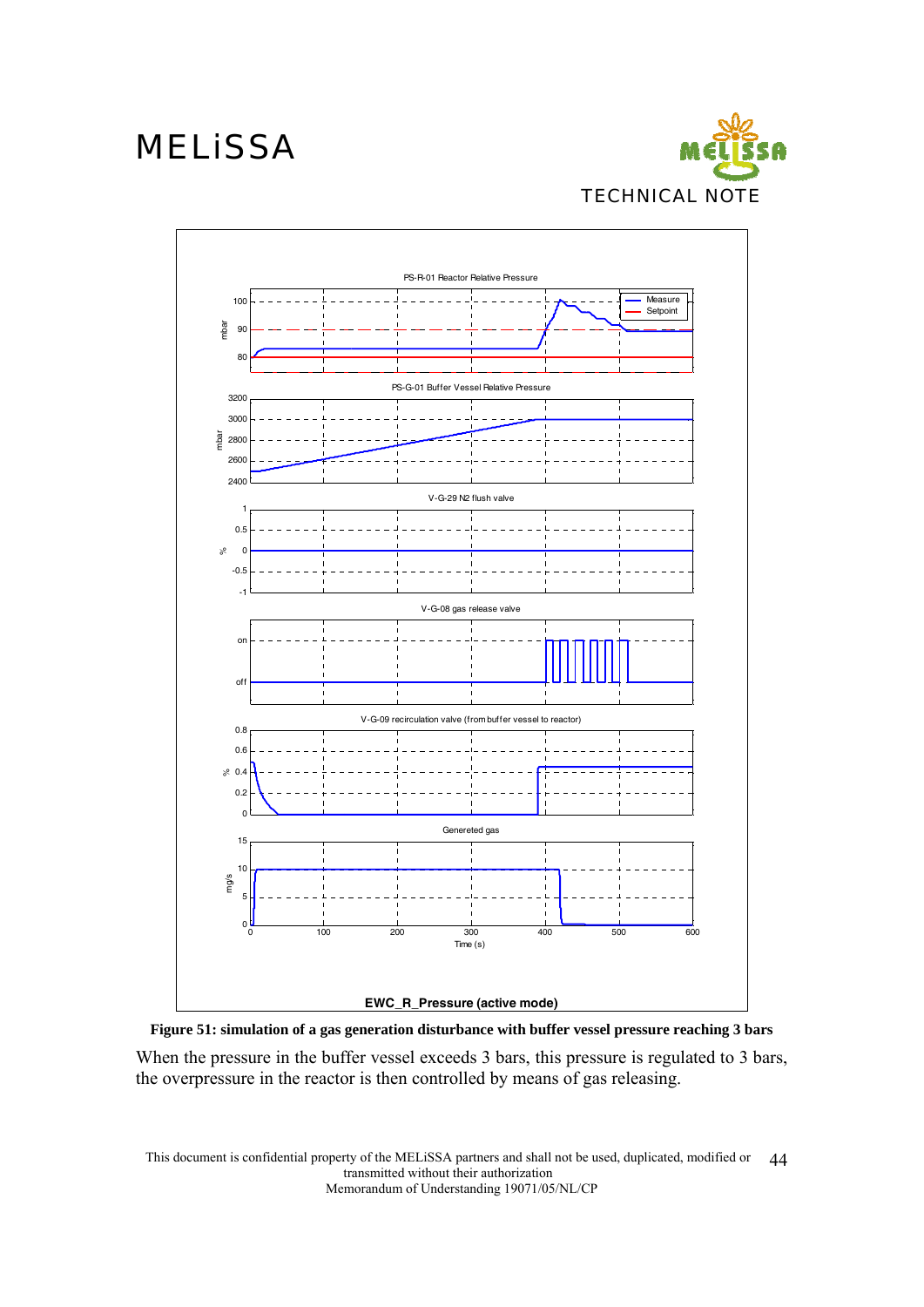## **MELISSA**



### **5.3.4.Conclusion**

The performed simulations show that the requirements are satisfied:

- For all the simulated disturbances, the relative pressure remains within its constraints (0-500 mbar), in both active and passive mode.
- The active mode prevents nitrogen consumption, as long as the buffer vessel is sufficiently pressurized.

Remark: The passive loop is always running; so even in active mode, N2 will be flushed into the reactor if necessary (when relative pressure lower than 75 mbar).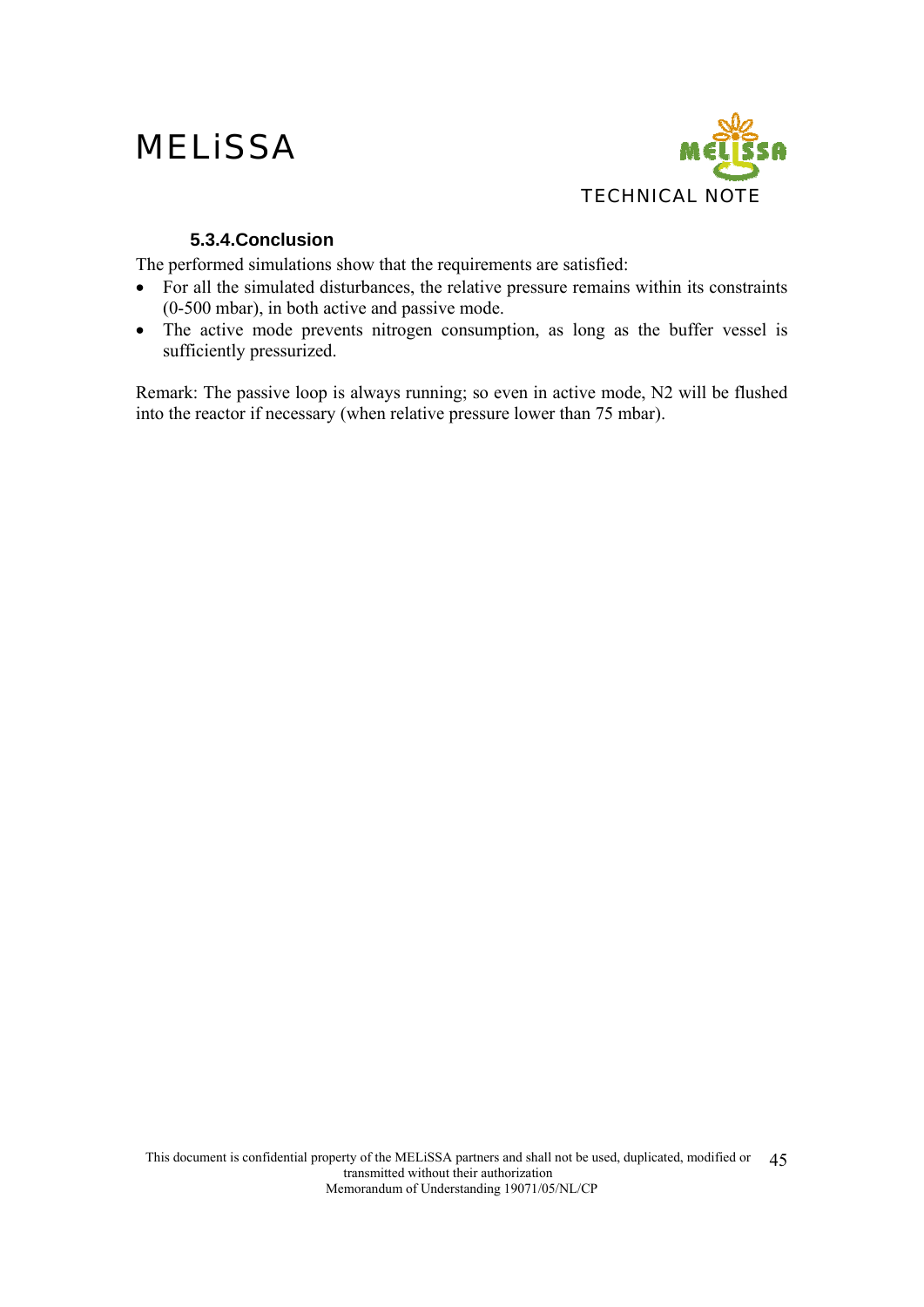

## **6. System model for temperature control in the influent tank**

### **6.1. Pilot requirement**

The temperature in the influent tank has to be controlled in order to avoid:

- chemical reaction/limit biodegradation in the tank;
- frozen products in the tank.

### **6.2. Process description**



**Figure 52: simplified process & instrumentation diagram for the influent tank temperature control** 

The temperature in the influent tank is regulated by heat transfer between the tank content and cooling fluid (glycol).

### **6.2.1.Sensors**

Temperature in the influent tank: TS-V-01

### **6.2.2.Actuators and manipulated variables**

The PMP-V-02 pump runs constantly (cannot be steered by the PLC). Only the cooler can be steered on/off.

#### **6.2.3.Disturbances**

The temperature of the incoming products

#### **6.2.4.Control**

6.2.4.1. *Specification* 

• Set point  $\approx 4^{\circ}$ C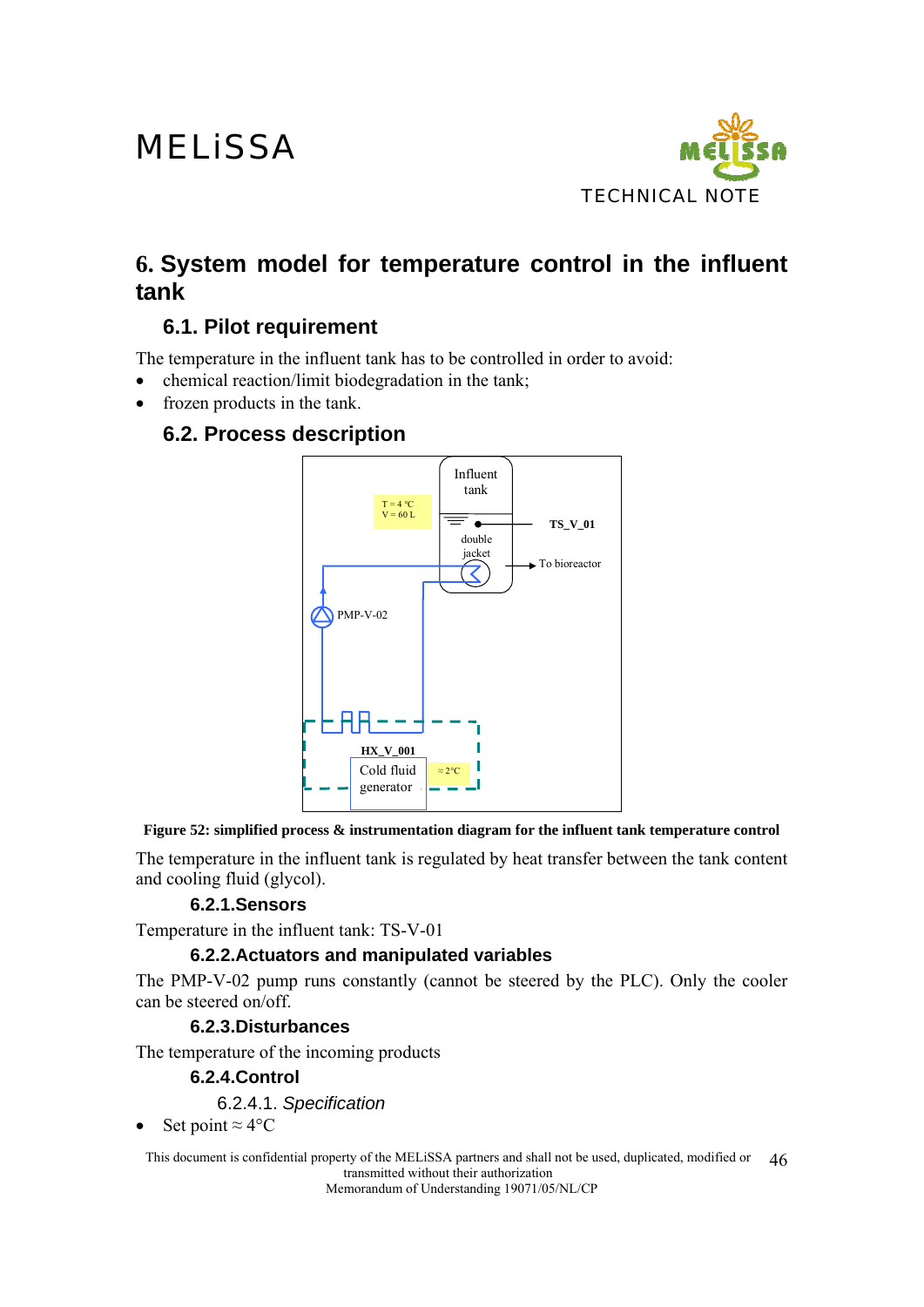

• Min constraint =  $0.5 \text{ °C}$ 

### 6.2.4.2. *Control strategy*

A PID regulator is used to regulate the temperature. The control period is 1 minute. The output of the regulator is sent to a PWM which steers on/off the cooler.



**Figure 53: PLC block for influent tank temperature control** 

### **6.3. Model**

No model was developed because of the non availability of data and efficient cooling fluid generator.

Nevertheless, the controller described hereinbefore (PLC code) is a standard and well known structure which will be easily tuneable with the definitive hardware.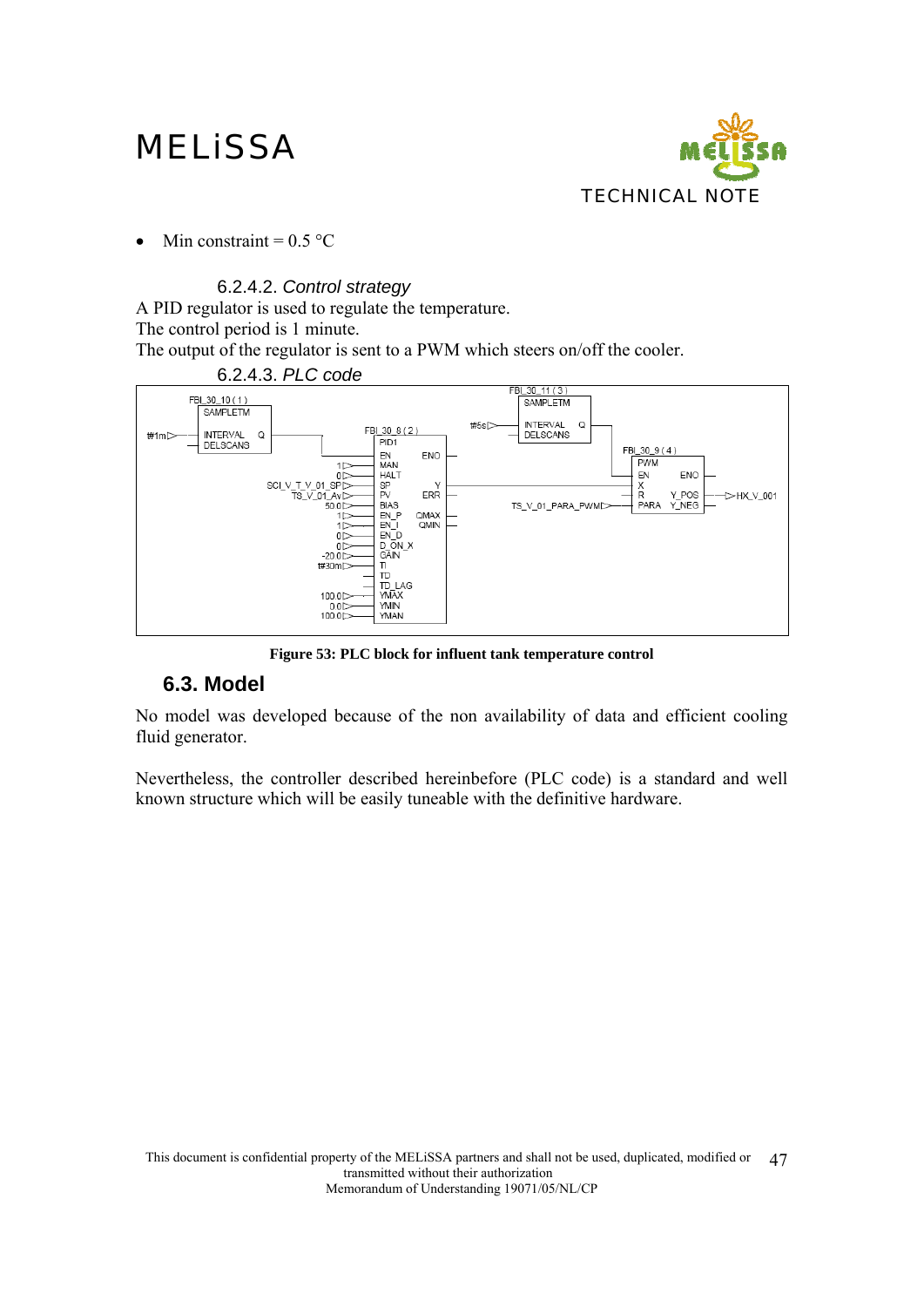

## **7. Conclusion**

The current study has demonstrated with the development of models that the control strategies, with their tunings, satisfied to the requirements for the process.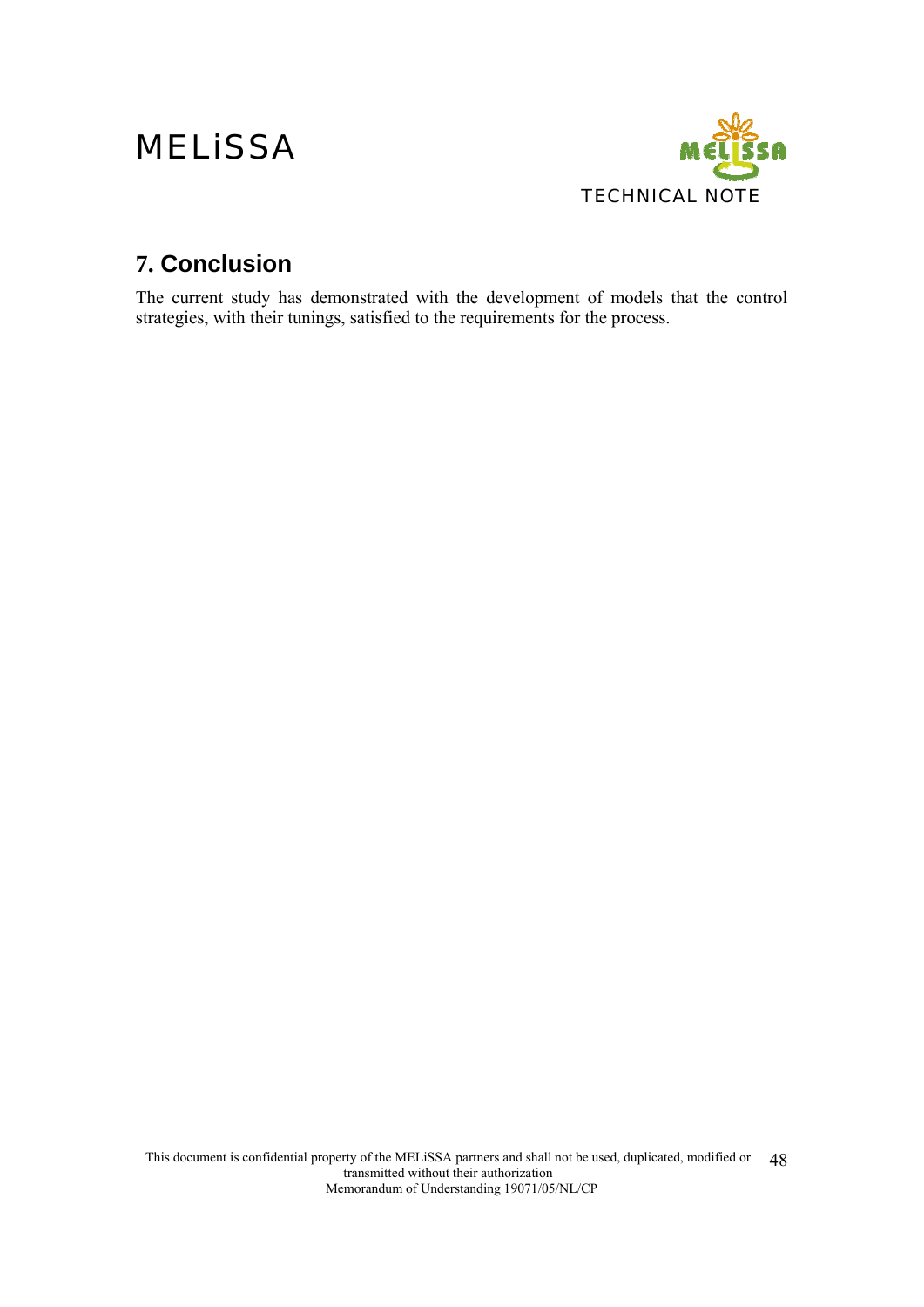

### **8. Appendix**

**8.1. Parameters of the bioreactor temperature control simulator** 

%ACTUATORS PARAMETERS ================================================== % Heater  $HX-R-001$ <br> $HX_R_001.max = 2;$ % kW % Max power % Pump  $PMP-R-03$ <br> $PMP R 03.0v = 20;$ % l/mn % Flow rate (for 1.5 m head) %PROCESS PARAMETERS ==================================================== % Reactor  $---$ <br>Reactor.Diam =  $0.4i$ % m % Diameter (internal reactor diameter)<br>% m % Height of liquid  $Reactor.LiquidH = 0.8;$  % m Reactor.Volume = 1000 \* pi \* Reactor.Diam^2/4 ... \* Reactor.LiquidH; % litre % Volume of liquid (~100 litres) Reactor.Pressure0 = 1; % bar % Fixed pressure<br>Reactor.Temp0 = 55 ; % % % Initial temperature Reactor.Temp0 =  $55$  ;  $% ^{6}$   $C$ Reactor.losses =  $-0.15$ ; % kW % Thermal losses % Heating Vessel -----<br>HotVessel.Volume = 8; % litre % Volume of liquid in hot water vessel<br>-3;% m % Internal pipe diameter  $HotVessel.Pipeliam = 9e-3:$  % m % (from heating vessel to reactor)  $HotVessel.Pressure0 = 1; % bar % Fixed pressure  
HotVessel.Temp0 = 61; % °C % Initial temper$ % Initial temperature HotVessel.losses =  $-0.25$ ;  $\frac{1}{2}$  kW  $\frac{1}{2}$  Thermal losses % Double Jacket ----- Jacket.Thickness = 0.01; % m % Thickness (of water) Jacket.Seq = pi \* ((Reactor.Diam+2\*Jacket.Thickness)^2 ... - Reactor.Diam^2)/4; % m2 % Equivalent section of liquid Jacket.LiquidH = 0.5; % m % Height of liquid Jacket.Volume = 1000 \* Jacket.Seq ... \* Jacket.LiquidH; % litre % Volume of the double jacket Jacket.Pressure0 = 1; % bar % Initial pressure Jacket.Temp0 = HotVessel.Temp0; % Initial temperature % Forced Convection Jacket - Wall ----- FconvJW.vel =  $(PMP_R_03.Qv*1e-3 /60)$  ...<br>
/ Jacket.Seq;  $\frac{1}{8}$  m/s  $\frac{2}{8}$  Flui  $\frac{1}{2}$   $\frac{1}{2}$   $\frac{1}{2}$   $\frac{1}{2}$   $\frac{1}{2}$   $\frac{1}{2}$   $\frac{1}{2}$   $\frac{1}{2}$   $\frac{1}{2}$   $\frac{1}{2}$   $\frac{1}{2}$   $\frac{1}{2}$   $\frac{1}{2}$   $\frac{1}{2}$   $\frac{1}{2}$   $\frac{1}{2}$   $\frac{1}{2}$   $\frac{1}{2}$   $\frac{1}{2}$   $\frac{1}{2}$   $\frac{1}{2}$   $\frac{1}{2}$  FconvJW.DH = Jacket.Thickness; % m % Hydraulic diameter FconvJW.area = pi \* Reactor.Diam \* ... Jacket.LiquidH; % m2 % Exchange area % Wall (inox) ----- Wall.Thickness = 5e-3; % m % Thickness Wall.Seq = pi \* ((Reactor.Diam+2\*Wall.Thickness)^2 ... - Reactor.Diam^2)/4; % m2 % Equivalent section Wall.Cp = 460; % J/(kg.K) % Heat Capacity Wall.Density = 8400; % kg/m3 % Volumic mass Wall.Mass = Wall.Density \* Wall.Seq ... \* Jacket.LiquidH; % kg % Mass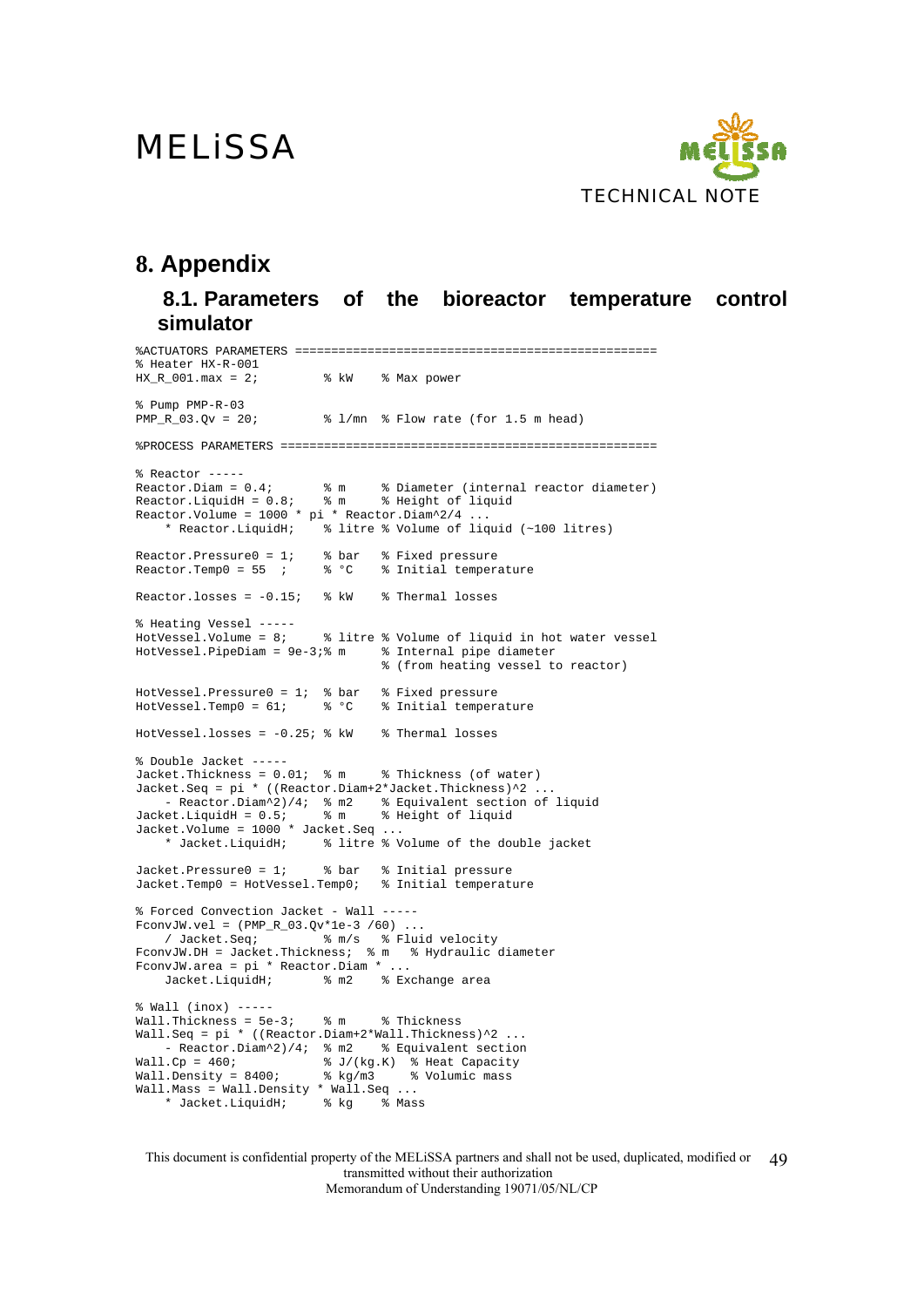

Wall.Temp0 = Reactor.Temp0; <br> % Wall initial temperature % Free Convection Wall - Reactor ----- FconvWR.DH = Reactor.Diam;% m % Hydraulic diameter FconvWR.area = pi \* Reactor.Diam \* ...<br>Jacket.LiquidH; \* m2 \* Ex % m2 % Exchange area %SENSORS PARAMETERS ==================================================== %ENVIRONMENT PARAMETERS ================================================ % Influent product (semi-continously feeding) ----- Influent.Pressure0 = 1; % bar % Fixed pressure Influent.Temp0 = 10; % °C % Fixed temperature Influent.Qv =  $3.3/60$ ; %  $1/s$  % V-V-03 flow rate % (from influent tank to reactor) Influent.Interval = 4; % h % Interval between 2 feedings Influent.Amount =  $6.25$ ;  $\frac{1}{8}$  1 % Amount by day Influent.tp = Influent.Amount ... / (24/Influent.Interval) ... / Influent.Qv; % s % Feeding duration % Recirculation from filtation -----<br>Filtration.losses = -0.8; % kW % Thermal losses Filtration.losses =  $-0.8$ ; % kW %CONTROL PARAMETERS ==================================================== Reg.dt = 60; % s % control period Reg.up\_pos = 100; % % % max value for positive PWM input Reg.tmin = 2; % s % minimum actuating pulse time for PWM Reg.tmax = 60; % s % maximum actuating pulse time for PWM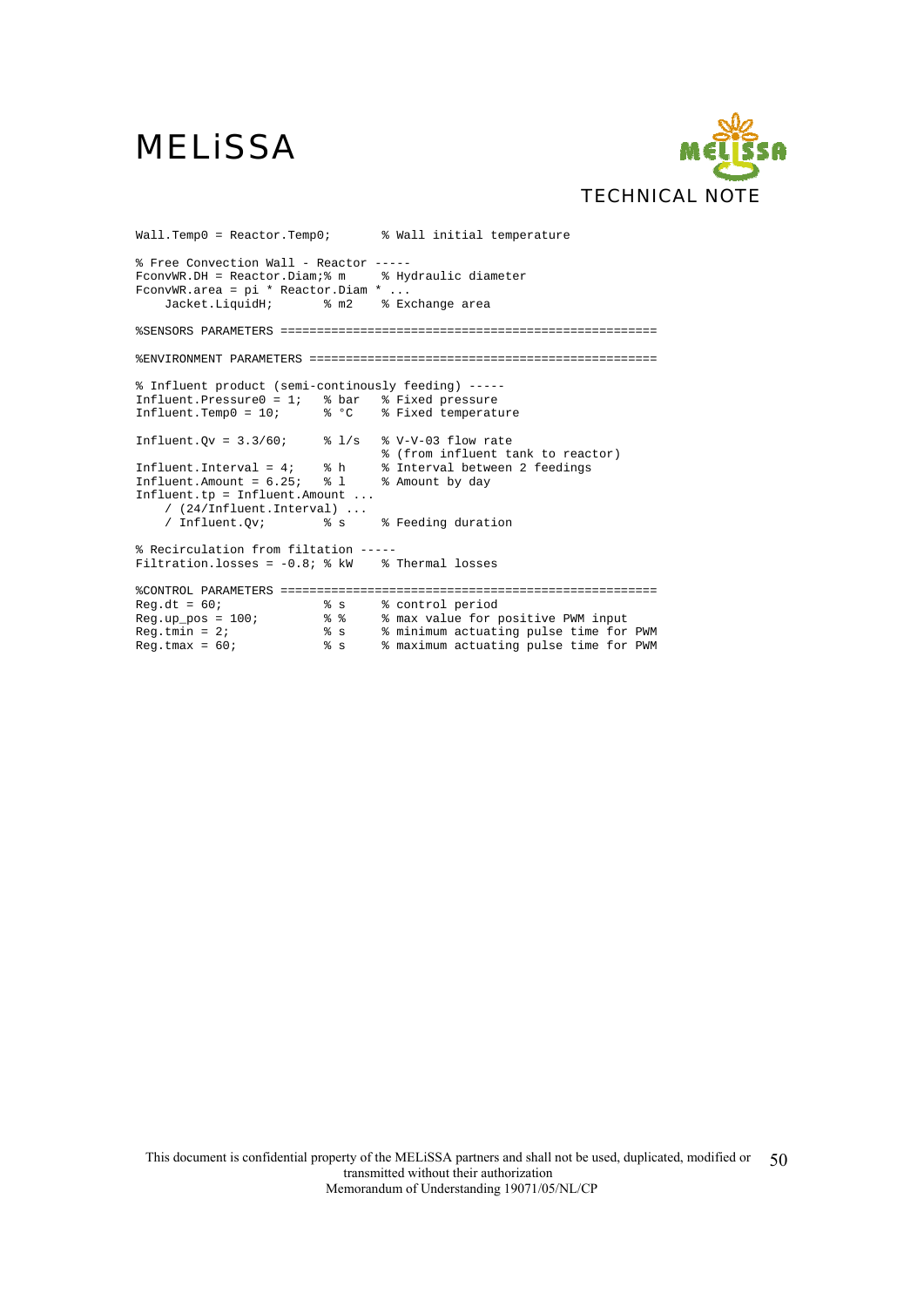

### **8.2. Parameters of the bioreactor pH control simulator**

%ACTUATORS PARAMETERS ================================================== % PUMPS -- $PMP_R_01.Qv = 1.6e-3/60;$  %  $1/s$  % Flow rate of acid  $PMP-R-01$  pump  $PMP_R_02.Qv = 1.6e-3/60;$  %  $1/s$  % Flow rate of base  $PMP-R-02$  pump  $%$  REAGENT  $---$ Acid.Cu = 5;  $\frac{1}{2}$  % mol/l % excess hydrogen ion concentration % of the acid reagent<br>Base.Cu =  $-5$ ;<br>% mol/l % excess hydrogen ion % mol/l % excess hydrogen ion concentration % of the base reagent %PROCESS PARAMETERS ====================================================  $%$  Reactor  $---$ Reactor.Diam =  $0.4$ ;  $\text{m}$  & m  $\text{N}$  Biameter (internal reactor diameter)<br>Reactor.LiquidH =  $0.8$ ;  $\text{m}$  & Height of liquid Reactor.LiquidH =  $0.8$ ;  $R$ eactor.Volume = 1000 \* pi \* Reactor.Diam^2/4 ... \* Reactor.LiquidH;  $\overline{\phantom{a}}$  & litre & Volume of liquid (~100 litres)<br>stor.pHinit = 5.2;  $\overline{\phantom{a}}$  & initial pH Reactor.pHinit =  $5.2i$ % Titration curve ---- delta\_pH = 5.15 - 5.2; % experimental pH variation delta\_volA = 20/1000; % experimental added reagent (L) delta\_cA = delta\_volA \* Acid.Cu; Titration.X =  $[-\text{fliplr}(\text{logspace}(-7,-2))]$  0 logspace(-7,-2)]'; % [A]-[B] (mol/L) Titration.pH = Reactor.pHinit + Titration. $X *$  delta pH / delta cA \* Reactor.Volume;  $\frac{1}{2}$  pH Acid.eff = 1;<br>Base eff = 1;<br> $\frac{1}{2}$  added acid = 1;<br> $\frac{1}{2}$  added according = 1; % dilution effectiveness for added base % initial excess hydrogen ion concentration in reactor (mol/l) Reactor.Cinit = interp1(Titration.pH,Titration.X,Reactor.pHinit); %SENSORS PARAMETERS ==================================================== % Sensor dynamic ---- pHprobe.tau = 20; <br> % s % time constant %ENVIRONMENT PARAMETERS ================================================ % Influent product (semi-continously feeding) ----- Influent.Qv =  $3.3/60$ ; %  $1/s$  % V-V-03 flow rate % (from influent tank to reactor)<br>% Interval between 2 feedings Influent.Interval =  $4;$   $\frac{1}{8}$  h Influent.Amount =  $6.25$ ;  $\frac{1}{8}$  1 % Amount by day Influent.tp = Influent.Amount ... /  $(24/\text{Influent.Interval})$  ...<br>/ Influent.Ov; % s % Feeding duration Influent.pH =  $5$ ;  $\frac{1}{2}$   $\frac{1}{2}$   $\frac{1}{2}$   $\frac{1}{2}$   $\frac{1}{2}$   $\frac{1}{2}$   $\frac{1}{2}$   $\frac{1}{2}$   $\frac{1}{2}$   $\frac{1}{2}$   $\frac{1}{2}$   $\frac{1}{2}$   $\frac{1}{2}$   $\frac{1}{2}$   $\frac{1}{2}$   $\frac{1}{2}$   $\frac{1}{2}$   $\frac{1}{2}$   $\frac{1}{2}$   $\frac{1}{2}$   $\$ % excess hydrogen ion concentration in feeding vessel (mol/l) Influent.Cd = interp1(Titration.pH,Titration.X,Influent.pH); %CONTROL PARAMETERS ==================================================== Reg.dt = 600; % s % control period Reg.up\_pos = 100; % % % max value for positive PWM input Reg.up\_neg = 100; % % % max value for negative PWM input Reg.tmin = 2; % s % minimum actuating pulse time for PWM Reg.tmax = 300; % s % maximum actuating pulse time for PWM Reg.dtime = 2; % s % tolerance time for dead-zone Reg.Dead\_Zone = 0.03; % - % pH dead-zone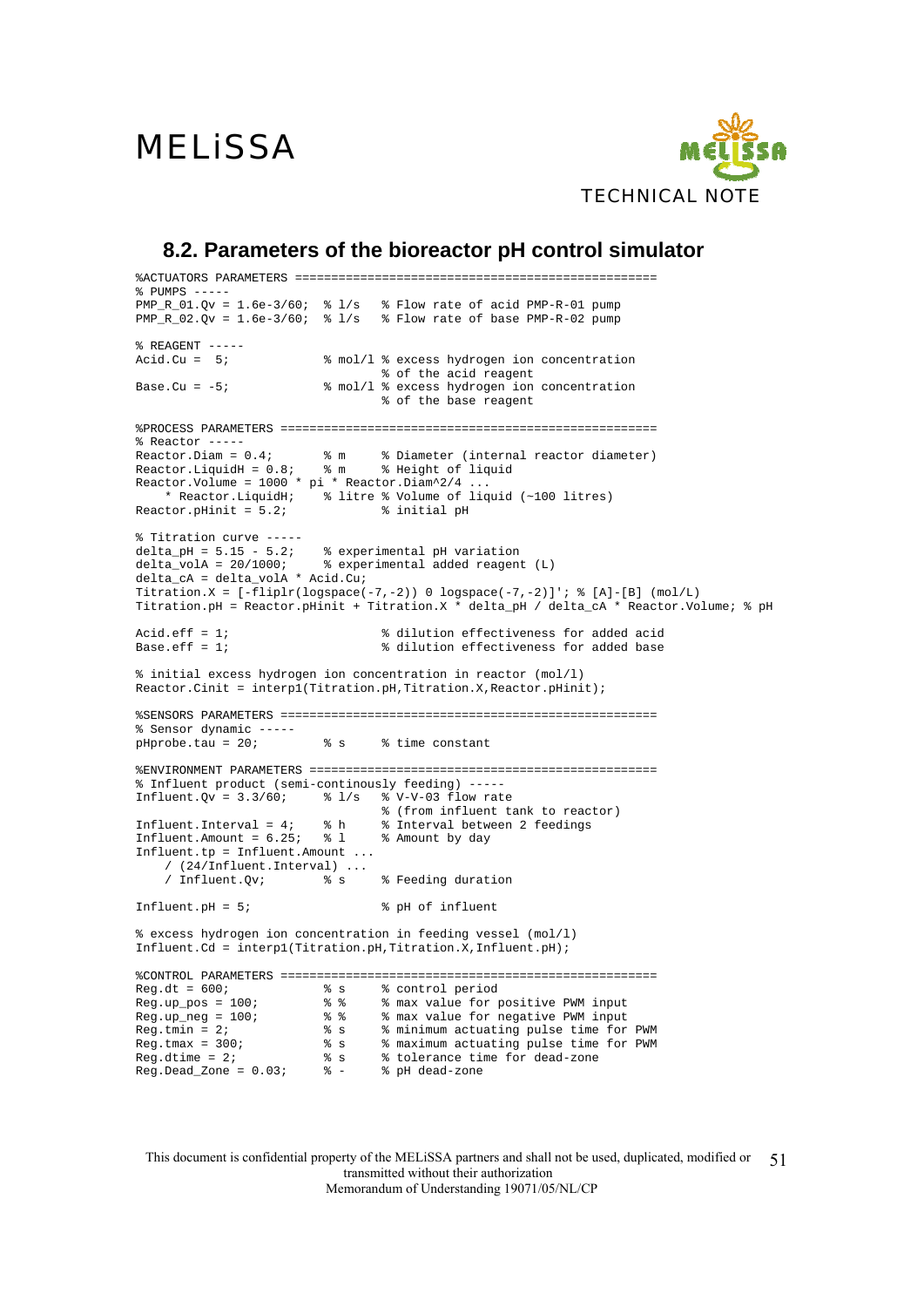

### **8.3. Parameters of the bioreactor liquid volume control simulator**

%ACTUATORS PARAMETERS ================================================== % PUMPS -----<br>PMP\_V\_01.Qv =  $3.3/60$ ; % l/s % Flow rate of influent PMP-V-01 pump %PROCESS PARAMETERS ==================================================== % Reactor  $---$ <br>Reactor.Vinit = 100; % 1 % Initial volume of liquid %ENVIRONMENT PARAMETERS ================================================ % Effluent product ----- Effluent.Qv =  $6.25/3600/24$ ; % l/s % PMP-F-02 flow rate % Drain product ----- Drain.Qv =  $5/60$ ;  $\frac{1}{s}$   $\frac{1}{s}$  % drain flow rate Drain.time = [12 13]\*60; % s % time intervals for drain % Sensor -----<br>Sensor.var = 0.15; % l % variance of noise %CONTROL PARAMETERS ==================================================== SCI\_V\_Feed\_volume\_SP = 100; % l % volume set point Reg.Interval = 2\*3600; % s % Interval between 2 feedings

#### **8.4. Parameters of the gas pressure control simulator**

%ACTUATORS PARAMETERS ================================================== % 0/1 % compressor state PMP\_G\_01.mf = 10e-6;  $\frac{1}{2}$  & kg/s % compressor mass flow<br>
V\_G\_29.dh = 1.0;  $\frac{1}{2}$  & mm % Equivalent diameter<br>
V\_G\_08.dh = 0.2;  $\frac{1}{2}$  & mm % F<sub>outive</sub>  $V_G = 29 \cdot dh = 1.0;$  % mm % Equivalent diameter for V-G-29<br>V G 08.dh = 0.2; % mm % Equivalent diameter for V-G-08 V\_G\_08.dh = 0.2; % mm % Equivalent diameter for V-G-08 V\_G\_09.dh = 20.; % mm % Equivalent diameter for V-G-09 N2.P = 5000; % mbar % Nitrogen pressure %PROCESS PARAMETERS ==================================================== % Reactor -----<br>Reactor.GVolume = 20; % litre % Volume of gas Reactor.Pressure0 = 1080; % mbar % Initial pressure (absolute) Reactor.Temperature =  $55;$  % °C % Fixed temperature Reactor.gasflow = 1.e-5;  $%$  kg/s  $%$  Generated gas mass flow % Buffer vessel -----<br>Buffer GVolume = 10; % litre % Volume of gas Buffer.Pressure0 = 3500; % mbar % Initial pressure (absolute) Buffer.Temperature =  $55;$  % °C % Fixed temperature %CONTROL PARAMETERS ==================================================== Reg.dtpas = 0.050; % s % passive control period Reg.dtact = 0.050; % s % active control period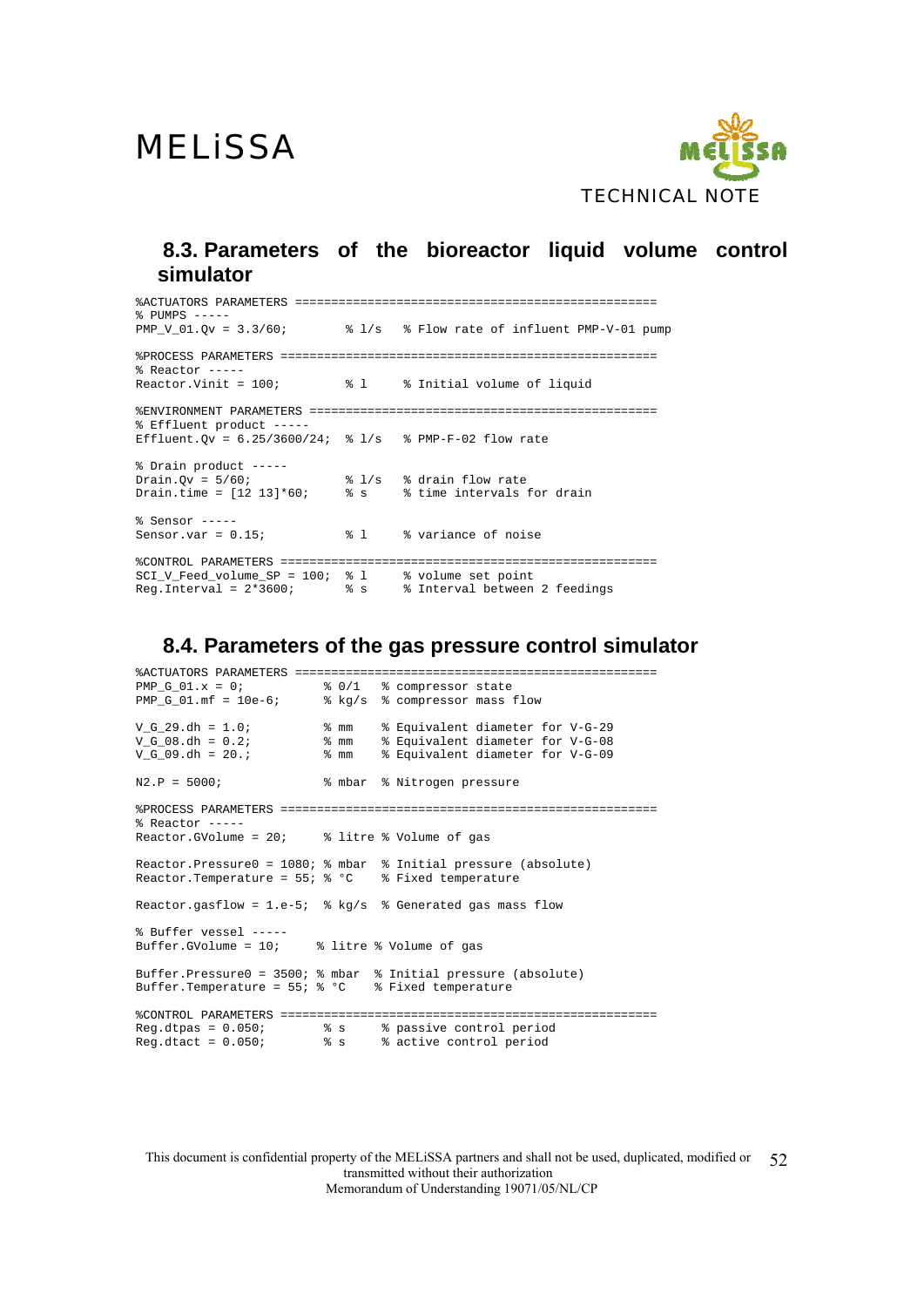

## **8.5. Document evolutions**

### **8.5.1.Issue 1 / Revision 1**

| <b>Page/Section</b>                          | <b>Comment</b>                                                                                                                                                                                                                                                                             | <b>Answer</b>                                                                                                                                                                       |
|----------------------------------------------|--------------------------------------------------------------------------------------------------------------------------------------------------------------------------------------------------------------------------------------------------------------------------------------------|-------------------------------------------------------------------------------------------------------------------------------------------------------------------------------------|
| p 11, Section<br>2.3.2. Static<br>validation | According to figure 8, the re-<br>circulation is the sludge return<br>flow from the filtration unit. Could<br>you please confirm and adapt the<br>doc?                                                                                                                                     | Yes, the recirculation is the sludge<br>return flow form the filtration unit.<br>The doc is adapted.                                                                                |
| p 13                                         | Could you please add concluding<br>remarks addressing the validity of<br>the model to predict the<br>behaviour of the hardware to set<br>point changes or disturbances?                                                                                                                    | A conclusion is added addressing<br>the capabilities of the model to<br>predict the reactor behaviour.                                                                              |
| p19, section<br>3.2.4.2, 3rd bullet          | Could you please clarify the<br>reason of the limitation of PI<br>action? Is it because of the<br>limited active time of the PWM?                                                                                                                                                          | Right: the control period is 10 min,<br>and the active time of the PWM is<br>limited to 5 min. To avoid the<br>integral windup of the PI, the PI<br>output has to be limited to 50% |
| p 24, figure 25                              | For the sake of clarity, could you<br>please add the "+-0.03 dead<br>zone" on the different graphs of<br>the figure?                                                                                                                                                                       | The dead zone is now plotted with<br>the set point signal.                                                                                                                          |
| p 26, section 4.1                            | The liquid volume of the reactor<br>must be kept with certain limits in<br>order not to flood the gas and gas<br>analysis loops, and not to run the<br>filtration loop dry. Could you<br>please precise these limits (110L<br>to avoid flooding of gas loops -<br>OK, but the low limit?)? | No information about the low limit<br>value has been given to Sherpa.                                                                                                               |
| p 27, section<br>4.2.4.1                     | Could you please give the value<br>of the low volume defined by the<br>program? Is it representative of<br>the "real" low volume limit<br>(intended to prevent the filtration<br>loop from running dry)?                                                                                   | The low volume defined by the<br>program has not been written<br>down by Sherpa.                                                                                                    |